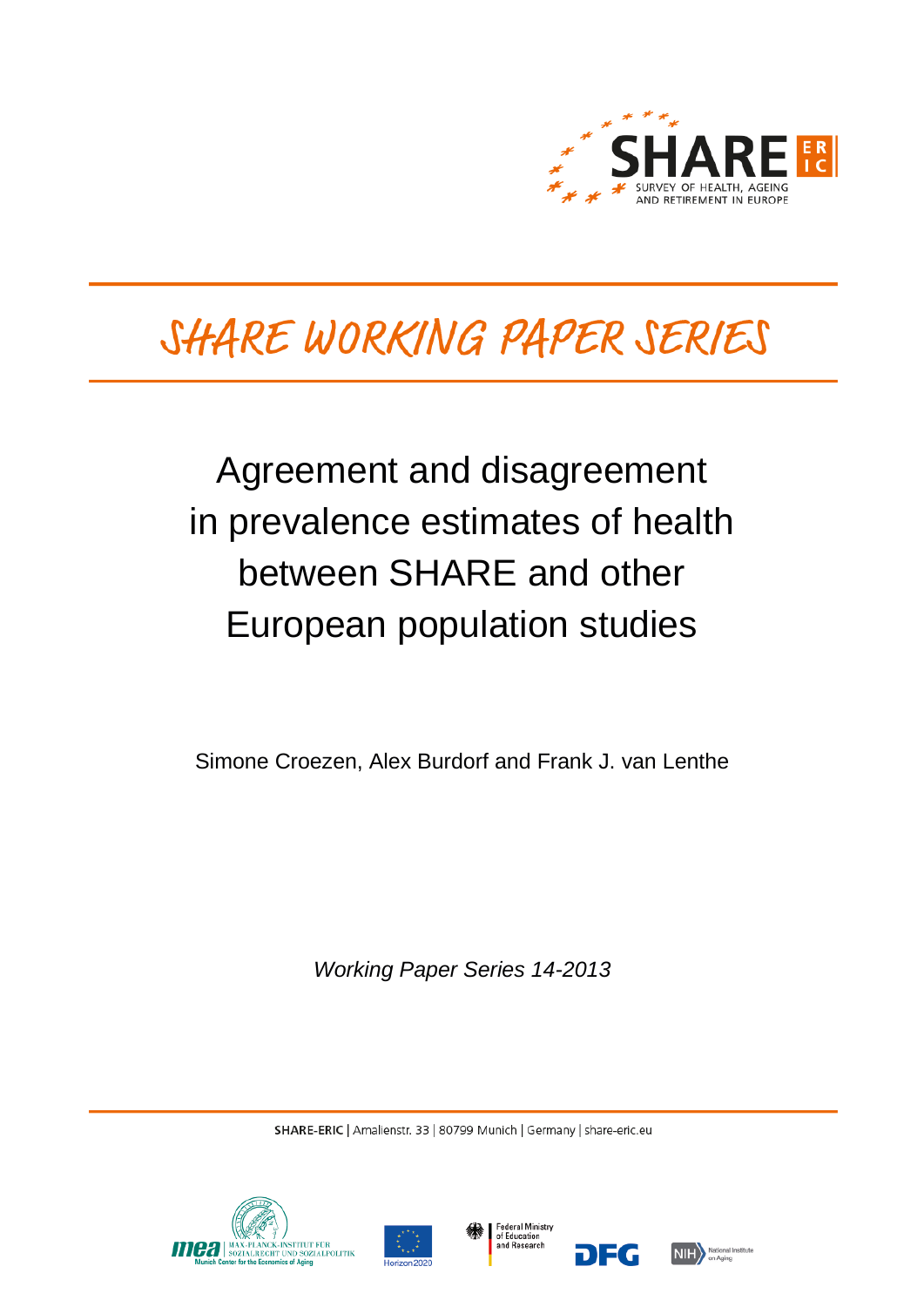# **Agreement and disagreement in prevalence estimates of health between SHARE and other European population studies**

Simone Croezen, Alex Burdorf, Frank J van Lenthe

Department of Public Health, Erasmus MC, Rotterdam, The Netherlands

Address correspondence to Simone Croezen, e-mail: [s.croezen@erasmusmc.nl](mailto:s.croezen@erasmusmc.nl)

The results described in this working paper are part of the deliverable for Work Package 11 within the SHARE M4 project. Funding by the European Commission through the 7th framework programme for SHARE M4 (No 261982) is gratefully acknowledged. This paper uses data from SHARE wave 1 release 2.5.0, as of May 24th 2011. The SHARE data collection has been primarily funded by the European Commission through the 5th Framework Programme (project QLK6-CT-2001-00360 in the thematic programme Quality of Life), through the 6th Framework Programme (projects SHARE-I3, RII-CT-2006-062193, COMPARE, CIT5-CT-2005-028857, and SHARELIFE, CIT4-CT-2006-028812) and through the 7th Framework Programme (SHARE-PREP, No 211909, SHARE-LEAP, No 227822 and SHARE M4, No 261982). Additional funding from the U.S. National Institute on Aging (U01 AG09740- 13S2, P01 AG005842, P01 AG08291, P30 AG12815, R21 AG025169, Y1-AG-4553-01, IAG BSR06-11 and OGHA 04-064) and the German Ministry of Education and Research as well as from various national sources is gratefully acknowledged (see www.share-project.org for a full list of funding institutions).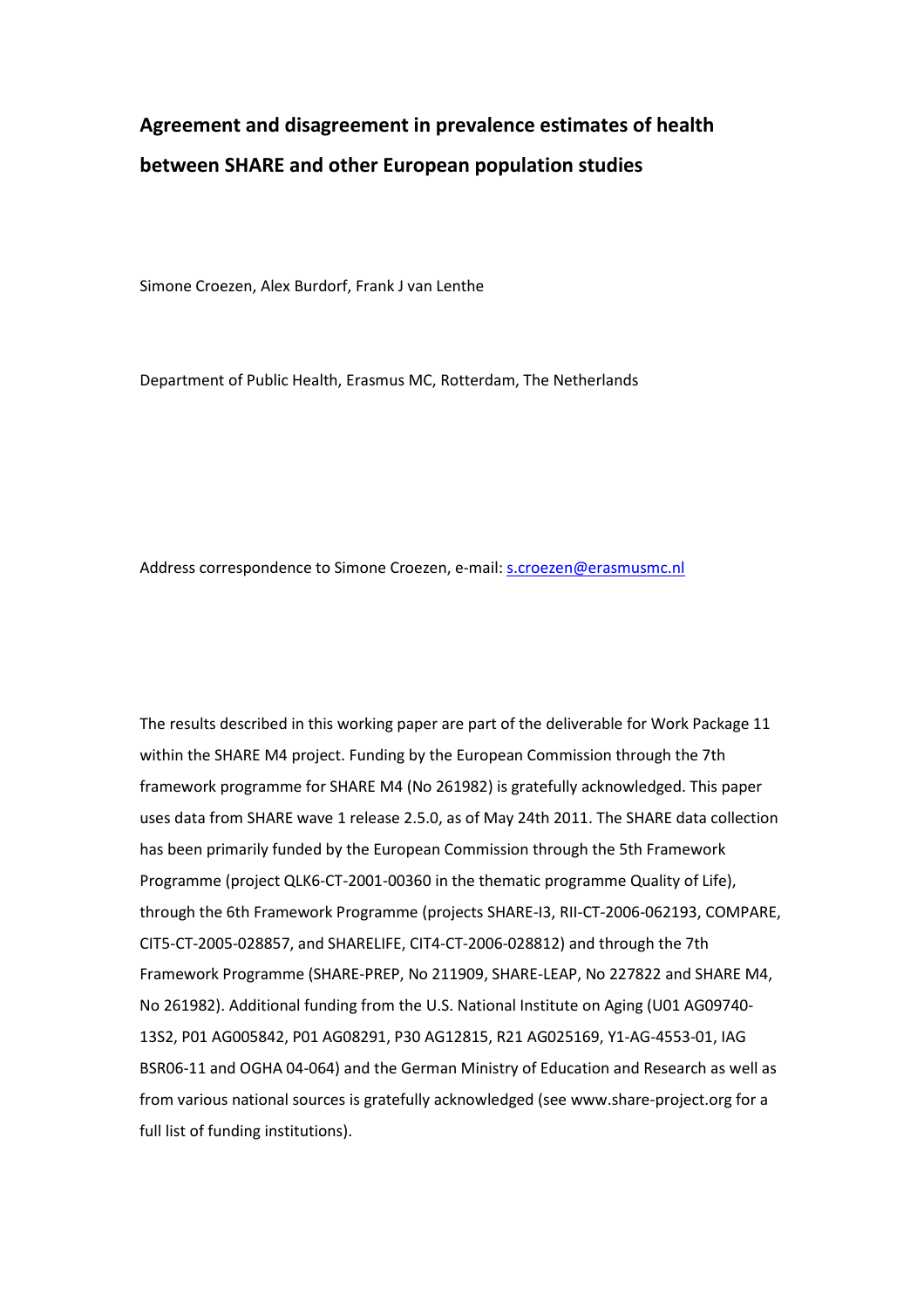#### **Abstract**

**Introduction**: Prevalence estimates of health contribute to the formation of national and European health policy. However, variation in estimates might occur when using different information sources. We aimed to compare self-reports of health based on prevalence estimates of the Survey of Health, Ageing and Retirement in Europe (SHARE) to estimates from other national and European surveys.

**Methods**: Prevalence of health outcomes in SHARE measured at baseline (2004/2005) were compared to prevalence estimates from the European Health Interview Survey (EHIS) (2006- 2009), national Health Interview Surveys (HIS) (1997-2003), the European Social Survey (ESS) (2004/2005), the EU Statistics on Income and Living Conditions (EU-SILC) (2005) and the disability ad hoc module added to the European Union Labour Force Survey (LFS) (2002). Across countries, agreement between surveys was described for self-perceived health, chronic health problems, global activity limitations, diabetes, hypertension, asthma, chronic lung diseases, depression and overweight by age group, gender and educational level. **Results**: A good agreement with SHARE was found for self-reported diagnosed diseases with EHIS (e.g. mean difference in hypertension=-0.3%) and for overweight based on selfreported weight and height with EHIS (mean difference=-0.9%) and HIS (mean difference=0.6%). The agreement was lower when compare more subjective measures of health, e.g. for self-perceived health (mean difference=8.6% for EU-SILC; 5.7% for HIS; 7.6% for ESS). The agreement varied across countries, making country-specific comparisons between surveys less reliable.

**Conclusion**: The comparability of health prevalence assessed by SHARE with other health surveys show substantial differences, dependent on the health indicator of interest. More insight in the complementarity and overlap of surveys is needed which might result in a collaboration framework for a better understanding of health in Europe.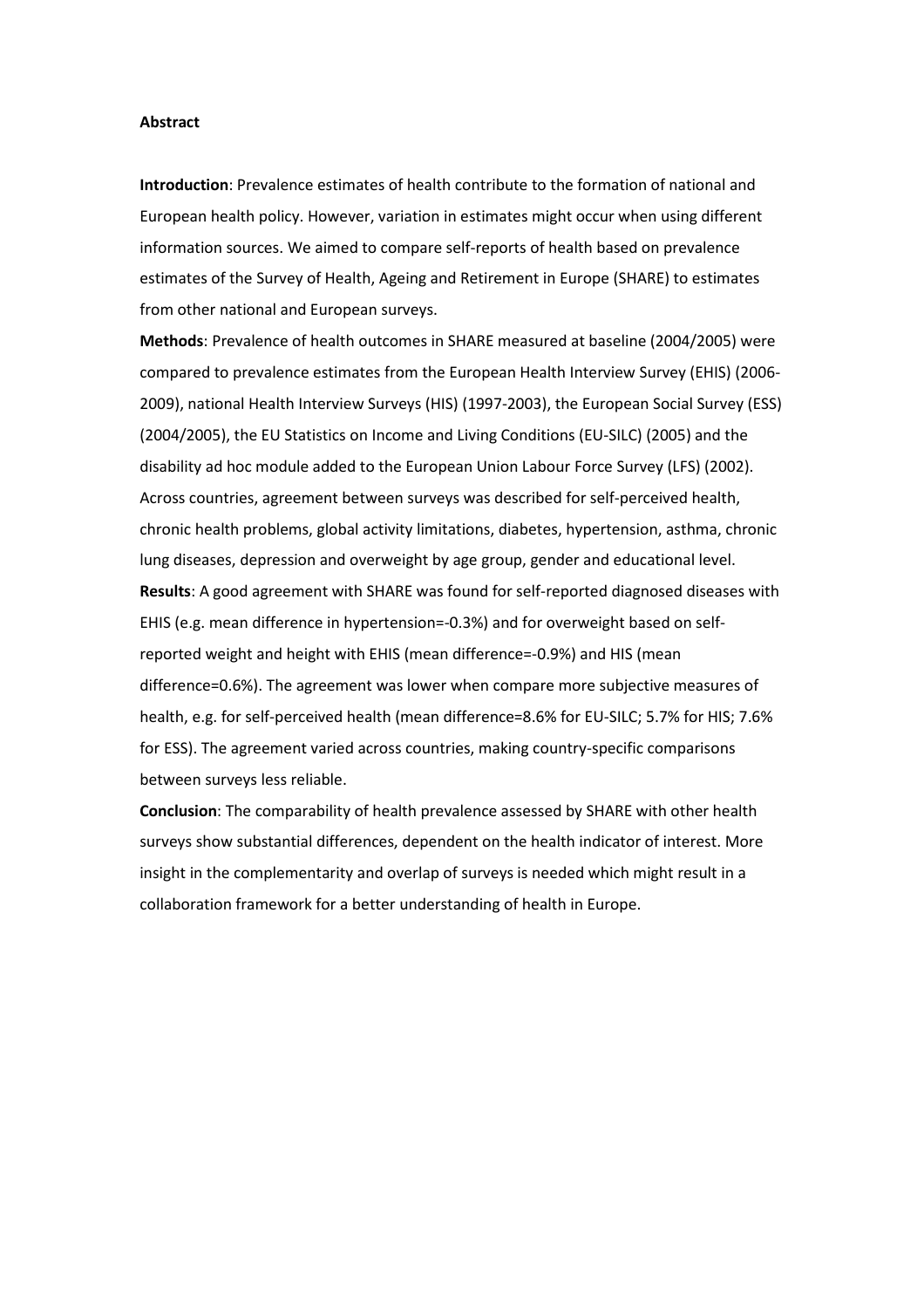#### **Introduction**

SHARE is a unique panel survey that places the health of older Europeans in a broader context. It complements existing national health surveys by providing opportunities to examine how health is shaped by the social, economic and family context of older Europeans in a panel design. In SHARE, health measures were constructed based on a careful consultation process of health experts and previous health surveys, with major input from the English Longitudinal Study of Ageing (ELSA) and the US Health and Retirement Study (HRS). SHARE has reached a point at which it becomes important to implement a common trans-national strategy to validate the quality of health measurements by comparing estimates based on these data to those obtained from other European health surveys. A key purpose of this paper is therefore to compare prevalence of conditions and disability in SHARE to estimates from parallel national and trans-national health surveys.

Providing comparative information on health status across European member states is one of the main concerns of the European Commission, because it is an essential prerequisite for development of harmonised policies. Existing population-based surveys, each carried out in one or more EU member states, could offer valuable information on health. However, differences between surveys in study size, sample and collection methods could lead to different estimates of health and diseases and thus to different interpretations of the population health status. These differences between surveys are not easy to overcome, as there may be some reluctance to work towards achieving complete harmonisation of methods and criteria of collection and processing of data to fulfil international comparability, thereby possibly compromising the comparability of historic data. Therefore, understanding differences between surveys in terms of concepts, design and methods, will provide valuable insights in the comparability of health status information in Europe.

Parallel to SHARE, the European Health Interview Survey (EHIS) has emerged as the basic survey of the European Health Survey System (Tolonen et al. 2008). With the creation of a common and comparable framework within the EU, the EU supports improvement of quality and comparability of health information across its member states. The EHIS provides an important source of comparable health measures to SHARE, with the advantage that both SHARE and EHIS were purposefully designed to be comparable across countries. Yet, other sources of information are available including national health interview surveys (HIS) and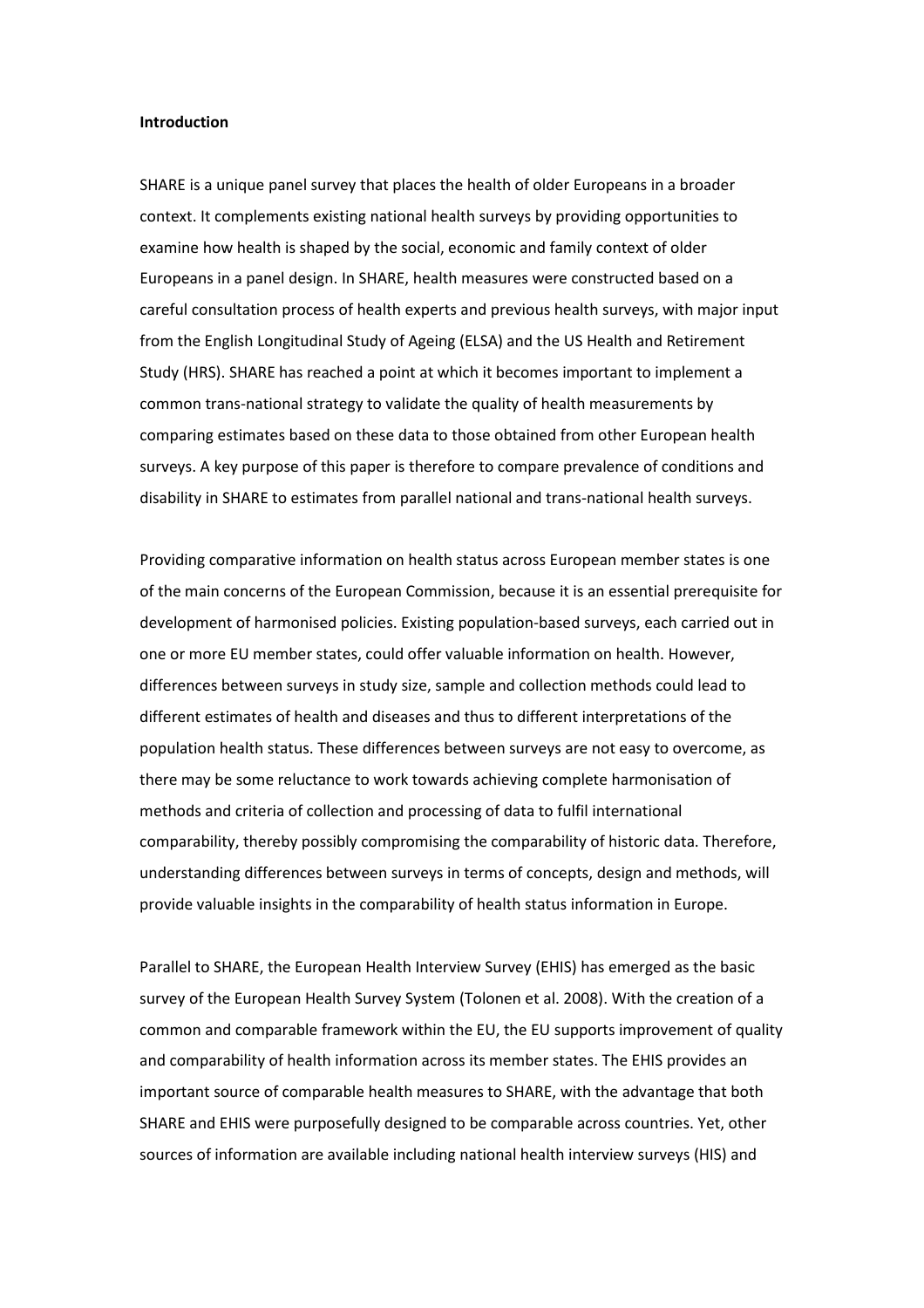international surveys focussing not mainly on health such as the EU Statistics on Income and Living Conditions (EU-SILC), the European Social Survey (ESS) and the EU Labour Force Survey (LFS). The HIS provide a comprehensive comparable source against which measures of health can be compared to, as there is great overlap in health measures between SHARE and HIS (Eurostat 2009, Koponen and Aromaa 2003). Measures of general health and disability in the EU-SILC offer an additional source of comparison (Eurostat 2010). The ESS is a biannual repeated cross-sectional survey focussing on the social sciences and covers more than thirty European countries and additionally includes information on self-perceived health and activity limitations due to a health problem (ESS 2012). Finally, the LFS 2002 ad hoc module on employment of disabled persons provides a source of external validity restricted to the measurement of disability (Eurostat 2008).

Using health information obtained by these national and trans-national health surveys, we aim to compare prevalence of common health outcomes between SHARE and the other surveys.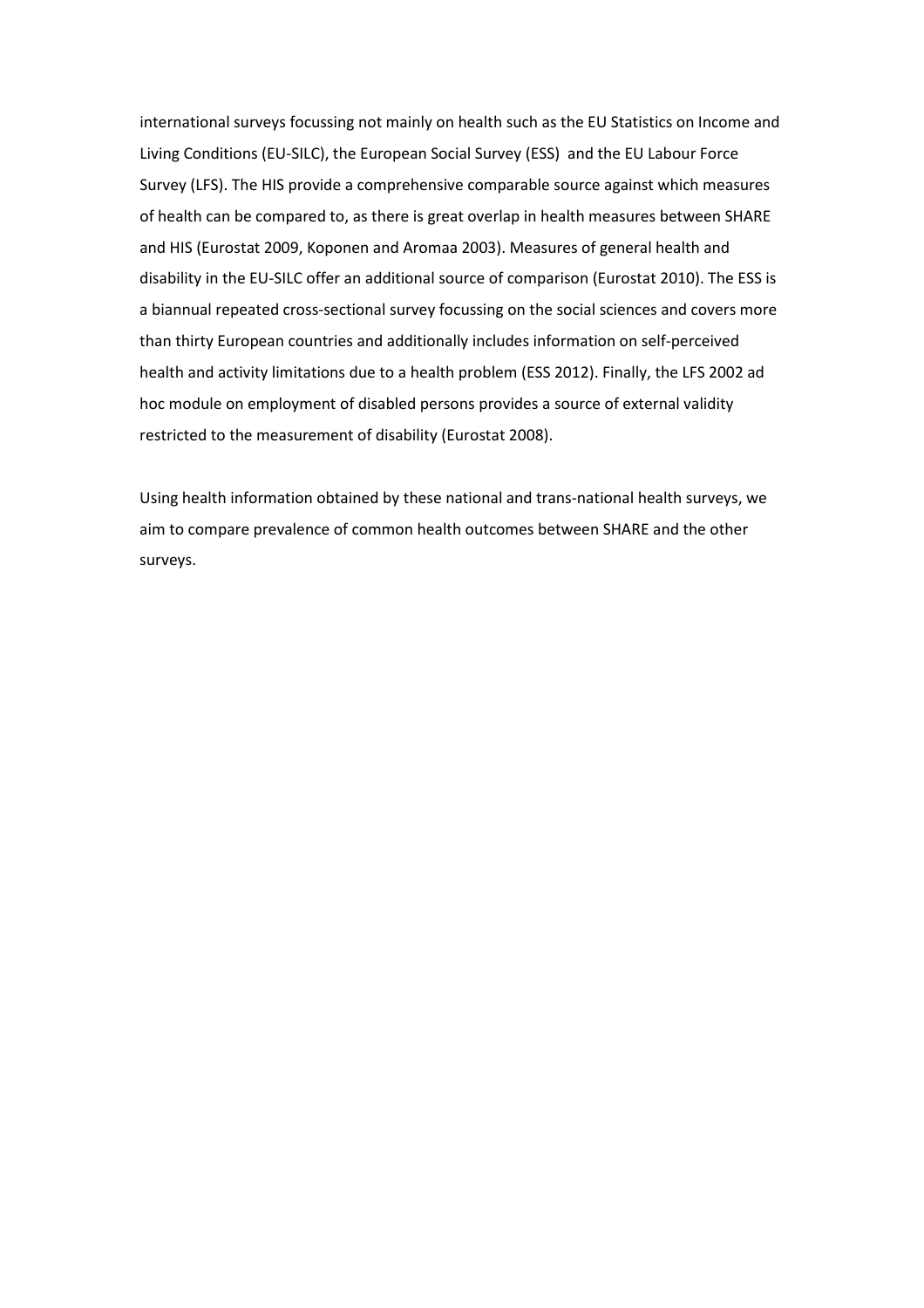#### **Methods**

#### *Design characteristics*

In 2002, the European Health Survey System was set up by the European Committee and Eurostat to create a single framework for all EU health or health related surveys. An important pillar of this framework is the European Statistical System. The European Statistical System was brought up to provide reliable and comparable statistics at EU level. It is a partnership between Eurostat and the national statistical institutes, so that EU Member States collect data and compile statistics for national and EU purposes. Within the European Statistical System, the EHIS and the health module included in the EU-SILC are essential components. Another component within the European Statistical System are specific surveys, such as the LFS ad hoc disability module. Besides these European Committee induced surveys, there are surveys outside the European Statistical System such as the HIS, the ESS, and SHARE. HIS are national surveys, aiming to provide reliable health information at a national level. ESS is an academically-driven social survey aiming to investigate Europe's changing institutions and the attitudes, beliefs and behaviour patterns of the European population. SHARE and ESS data are freely available from their project websites. Concerning the other surveys, aggregate data by age group, gender and educational level are publicly available through the Eurostat website (Eurostat 2013). Aggregate data provide quick and informative overviews of health by different groups. Using the aggregate data provided by Eurostat as a base, prevalence of the health indicators were compared between SHARE and the other surveys. See appendix 1 for a more detailed description of these other surveys.

Table 1 summarises the design characteristics of SHARE and the surveys described above. A major difference between SHARE and the other surveys is that SHARE is an ageing study, focussing on people age 50 years and older. All surveys used a probability sample design and attained moderate to good response. Although most surveys used interviews to collect to information from the respondents, the mode of interviewing differed between the surveys; face-to-face or by telephone, and a further discrimination between paper and pencil, or assisted by computer. When comparing prevalence of health between surveys, these differences in design characteristics must be taken into account. Furthermore, the timing of the surveys might be a source of bias in the comparative analysis, in particular when comparing SHARE to HIS or to the LFS disability module (see Figure 1), as these surveys were already in the field before SHARE had started.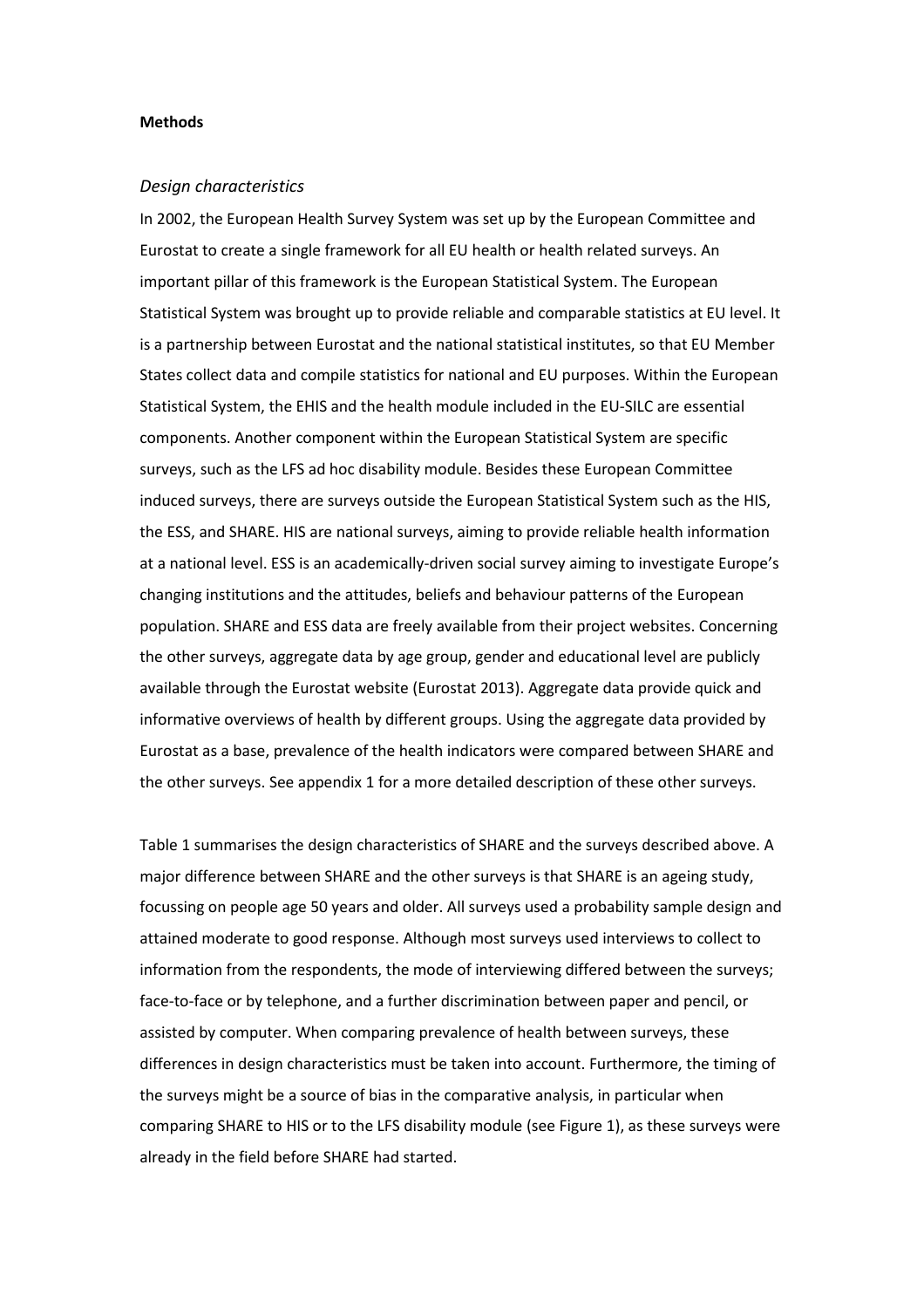Table 1: Design characteristics of the surveys

|                | Sampling strategy                | Response per country | N per country  | Assessment mode                                        |
|----------------|----------------------------------|----------------------|----------------|--------------------------------------------------------|
| <b>SHARE</b>   | Household probability sample,    | 39% to 81%           | 1004 to 3827   | CAPI + drop-off                                        |
|                | aged $50+$                       |                      |                |                                                        |
| <b>EHIS</b>    | Household and individual         | 54% to 96%           | 1955 to 35,100 | Questionnaires through face-to-face interviews,        |
|                | sample; mostly probability, aged |                      |                | telephone interviews, self-administered questionnaires |
|                | $15+$                            |                      |                | or a combination                                       |
| <b>HIS</b>     | Household and individual         | 50% to 93%           | 1500 to 60,000 | Questionnaires through face-to-face interviews,        |
|                | sample; mostly probability, aged |                      |                | telephone interviews, self-administered questionnaires |
|                | $15+$                            |                      |                | or a combination                                       |
| EU-SILC        | Household probability sample,    | 50% to 90%           | 3572 to 24,204 | Mostly CAPI and PAPI, but also CATI and postal         |
|                | aged $16+$                       |                      |                | questionnaires                                         |
| <b>ESS</b>     | Probability sample, aged 15+     | 33% to 80%           | $\approx 3000$ | Face-to-face interview                                 |
| LFS-disability | Household probability sample,    | 33% to 97% (in 2004) | 2200 to 38,487 | Mostly PAPI, some CAPI and telephone interviews        |
|                | aged $15+$                       |                      |                |                                                        |

CAPI: Computer Assisted Personal Interview; PAPI: Paper And Pencil Interview; CATI: Computer Assisted Telephone Interview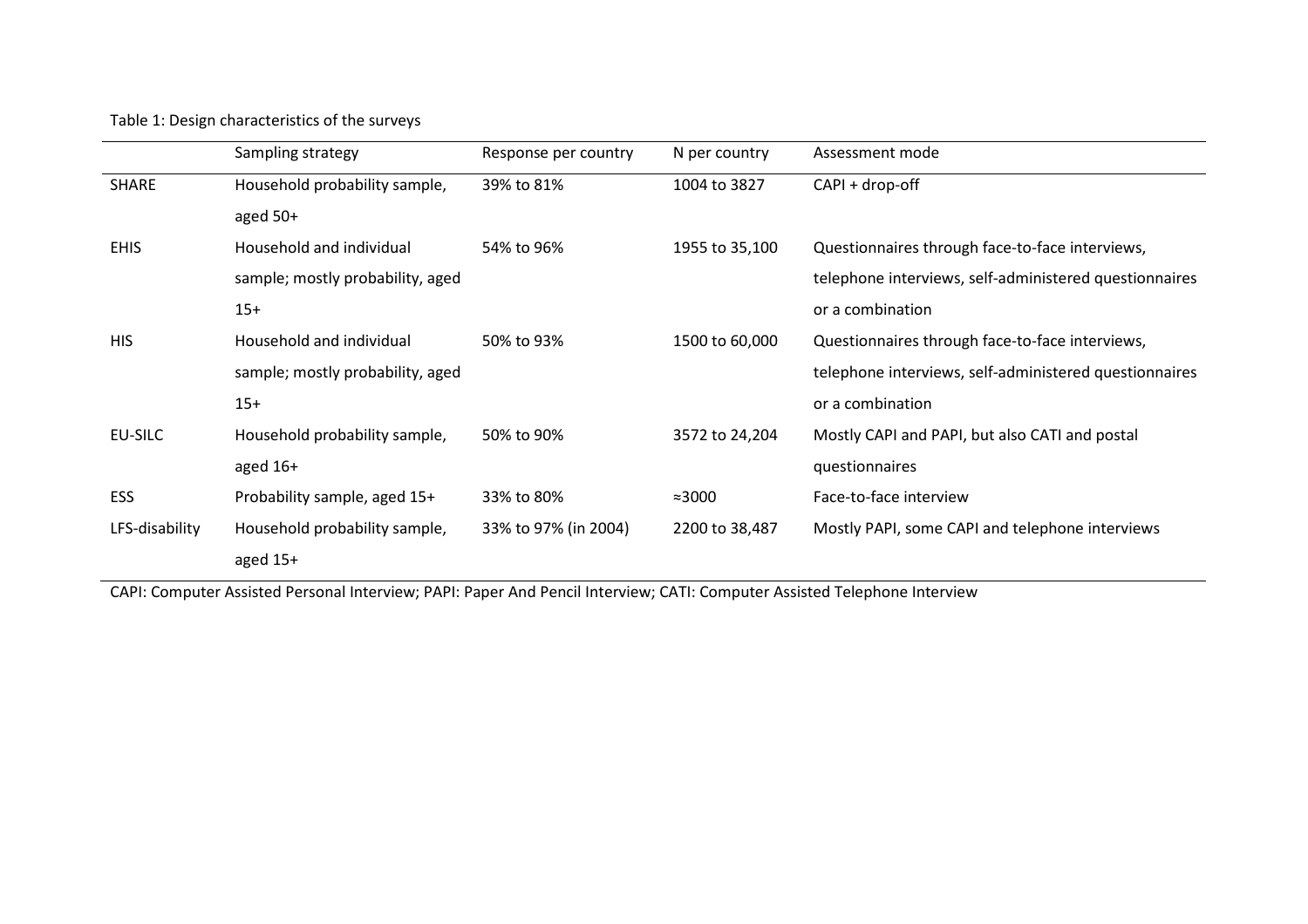

Calendar year

*Figure 1: Time frames of the surveys. Longitudinal surveys are indicated with an arrow.*

# *Health measures*

Comparisons of prevalence estimates were possible for several health measures: self-perceived health, chronic health problems, global activity limitation (GALI), diagnosed diseases or conditions, and body mass index (BMI). Table 2 summarises the availability of comparable health measures across the surveys. In the next paragraphs, we will discuss the assessment and its comparability with SHARE for each health measure separately.

|                             | <b>SHARE</b> | <b>EHIS</b> | <b>HIS</b>               | EU-SILC                      | ESS | LFS-                     |
|-----------------------------|--------------|-------------|--------------------------|------------------------------|-----|--------------------------|
|                             |              |             |                          |                              |     | disability               |
| Self-perceived health       | yes          | -           | yes                      | yes                          | yes | $\overline{\phantom{0}}$ |
| Chronic health problems     | yes          |             | yes                      | yes                          | -   | yes                      |
| Global activity limitations | yes          | -           | yes                      | yes                          | yes | yes                      |
| <b>Diabetes</b>             | yes          | yes         | $\overline{\phantom{a}}$ |                              |     | -                        |
| Hypertension                | yes          | yes         | $\overline{\phantom{a}}$ | $\qquad \qquad \blacksquare$ |     | -                        |
| <b>Chronic Obstructive</b>  | yes          | yes         | $\overline{\phantom{a}}$ |                              | -   | -                        |
| <b>Pulmonary Disease</b>    |              |             |                          |                              |     |                          |
| Asthma                      | yes          | yes         | $\overline{\phantom{a}}$ |                              |     |                          |
| Depression                  | yes          | yes         | $\overline{\phantom{a}}$ |                              |     |                          |
| Overweight                  | yes          | yes         | yes                      |                              |     |                          |
|                             |              |             |                          |                              |     |                          |

# Table 2: Availability of comparable health measures across the surveys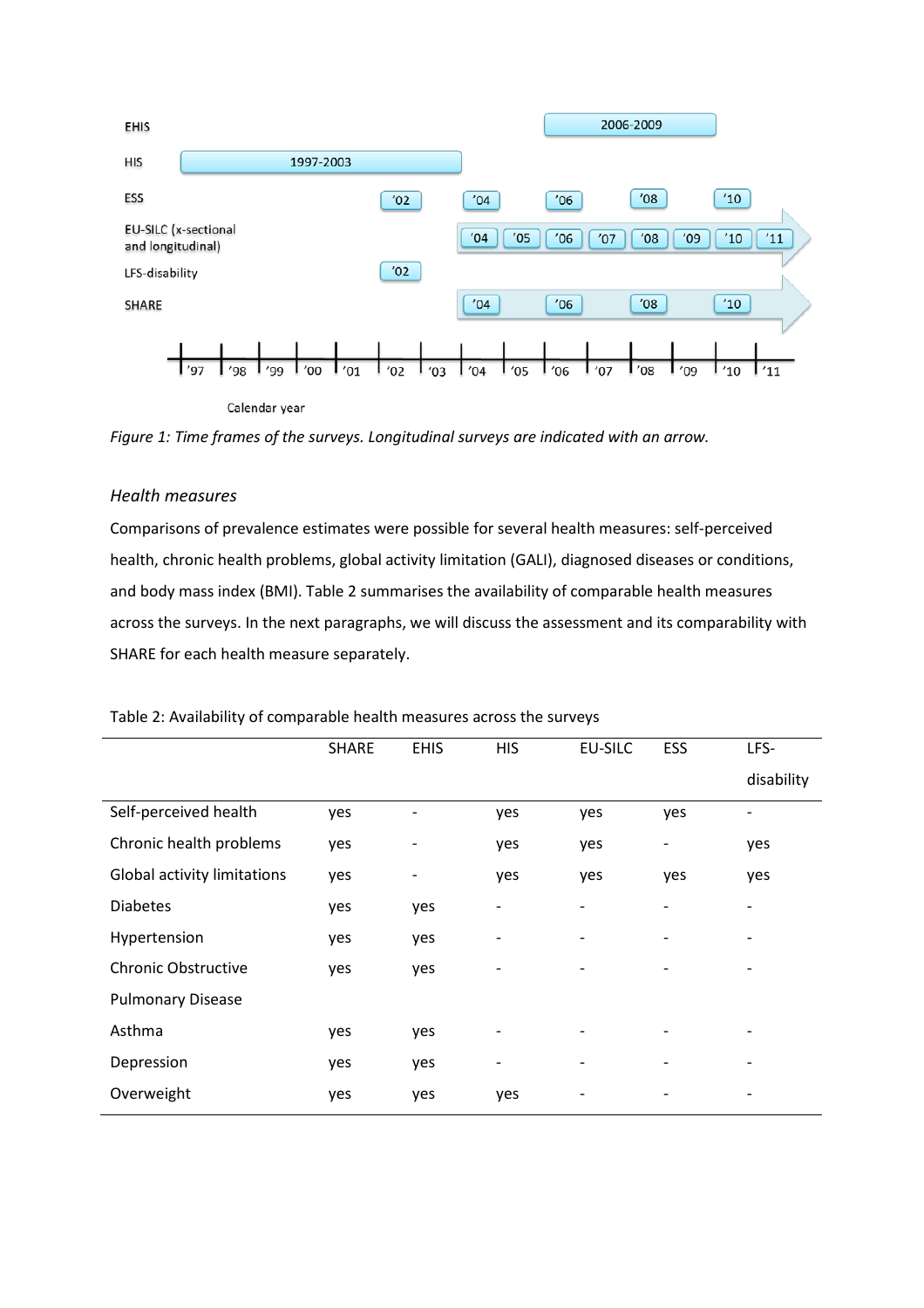Self-perceived health deals with the subjective assessment that a person makes about one's own health state. It is a global measurement including several health dimensions (physical, social and emotional). Despite its very general and subjective nature, self-perceived health is an important health indicator. It is complementary to functional health, is an independent predictor of survival in older people and is associated with other health outcomes and health service use (Idler and Benyamini 1997). All selected surveys, except LFS-disability, have included a comparable measure of self-perceived health. However, statistics from the EHIS were not publicly available and could therefore not be included in our comparisons. In SHARE, HIS, EU-SILC and ESS, similar response options were used: 1) very good; 2) good; 3) fair; 4) bad; 5) very bad. In HIS, some countries used different response options, such as Germany (scale ranging from excellent to poor) and France (rating scale from 0=very bad to 10=excellent. For our current analysis, response options for selfperceived health have been dichotomised across all surveys, with the response categories "very good" and "good" into one "good" category.

Chronic illnesses or health problems are one of the main public health concerns. Measuring the prevalence of diseases is an important issue for evaluation and policy formulation on health. The presence of long-standing health problems is preferably assessed by: "Do you suffer from/have any chronic (long-standing) illness or condition (health problem)?" The assessment was comparable in SHARE, HIS, EU-SILC and in the LFS-disability module. In HIS, the wording of questions differed slightly between countries, but comparability was good for most countries. In the LFS-disability module, only disabled persons were selected, which means: those who stated that they had a longstanding health problem or disability for 6 months or more or expected to last 6 months or more. For each survey, response options were "yes" or "no".

The presence of a global activity limitation (GALI) due to a health problem was assessed by: "For at least the last 6 months, have you been limited in activities people usually do, because of a health problem?" [yes, strongly limited/ yes, limited/ not limited] Besides in SHARE, the GALI was included in HIS, EU-SILC, ESS, and LFS-disability. In HIS, comparability between countries was limited due to differences in wording of questions, reference periods (e.g. 12 months, 6 months, 4 weeks, no reference period), and differences in response categories. If possible, response categories were mapped into "yes, strongly limited', "yes, limited", and "no, not limited". Furthermore, the HIS assessment for GALI used here was not available in all HIS countries. Also in the EU-SILC survey differences exist due to the use of 2 response options instead of 3: the Danish have only two response options (yes and no), what may limit the reporting of the mild cases of limitations, and may therefore not be comparable to the other countries and surveys. The LFS disability module asked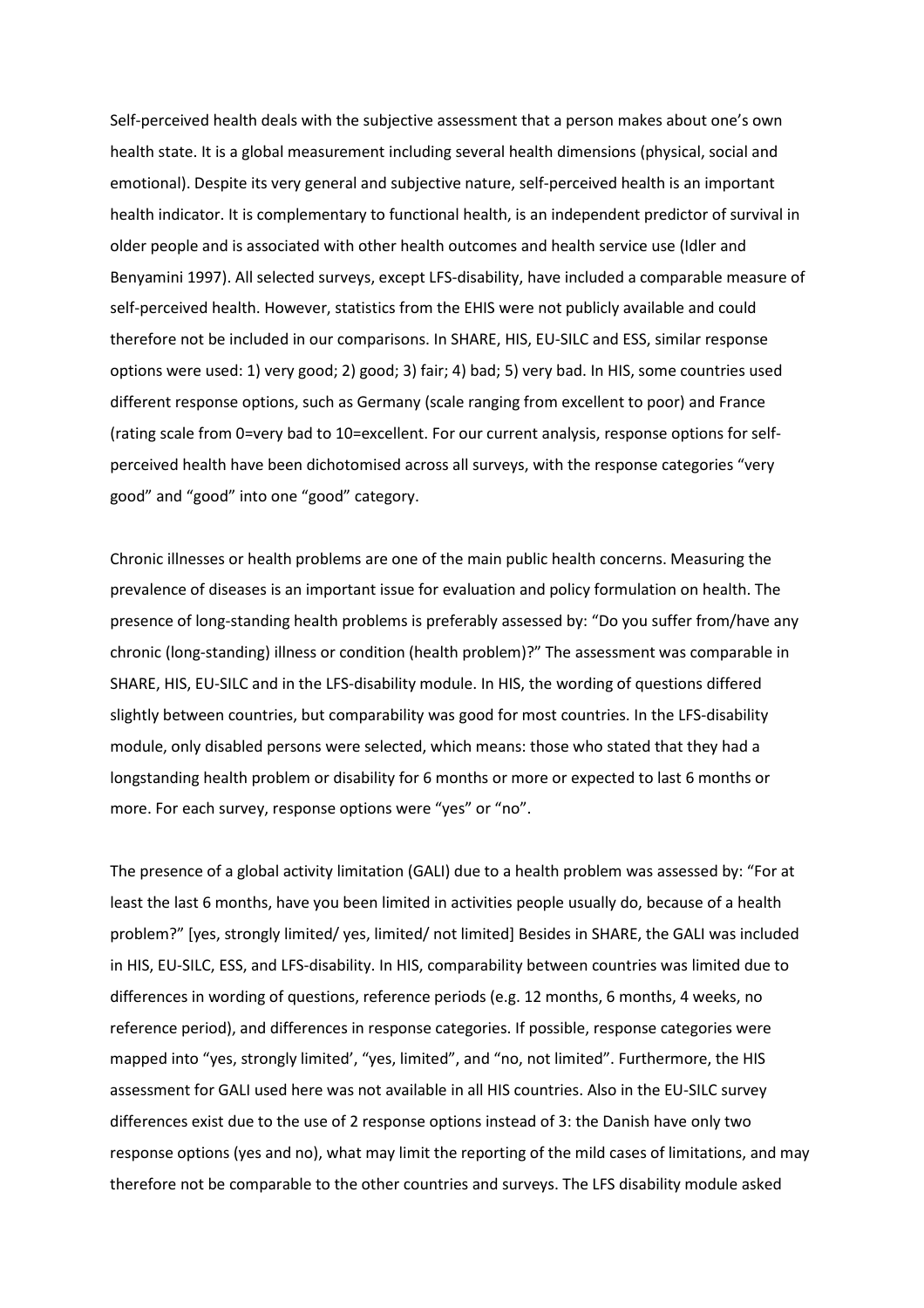questions concerning any long-standing health problem or disability (LSHPD) in terms of whether they restrict the kind of work that can be done, the amount of work that can be done, and the mobility to and from work. However, this LFS-disability information was not available in the Eurostat database, and therefore not included here in the comparisons. For our current analysis, we have recategorised the response options for all surveys into two categories: limitations and no limitations.

Diagnosed diseases or conditions: Although many cohorts generally include questions about history of different diseases, wording of these questions and definitions of diseases vary greatly between cohorts. For instance, assessments vary by 1) which (groups of) diseases are included; 2) the number of diseases; 3) whether or not the disease is diagnosed by a doctor; 4) the reference period of having a disease. In SHARE, show-cards were used in combinations with the following question: "Has a doctor ever told you that you had any of the conditions on this card? Please tell me the number or numbers of the conditions". Besides in SHARE, information on specific chronic diseases is available in LFS-disability and EHIS. In HIS however, the prevalence of specific conditions was not harmonised. In EHIS, the following diseases (+ICD10 codes) were assessed: diabetes (E10-E14), depressive disorders (F32-F33), hypertensive disorders (I10-I15), chronic bronchitis, emphysema, other chronic obstructive pulmonary disease (J41-J44) and asthma (J45). These are also available in SHARE and the prevalence of these diseases could be compared by sex, age group and educational level. In SHARE the assessment of depressive disorders this was not part of the health conditions show-card, but included through a separate question: "Has there been a time or times in your life when you suffered from symptoms of depression which lasted at least two weeks?" In the LFS-disability module, most health problems were clustered together, making comparisons with SHARE difficult. Furthermore, the LFS-disability information on specific chronic health problems was not available through Eurostat and could therefore not be included into our comparisons with SHARE.

Body mass index (BMI) is a measure of a person's weight relative to his or her height that correlates fairly well with body fat content in adults. BMI is accepted by experts as the most useful measure of obesity for adults when only weight and height data are available. BMI is calculated by dividing body weight (in kg) by body height (in m) squared. For BMI the following subdivision is recommended: underweight (less than 18.5); normal weight (between 18.5 and less than 25); overweight (between 25 and less than 30); and obese (equal or greater than 30) (WHO 2000). Ideally, BMI should be based on measured weight and height. However, only self-reported weight and height were available in SHARE, EHIS and HIS. The assessment of BMI between the surveys was quite comparable and all studies followed the aforementioned classification in underweight, normal weight, overweight and obese. In SHARE, exact questions were: "Approximately how much do you weigh?" (in kilos) and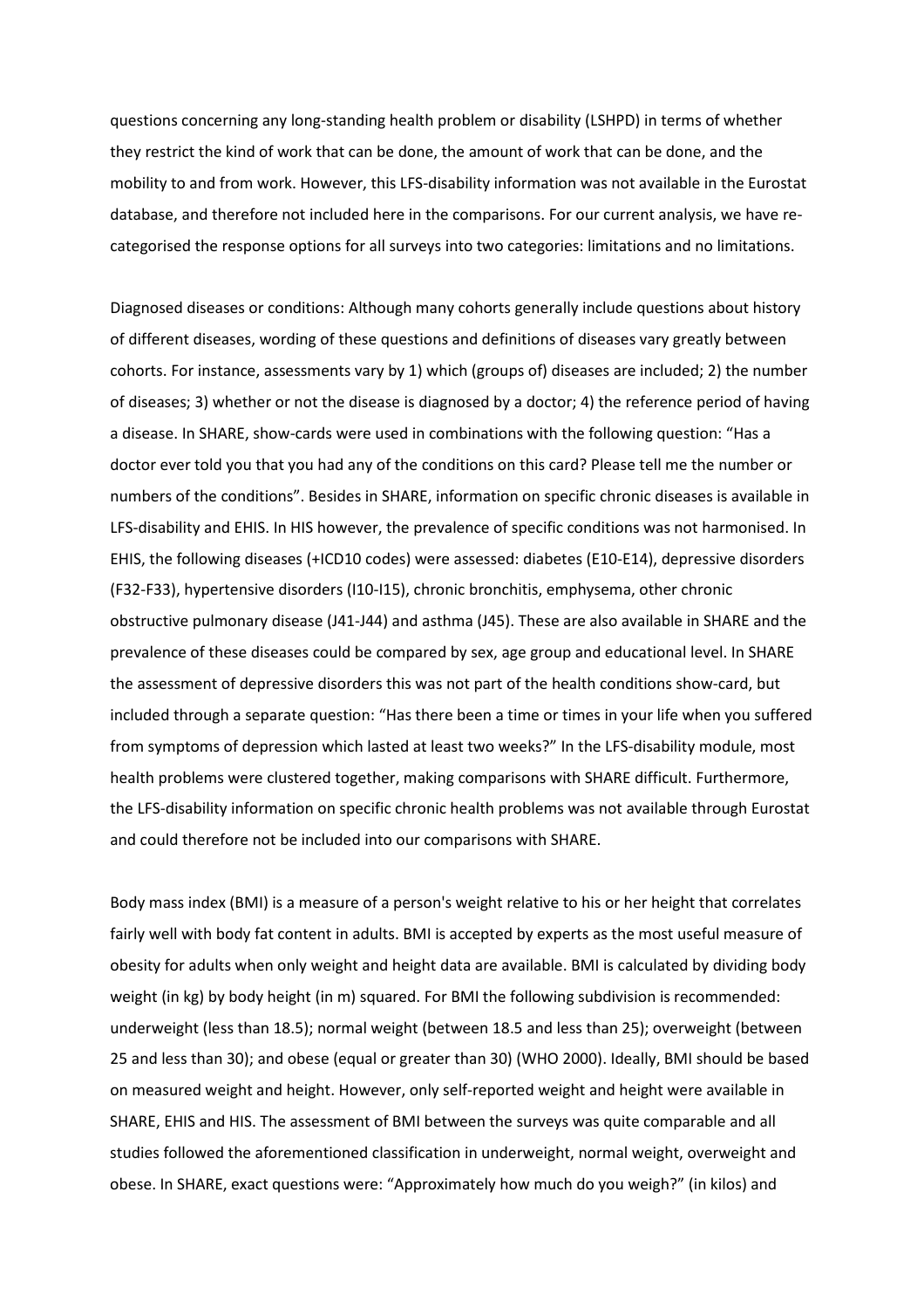"How tall are you?" (in cm). In EHIS and HIS, the recommended questions were: "How tall are you without shoes?" and "How much do you weigh without clothes and shoes?" In both EHIS and HIS, the actual questions may have differed slightly between the countries, but comparability was generally good. For our current analysis, we grouped the overweight and obese category together, and presented the prevalence of overweight including obesity here (BMI≥25).

#### *Statistical analysis*

Aggregate data were used to carry out a first set of comparisons between SHARE wave 1 (2004/05) and the other surveys by country. Eurostat provides aggregate data from EHIS, EU-SILC, LFS-disability and HIS (Eurostat 2013). All aggregate information was available by sex, age group and educational level. EU-SILC, HIS and EHIS information were presented by 10-year age groups. Overlapping with the SHARE participants, the following age groups were used: 55-64; 65-74; 75-84; 85 years and older. Regarding LFS, 5-year age groups were used: 50-54; 55-59; 60-64 years. ESS and SHARE data on individual level were available after registration on the concerning project websites (ESS 2004, ESS 2012, SHARE 2011a, SHARE 2011b). From the ESS round 2 (2004/05), people aged 55+ years were selected from countries overlapping with SHARE. Weights were applied in ESS and SHARE to represent the national population based distributions of age and gender. Concerning educational level, all surveys followed the 1997 International Standard Classification of Education ISCED-97 (UIS 2012). For HIS, educational levels were categorised into the following groups: 1) pre-primary and primary (ISCED 0-1); 2) lower secondary or second stage of basic education (ISCED 2); 3) upper secondary (ISCED 3); 4) post-secondary and tertiary (ISCED (4-6). For the other surveys, educational level was presented by three grouped ISCED categories (ISCED 0-2, ISCED 3-4, ISCED 5-6). According to Eurostat, there was some incomplete information concerning EHIS. Proportions of COPD were not computed in Germany. In Austria, Estonia and Germany, the chronic depression prevalence was not computed, as no data was available. In France, variables measuring whether the condition was diagnosed by a general practitioner and whether it occurred during the past 12 months were not included in the questionnaire. Consequently, the concerning prevalence estimates were presented on Eurostat without taking on board this information.

Descriptive statistics were used to present overviews of prevalence of health by country and 10-year age group for each survey. Table 3 presents an overview of countries that were used in the analysis for comparing prevalence estimates. Within countries and age groups, results were further stratified by gender and educational level to achieve a most valid comparison between surveys. For gender and educational level, tables with results in the stratum of the youngest age group (55-64 years) were presented, as this stratum included most observations, and therefore might be most reliable.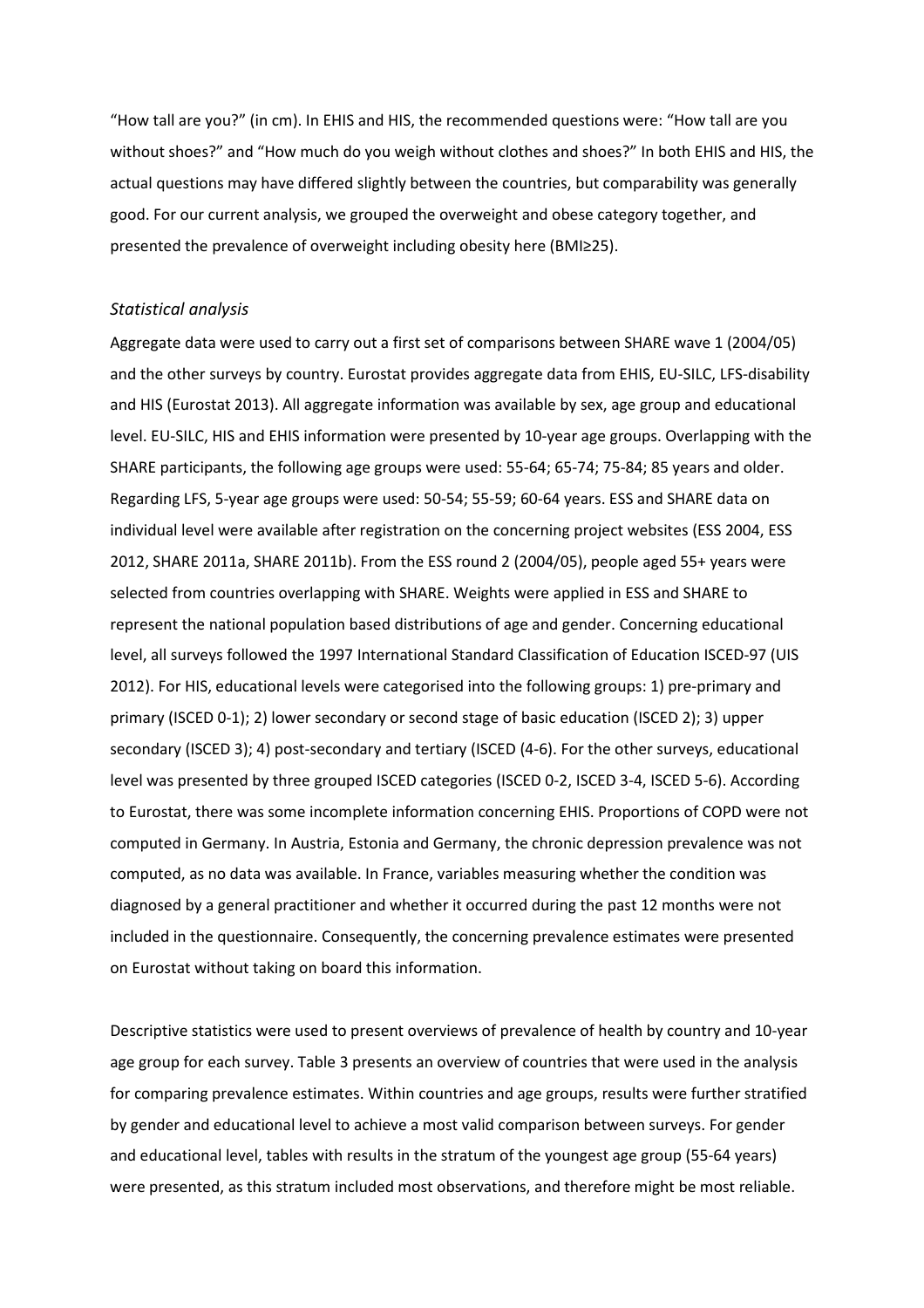For LFS, we needed to average the two estimates for the age groups 55-59 years and 60-64 years first.

Across countries, agreement between surveys was described using Bland and Altman plots for each health outcome in the youngest age group. The Bland and Altman technique enables to quantify the agreement between surveys by country for each health indicator. The Bland and Altman method calculates the mean difference between two methods of measurement, and 95% limits of agreement as the mean difference +/- 1.96 SD (Bland and Altman 1986). The presentation of the 95% limits of agreement is for visual judgement of how well two methods of measurement agree. The smaller the range between these two limits the better the agreement is.

|             | SHARE              | <b>EHIS</b>        | <b>HIS</b>         | <b>EU-SILC</b>     | ESS                | LFS-               |
|-------------|--------------------|--------------------|--------------------|--------------------|--------------------|--------------------|
|             |                    |                    |                    |                    |                    | disability         |
| Austria     | $\pmb{\mathsf{x}}$ | $\pmb{\mathsf{x}}$ | $\pmb{\times}$     | $\pmb{\mathsf{x}}$ | $\pmb{\times}$     | $\pmb{\times}$     |
| Belgium     | $\pmb{\mathsf{x}}$ | $\pmb{\mathsf{x}}$ | $\pmb{\mathsf{x}}$ | X                  | $\pmb{\times}$     | $\pmb{\times}$     |
| Denmark     | X                  |                    | X                  | $\pmb{\mathsf{x}}$ | $\pmb{\mathsf{x}}$ | $\pmb{\times}$     |
| France      | $\pmb{\mathsf{x}}$ | $\pmb{\mathsf{X}}$ | $\pmb{\mathsf{x}}$ | $\pmb{\mathsf{x}}$ | X                  | $\pmb{\mathsf{X}}$ |
| Germany     | $\pmb{\mathsf{x}}$ | $\pmb{\mathsf{X}}$ | $\pmb{\mathsf{X}}$ | $\pmb{\mathsf{x}}$ | $\pmb{\mathsf{x}}$ | $\pmb{\mathsf{X}}$ |
| Greece      | $\pmb{\mathsf{X}}$ | $\pmb{\mathsf{x}}$ | $\pmb{\mathsf{x}}$ | $\pmb{\mathsf{x}}$ | $\pmb{\mathsf{x}}$ | $\pmb{\times}$     |
| Italy       | X                  |                    | $\pmb{\mathsf{x}}$ | $\pmb{\times}$     | $\pmb{\times}$     | $\pmb{\times}$     |
| Netherlands | X                  |                    | X                  | X                  | X                  | X                  |
| Spain       | X                  | $\pmb{\mathsf{X}}$ | X                  | $\pmb{\mathsf{x}}$ | X                  | X                  |
| Sweden      | X                  |                    | X                  | $\pmb{\mathsf{x}}$ | X                  | X                  |
| Switzerland | $\pmb{\mathsf{X}}$ | $\pmb{\mathsf{X}}$ | X                  | $\pmb{\mathsf{x}}$ | X                  |                    |
|             |                    |                    |                    |                    |                    |                    |

Table 3: Countries included in the analysis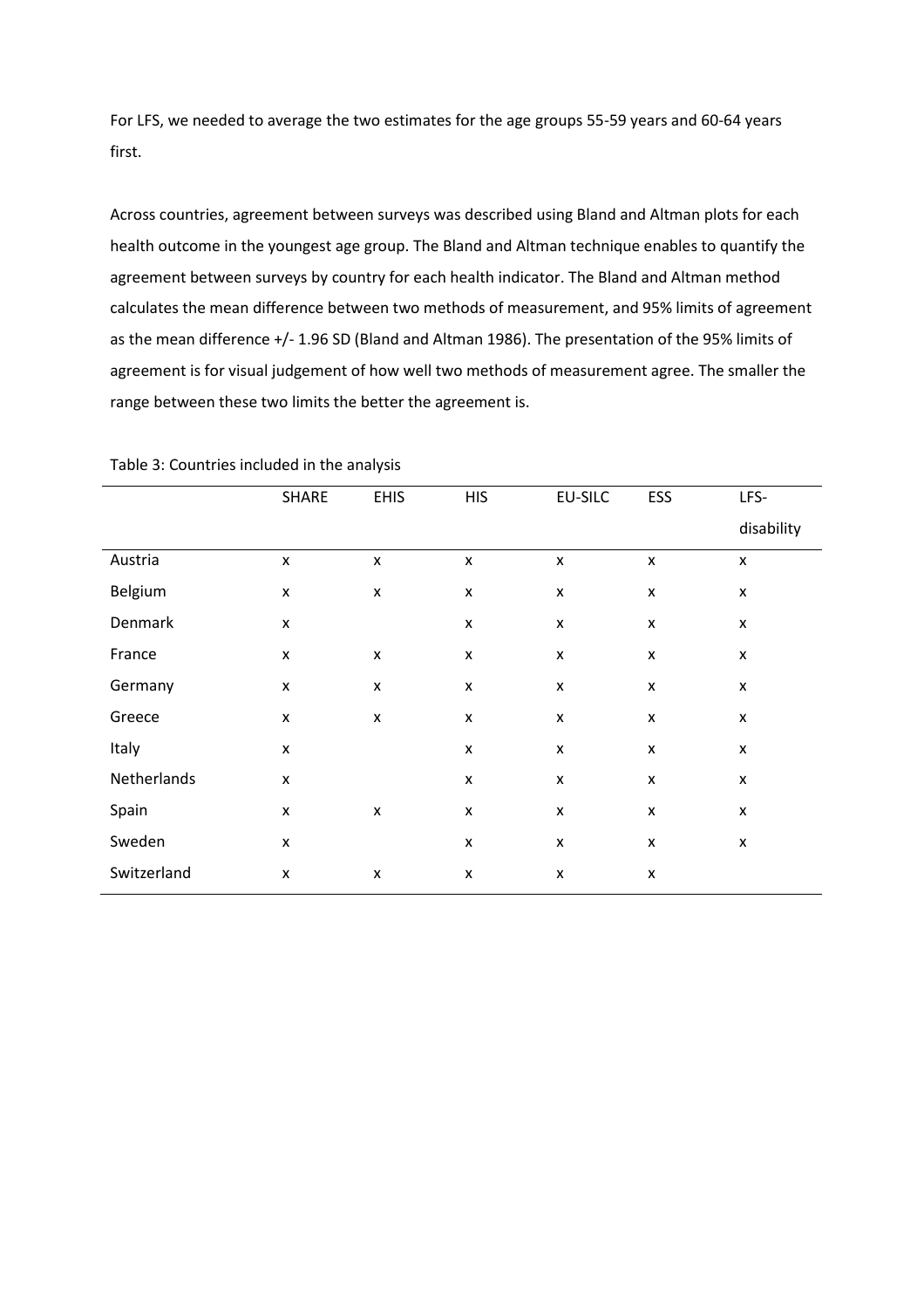#### **Results**

The prevalence of reported health by 10-year age groups, gender and educational level are presented in appendix 2. The results for the LFS-disability module were presented by 5-year age groups instead of 10-year intervals, with an upper-age limit of 64 years. For gender and educational level, tables with results in the stratum of the youngest age group (55-64 years) were presented, as this stratum included most observations. Results by gender and educational level for the other age groups (65-74 years, 75-84 years, 85+ years) are available from the corresponding author on request.

### *Self-perceived health*

Cross-sectional comparisons with SHARE data were carried our using HIS, EU-SILC and ESS. Bland and Altman plots were created using the data from respondents aged 55-64 years to get more insight in the agreement between surveys reporting on self-perceived health. Figure 2 presents the agreement between SHARE and EU-SILC. The mean difference (Y-axis) reflects the estimated systematic difference between both surveys (SHARE minus EU-SILC). The three solid horizontal lines represent the mean systematic difference with the limits of agreement. For the comparison of SHARE with EU-SILC, the mean difference was greater than zero, meaning that for most countries SHARE found higher prevalence estimates than EU-SILC. The 95% limits of agreement (mean difference  $\pm$  1.96 standard deviation) show whether there were possible outliers; it can be seen that only for Sweden the agreement between SHARE and EU-SILC was different from other countries, as Sweden was outside the limits of agreement. The mean difference is plotted against the pooled prevalence across both surveys (X-axis), showing that the systematic difference is not dependent on the magnitude of the prevalence, thus excluding the existence of so called proportional bias. Across the observed range of pooled prevalences between 49.9% and 77.6%, in SHARE the prevalence was on average 8.7% higher than in EU-SILC. When comparing SHARE with HIS the systematic difference is 5.7% (Figure 3). The comparison of SHARE with ESS shows a systematic difference of 7.6% (Figure 4). For France, the disagreement between SHARE and ESS was substantial, as France was placed outside the limits of agreement.

As mentioned earlier in the methods section, the HIS in France and Germany deviated from the standard response options. When looking at the results, SHARE's estimates from France are consistently higher across all surveys, and thus, might not be solely attributable to the difference in response scales that were used. However, for HIS Germany the results could have been influenced by the use of different response options. SHARE's estimates for Germany are higher as compared to ESS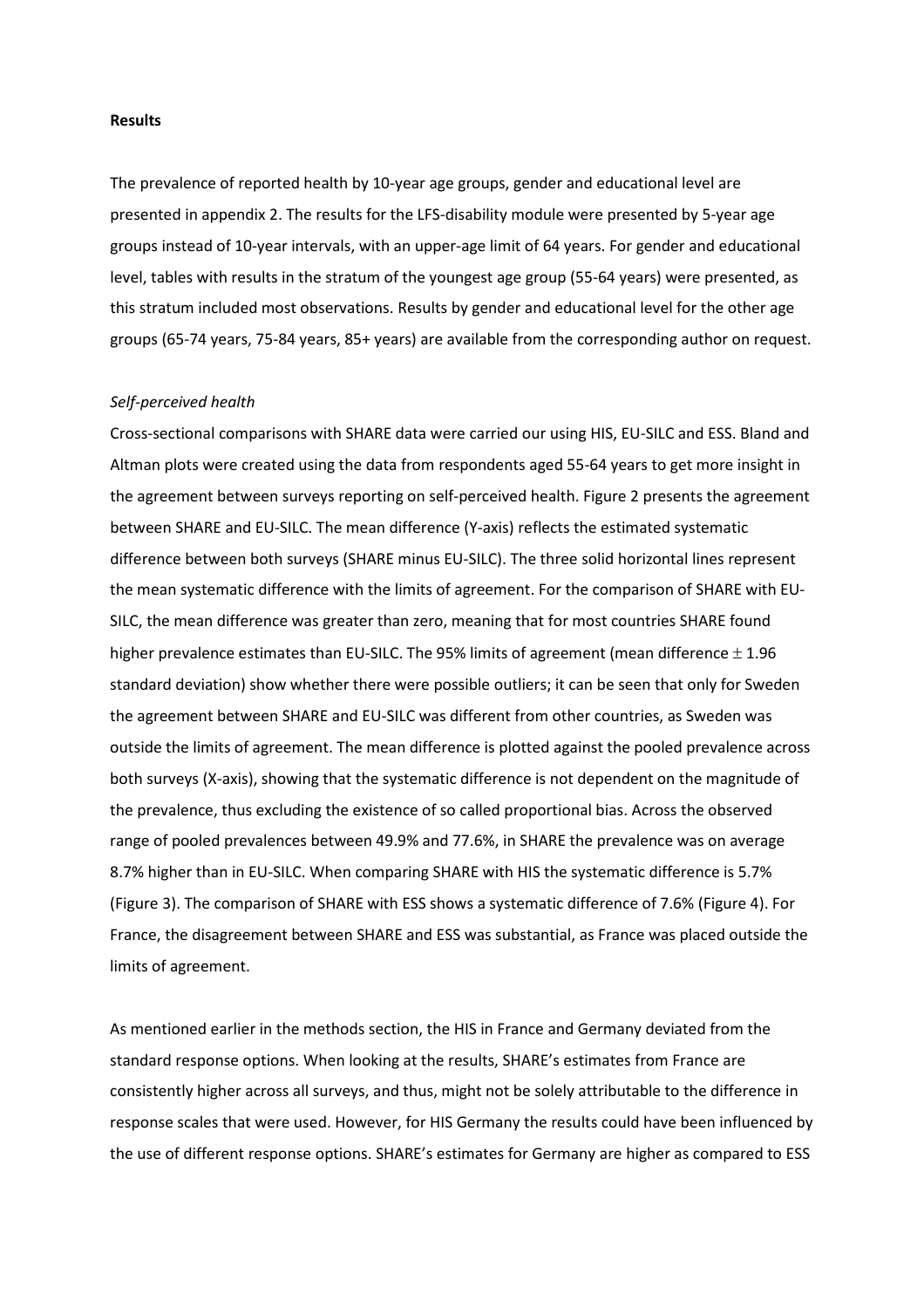and EU-SILC, but lower than the HIS estimate. This could indicate that individuals appear to report a better health when confronted with the response options used in HIS Germany.

Based on the Bland and Altman plots, SHARE systematically presented higher prevalence estimates than the three other health surveys and this systematic difference is present in most countries. This systematic difference is substantial, especially for older age groups with a modest proportion of subjects in good health. Across all surveys, SHARE seemed to be in disagreement most with Southern European countries, in particular Italy, France and Spain, whereas better agreement was found for Northern European countries such as Sweden and Denmark. Between the surveys, SHARE compared best with HIS, less with ESS, and poorest with EU-SILC.



Figure 2: Bland-Altman comparison of self-perceived health in SHARE and EU-SILC Limits of agreement: -3.63, 20.96; Mean difference: 8.66 (CI 4.53-12.79); Range: 49.85-77.55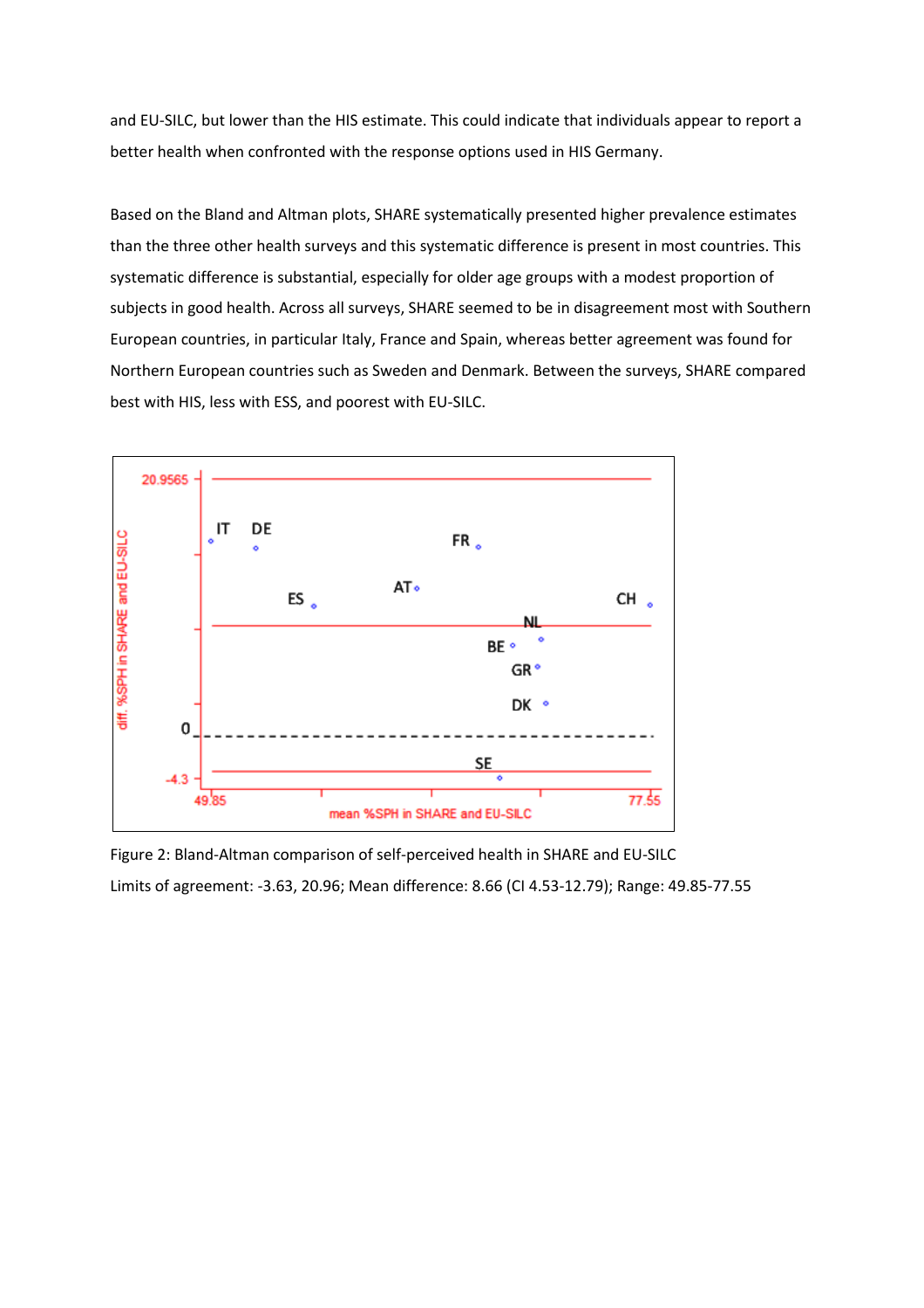

Figure 3: Bland-Altman comparison of self-perceived health in SHARE and HIS Limits of agreement: -11.94, 3.27; Mean difference: 5.66 (CI -0.25, 11.58); Range: 51.65-81.95



Figure 4: Bland-Altman comparison of self-perceived health in SHARE and ESS Limits of agreement: -3.75, 18.86; Mean difference: 7.56 (CI 3.76-11.35); Range: 52.20-82.65

# *Chronic health problems*

The prevalence of chronic health problems, or long-term illnesses were assessed in SHARE, HIS, EU-SILC and in the LFS-disability module. This information was not available for all countries in the HIS. In SHARE the prevalence of having chronic health problems was systematically higher than in EU-SILC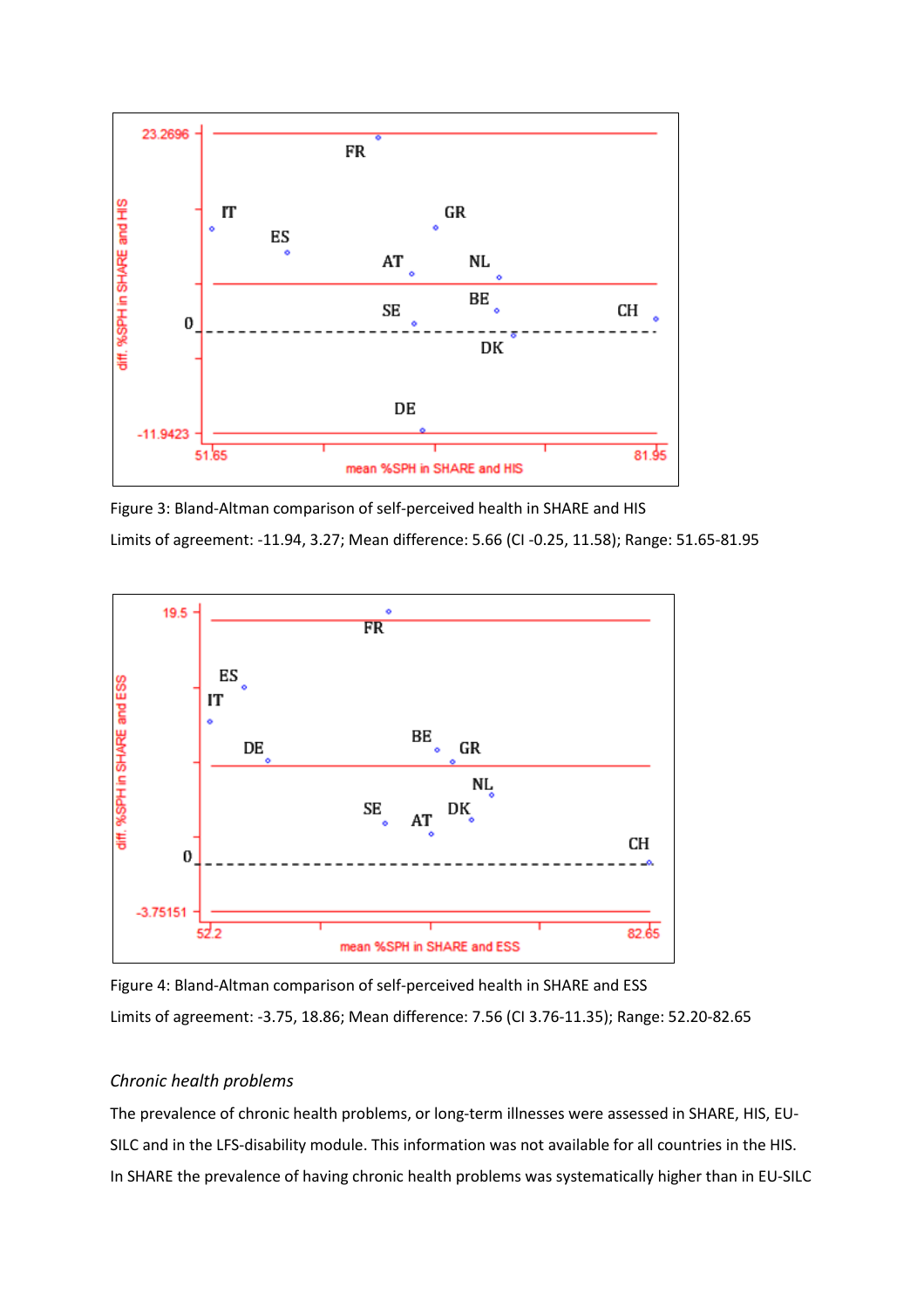and LFS (Figures 5 and 7). The mean difference was 7.5% for EU-SILC and 17.2% for LFS across the observed range of pooled prevalence estimates between 27.6% and 52.4%. When comparing SHARE with HIS, there seemed to be a good agreement, as the systematic difference was only small (0.96%, Figure 6). However, this difference varied considerably across countries. Concerning all surveys, there was no clear indication for proportional bias, and according to the limits of agreement, there were no outliers.

Overall, a good agreement was found between SHARE and HIS. Despite the presumed comparability in the assessment of chronic health problems, lesser agreement was found for EU-SILC and substantial systematic differences were found between SHARE and LFS. SHARE's estimates seemed to be in good agreement with all surveys for Greece and the Netherlands. Spain was one of the countries for which lower agreement was found across all surveys.



Figure 5: Bland-Altman comparison of chronic health problems in SHARE and EU-SILC Limits of agreement: -12.04, 27.04; Mean difference: 7.50 (CI 0.94-14.06); Range: 28.75-52.35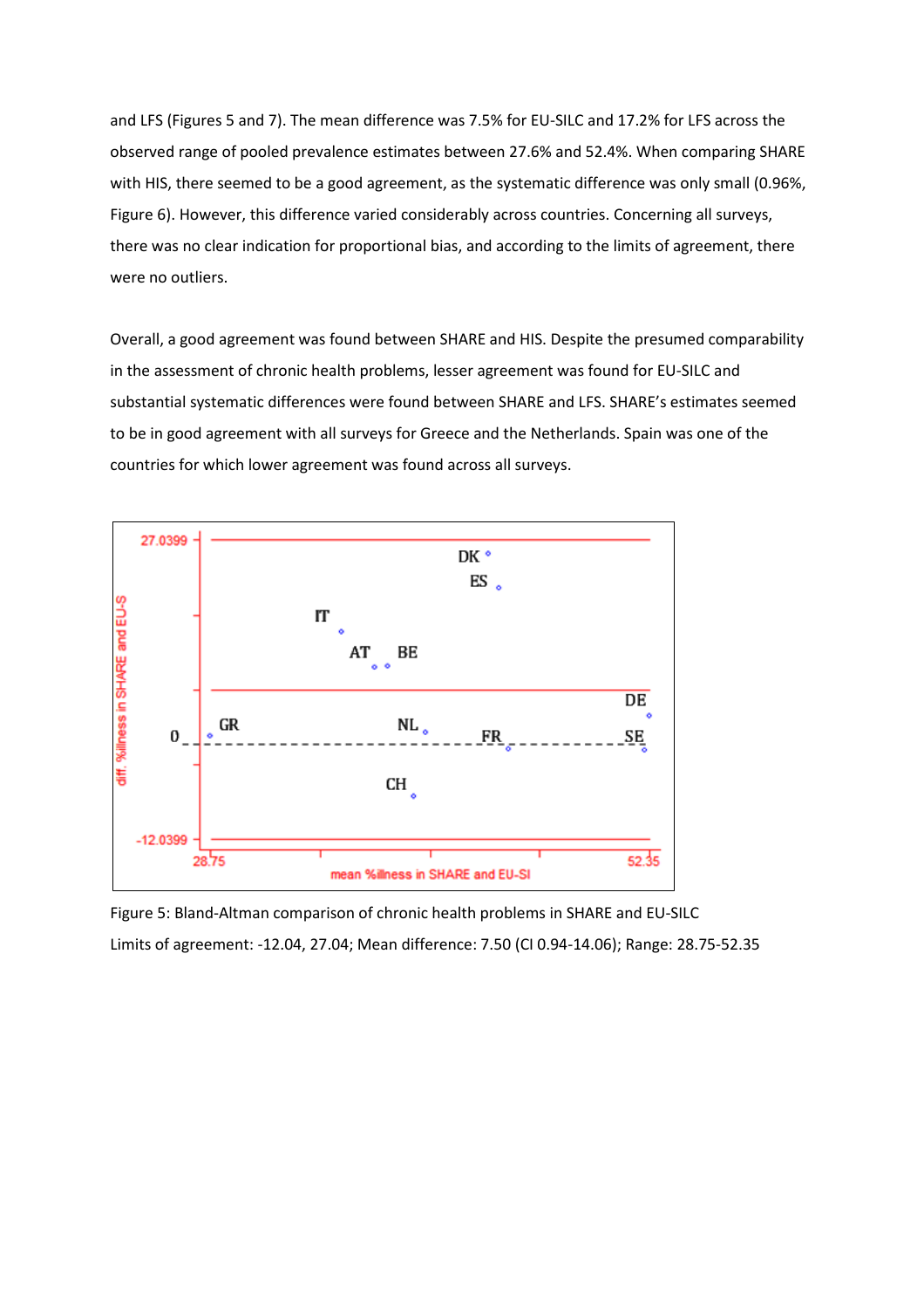

Figure 6: Bland-Altman comparison of chronic health problems in SHARE and HIS Limits of agreement: -20.23, 22.16; Mean difference: 0.96 (CI -7.90, 9.82); Range: 27.90-63.05



Figure 7: Bland-Altman comparison of chronic health problems in SHARE and LFS Limits of agreement: -7.32, 41.70; Mean difference: 17.19 (CI 8.42-25.96); Range: 27.58-44.60

# *Global Activity Limitation (GALI)*

The information on limitations in activities due to health problems (GALI question) refer to the autoevaluation of respondents to what extend they are limited in activities they usually do. For the comparisons with SHARE, we used information from EU-SILC, HIS and ESS (Figures 8, 9 and 10). The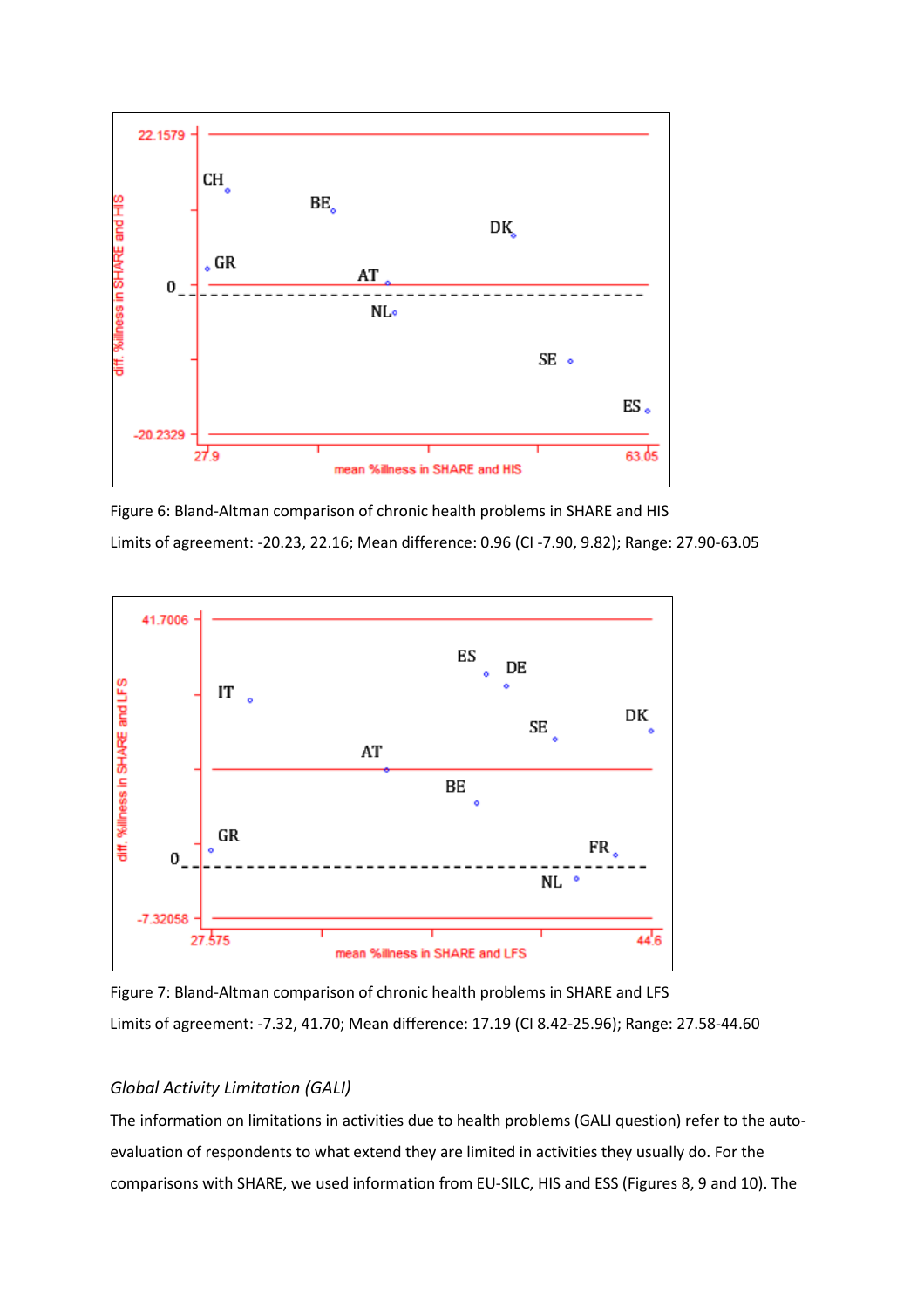agreement was best between SHARE and EU-SILC; the prevalence estimates reported by SHARE were systematically 5.7% higher. Denmark was identified as an outlier, being outside the limits of agreement (difference is 23.7%). This was expected, as the Danish EU-SILC respondents were offered different response options regarding the GALI indicator. When rerunning the Bland and Altman procedure without Denmark, the agreement between SHARE and EU-SILC improved, showing a reduced systematic difference (3.9%). The difference between SHARE and HIS was large (mean difference is 16.7%). However, there were only four countries included in this comparison. The comparison of SHARE with ESS shows a systematic difference of 9.0% and some indication for proportional bias with larger systematic differences for lower prevalence estimates.

Based on the Bland and Altman plots SHARE compared best with EU-SILC and less with ESS. However, systematic differences were relevant over a range of pooled prevalences between 19% and 48%. For both EU-SILC and ESS, good agreement was found for France and Greece.



Figure 8: Bland-Altman comparison of experienced limitations in SHARE and EU-SILC Limits of agreement: -11.58, 22.96; Mean difference: 5.69 (CI -0.11, 11.49); Range: 21.75-47.45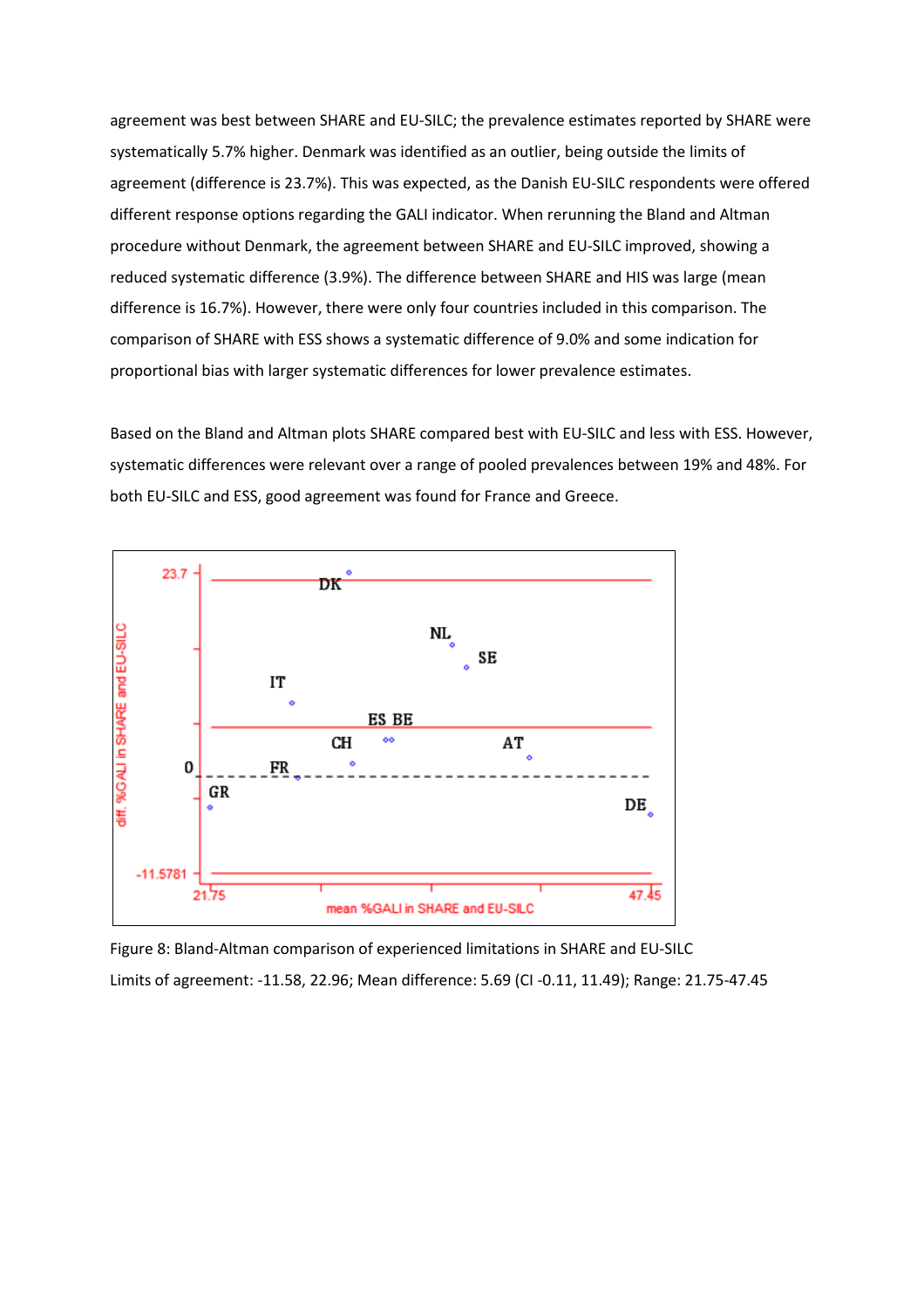

Figure 9: Bland-Altman comparison of experienced limitations in SHARE and HIS Limits of agreement: -1.79, 35.09; Mean difference: 16.65 (CI 1.98-31.32); Range: 19.25-38.60



Figure 10: Bland-Altman comparison of experienced limitations in SHARE and ESS Limits of agreement: -3.49, 21.42; Mean difference: 8.96 (CI 4.78-13.15); Range: 20.70-40.55

# *Diabetes*

Cross-sectional comparisons with SHARE data were carried our using EHIS. According to the Bland and Altman plot (Figure 11), there was no clear systematic difference between prevalence estimates by SHARE and EHIS. In particular in Belgium and France, the estimates were close to being identical.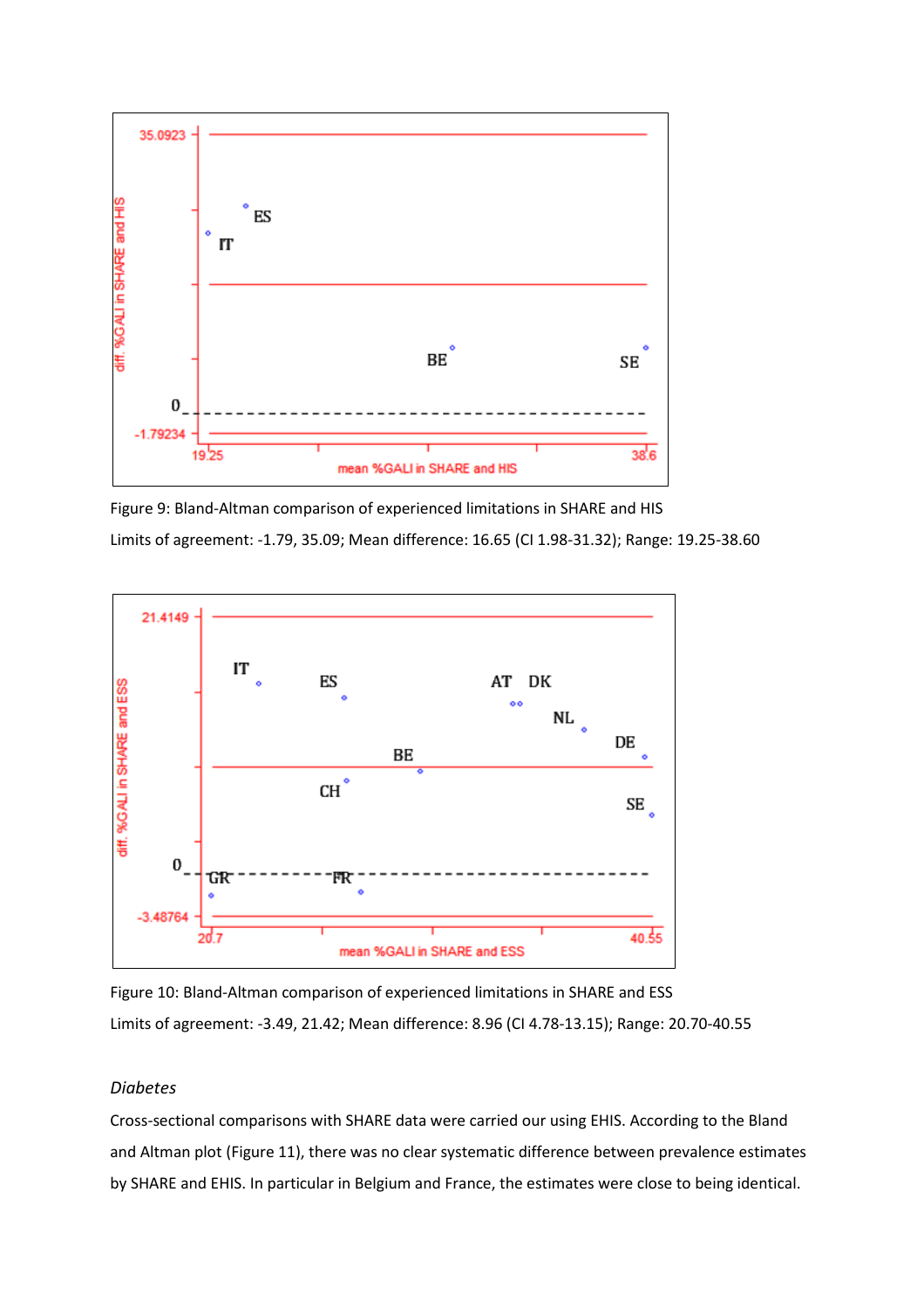Overall, the mean difference was close to zero (-0.8%) across the observed range of pooled prevalences between 7.4% and 11.7%. We did not find any clues for proportional bias, maybe partly because of the small number of countries included in the comparison. Despite of the overall agreement between SHARE and EHIS, comparisons might not be valid as 1) the prevalence of diabetes is low, and might therefore be affected substantially by the systematic bias; and 2) the systematic difference varied across the countries.



Figure 11: Bland-Altman comparison of diabetes in SHARE and EHIS Limits of agreement: -4.94, 3.38; Mean difference: -0.78 (CI -2.97, 1.40); Range: 7.35-11.65

# *Hypertension*

Comparing hypertensive diseases between SHARE and EHIS yielded similar patterns of results as for comparing diabetes (Tables 16, 17 and 18). Again, no clear pattern of differences was observed between the two surveys. According to the Bland and Altman plot using the data from SHARE and EHIS respondents aged 55-64 years reporting on hypertension, the mean difference was close to zero (-0.3%) across the observed range of pooled prevalences between 23.8% and 39.1% (Figure 12). We found that systematic differences were larger for lower pooled prevalences, indicating systematic bias. However, we should take into account the low number of countries we could include in this analysis (n=6).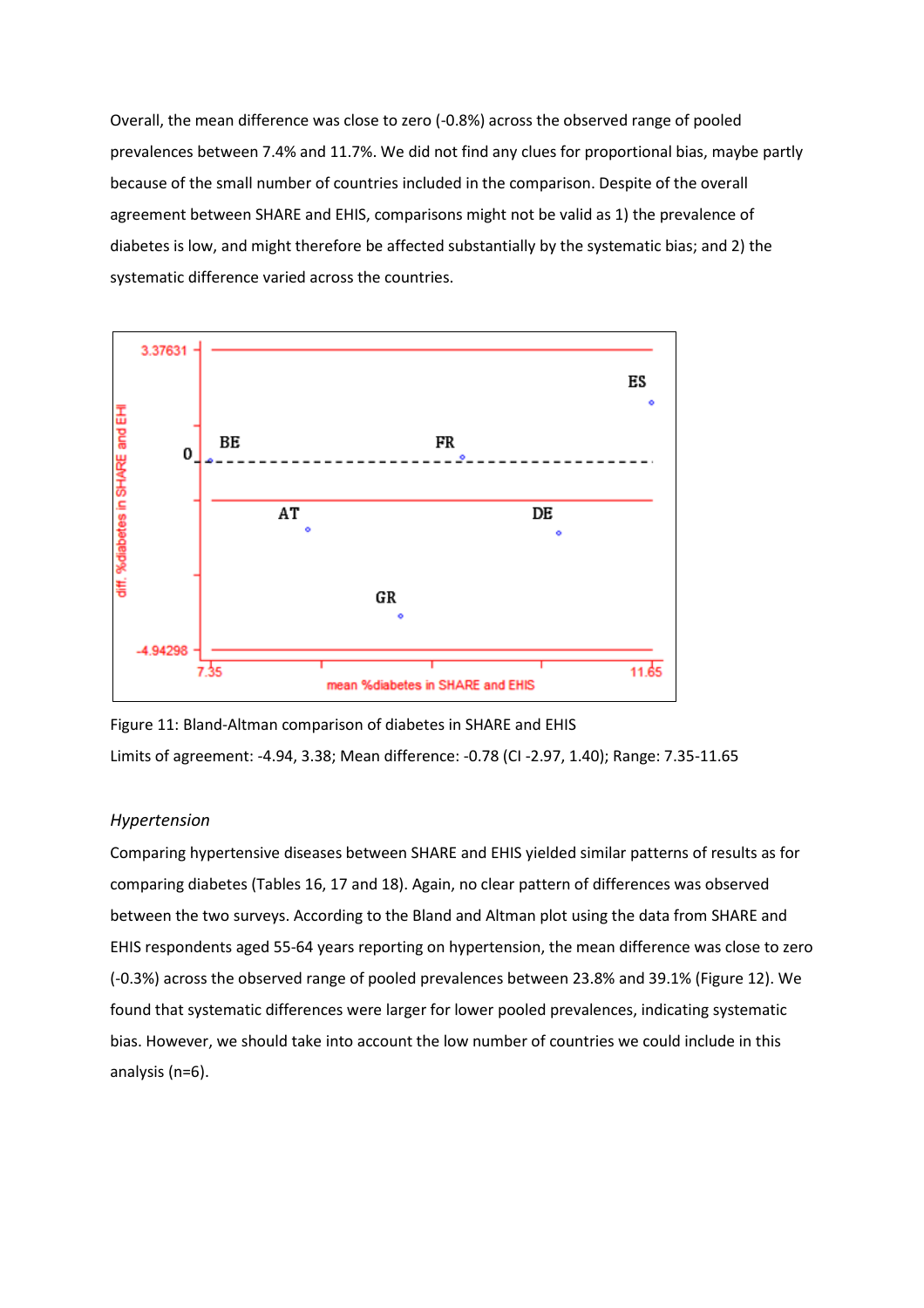

Figure 12: Bland-Altman comparison of hypertension in SHARE and EHIS Limits of agreement: -9.61, 9.08; Mean difference: -0.27 (CI -5.17, 4.64); Range: 23.80-39.05

# *Asthma and COPD*

Cross-sectional comparisons with SHARE wave 1 data were carried our using EHIS. Overall, SHARE's estimates of asthma prevalence were lower as compared to EHIS; this was most profound in Germany and Austria. Figure 13 shows that, according to the Bland and Altman technique, SHARE's reported prevalence estimates of asthma were systematically lower than those reported by EHIS (mean difference is -1.18%). This systematic difference is substantial, as the range of pooled prevalences varied only from 2.8% to 5.1%. However, if Germany and Austria were to be excluded, the agreement will be improved. There was some indication for positive proportional bias with larger systematic differences for higher pooled prevalences.

In line with the results for asthma, SHARE's estimates of COPD prevalence were lower as compared to EHIS (mean difference is -0.96%, Figure 14). When looking at country-specific differences between surveys, a large difference for Austria's prevalences of COPD was found, whereas for the other countries the agreement between SHARE and EHIS seemed better. Germany was not included here. We did not find an indication for proportional bias with COPD.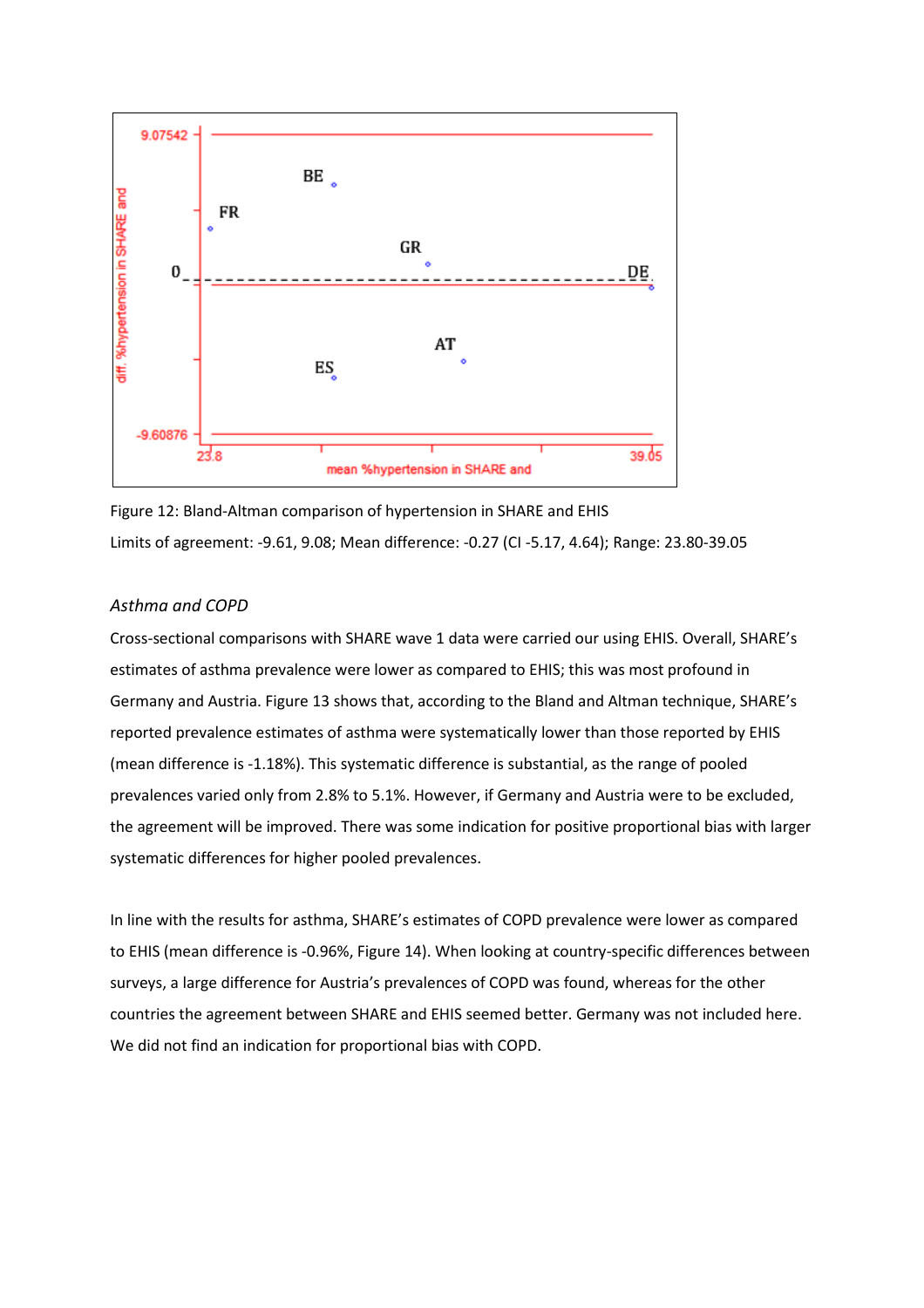

Figure 13: Bland-Altman comparison of asthma in SHARE and EHIS

Limits of agreement: -2.77, 0.40; Mean difference: -1.18 (CI -2.02, -0.35); Range: 2.75-5.05



Figure 14: Bland-Altman comparison of COPD in SHARE and EHIS

Limits of agreement: -3.62, 1.70; Mean difference: -0.96 (CI -2.61, 0.69); Range: 3.20-4.75

# *Chronic depression*

In SHARE, prevalence of diagnosed depression was not assessed, instead we used the information available from the question: "Has there been a time or times in your life when you suffered from symptoms of depression which lasted at least two weeks?" As mentioned earlier, for EHIS chronic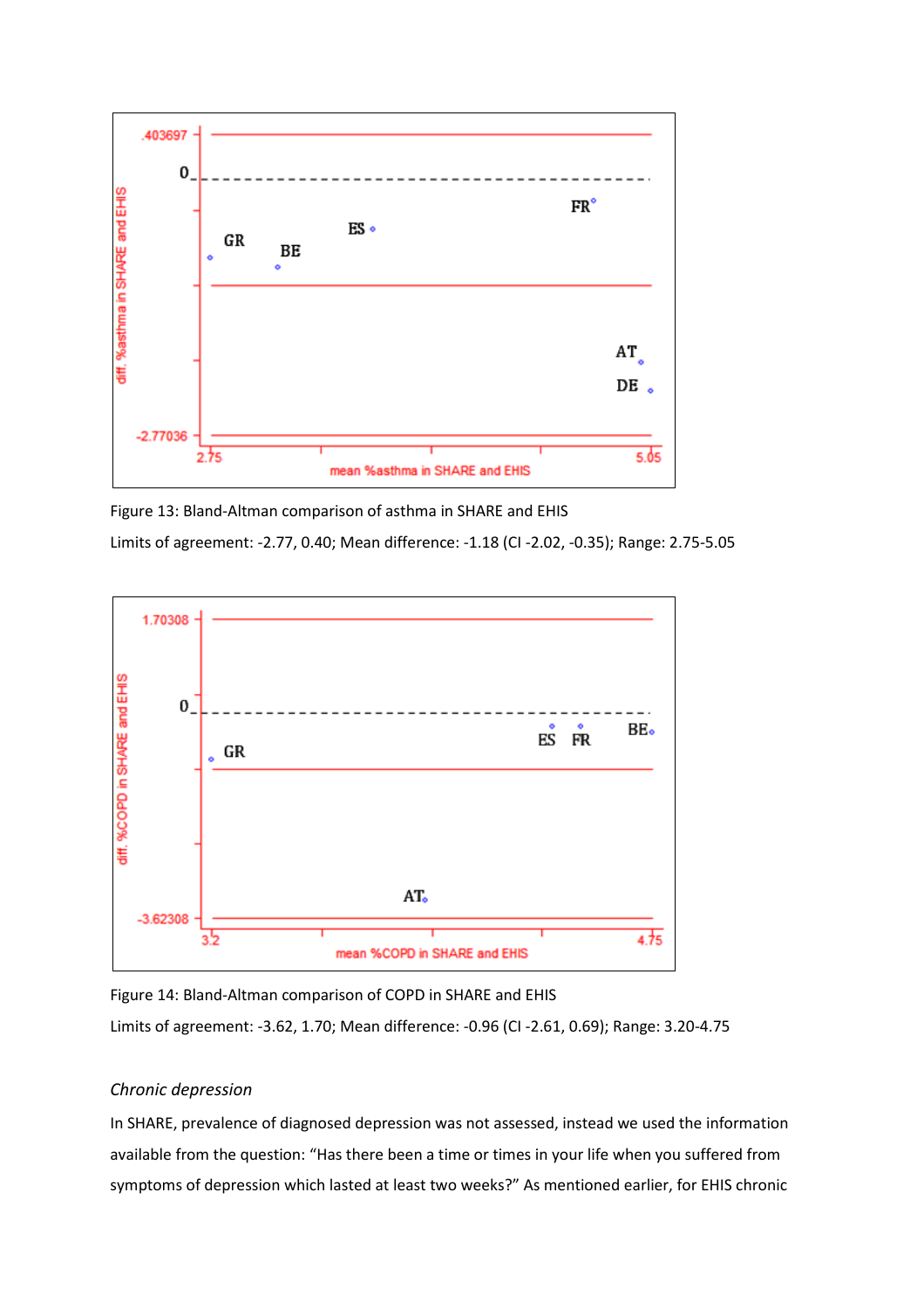depression prevalence was not computed, as no data was available for Austria, Estonia and Germany. Therefore, only four countries could be compared for depression prevalence.

Clearly, SHARE reported much higher prevalence as compared to EHIS (Figure 15). The mean difference reflecting the estimated systematic difference between both surveys was 24.7% across an observed range of pooled prevalences between 9.8% and 22.0%. With a systematic difference being even larger than the pooled prevalence, it is evident that SHARE and EHIS are not comparable concerning depression. This lack of agreement between the two surveys is probably due to the different assessments of depression. In EHIS, depression prevalence was based on diagnosed depression, whereas in SHARE the occurrence ever of a depressive period lasting at least two weeks was assessed. The assessment in SHARE resulted in higher prevalence of depression than the assessment of diagnosed depression by EHIS.



Figure 15: Bland-Altman comparison of depression in SHARE and EHIS Limits of agreement: 6.78-42.52; Mean difference: 24.65 (CI 10.43-38.87); Range: 9.80-22.00

# *Overweight*

For both comparisons (SHARE with EHIS and SHARE with HIS), the systematic difference between the surveys was minor: -0.9 for SHARE minus EHIS, and 0.6 for SHARE minus HIS over a range of pooled prevalences between 49% and 73% (Figures 16 and 17). This indicates good overall agreement between the surveys. However, systematic differences varied across countries. The difference between SHARE and EHIS was quite close to the mean difference, indicating good agreement with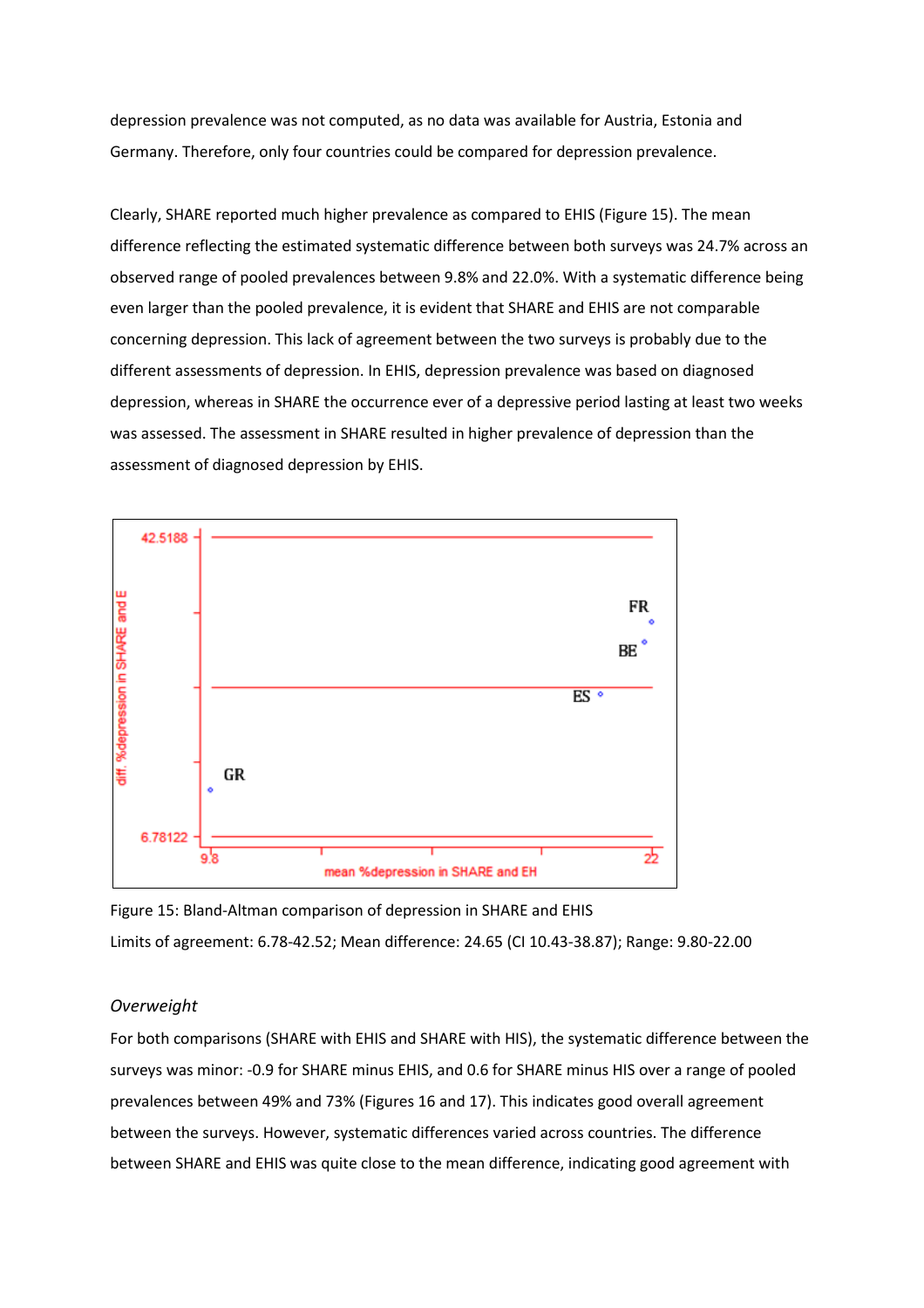EHIS. For HIS, the variation between countries was larger, probably due to the large difference observed in Germany. Both comparisons showed an indication for proportional bias, with larger systematic differences for higher prevalences of overweight.



Figure 16: Bland-Altman comparison of overweight in SHARE and EHIS

Limits of agreement: -6.70, 5.00; Mean difference: -0.85 (CI -3.92, 2.22), Range: 55.50-72.85



Figure 17: Bland-Altman comparison of overweight in SHARE and HIS

Limits of agreement: -9.93, 11.06; Mean difference: 0.56 (CI -2.96, 4.09), Range: 49.45-70.40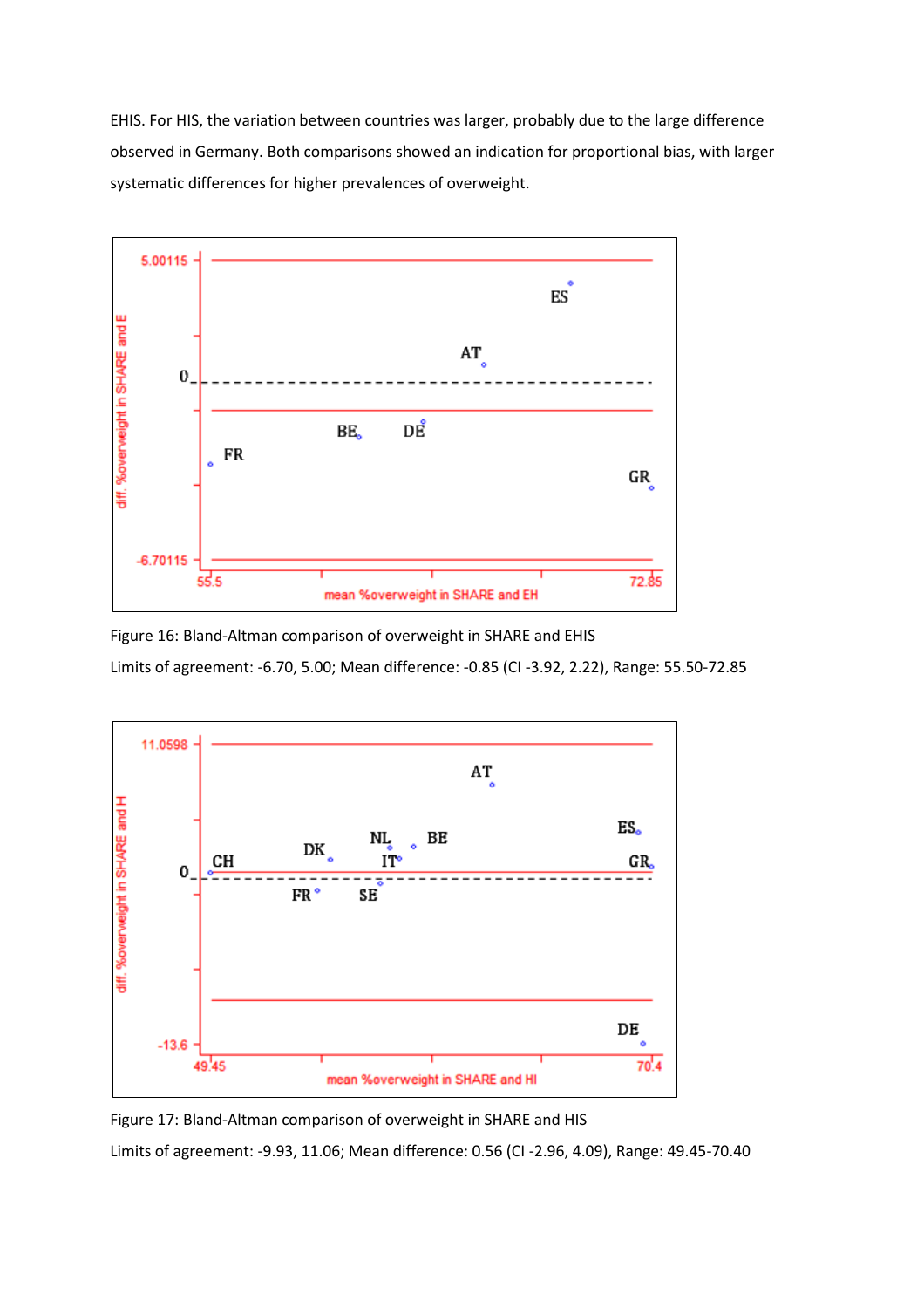#### **Discussion and Conclusion**

The current paper provides an overview of the comparability of the SHARE health measures with aggregate data from other European health surveys with respect to definition in the data collection instruments and occurrence in the study population. It is a first step towards describing the agreement and disagreement between health surveys in Europe. By comparing prevalence estimates of SHARE with other surveys, we have found that the agreement between SHARE and other surveys varied by country and was depending on the health outcome of interest.

We have summarised the main results in Table 4. SHARE's population reported a better health based on self-perceived health, diabetes, hypertension, asthma, COPD and BMI as compared to the other surveys with available information. At the same time, SHARE's population seemed unhealthier when looking at chronic health problems, global activity limitations, or depression. For health outcomes that are perhaps less subjective to assess, such as self-reported prevalence of a diagnosed disease or BMI calculated from self-reported weight and height, we found higher agreement between SHARE and other surveys. Only small systematic differences, reflected by the mean difference, were found for these health outcomes for EHIS and HIS, indicating a good agreement with SHARE. However, by studying the Bland and Altman plots, we noticed that the differences varied across countries, making country-specific comparisons between SHARE and EHIS or HIS not reliable. For the more subjective health measures such as self-perceived health, having a long-standing illness or health problem, and global activity limitation, SHARE and other health surveys cannot be compared externally for occurrence across age groups, gender, educational levels, and countries. These comparisons seem only valid within each health survey.

|                         | Mean       | Range of pooled | Number of | Proportional             | <b>Outliers</b>          |
|-------------------------|------------|-----------------|-----------|--------------------------|--------------------------|
|                         | difference | prevalences     | countries | bias <sup>1</sup>        |                          |
| Self-perceived health   |            |                 |           |                          |                          |
| <b>EU-SILC</b>          | 8.6%       | 49.9%-77.6%     | 11        |                          | Sweden                   |
| <b>HIS</b>              | 5.7%       | 51.7%-82.0%     | 11        | $\overline{\phantom{a}}$ | $\overline{\phantom{a}}$ |
| ESS                     | 7.6%       | 52.2%-82.7%     | 11        | Negative                 | France                   |
| Chronic health problems |            |                 |           |                          |                          |
| EU-SILC                 | 7.5%       | 28.8%-52.4%     | 11        |                          | $\overline{\phantom{a}}$ |
| <b>HIS</b>              | 1.0%       | 27.9%-63.1%     | 8         |                          | $\overline{\phantom{0}}$ |
|                         |            |                 |           |                          |                          |

Table 4: Agreement in health prevalence estimates between SHARE and other surveys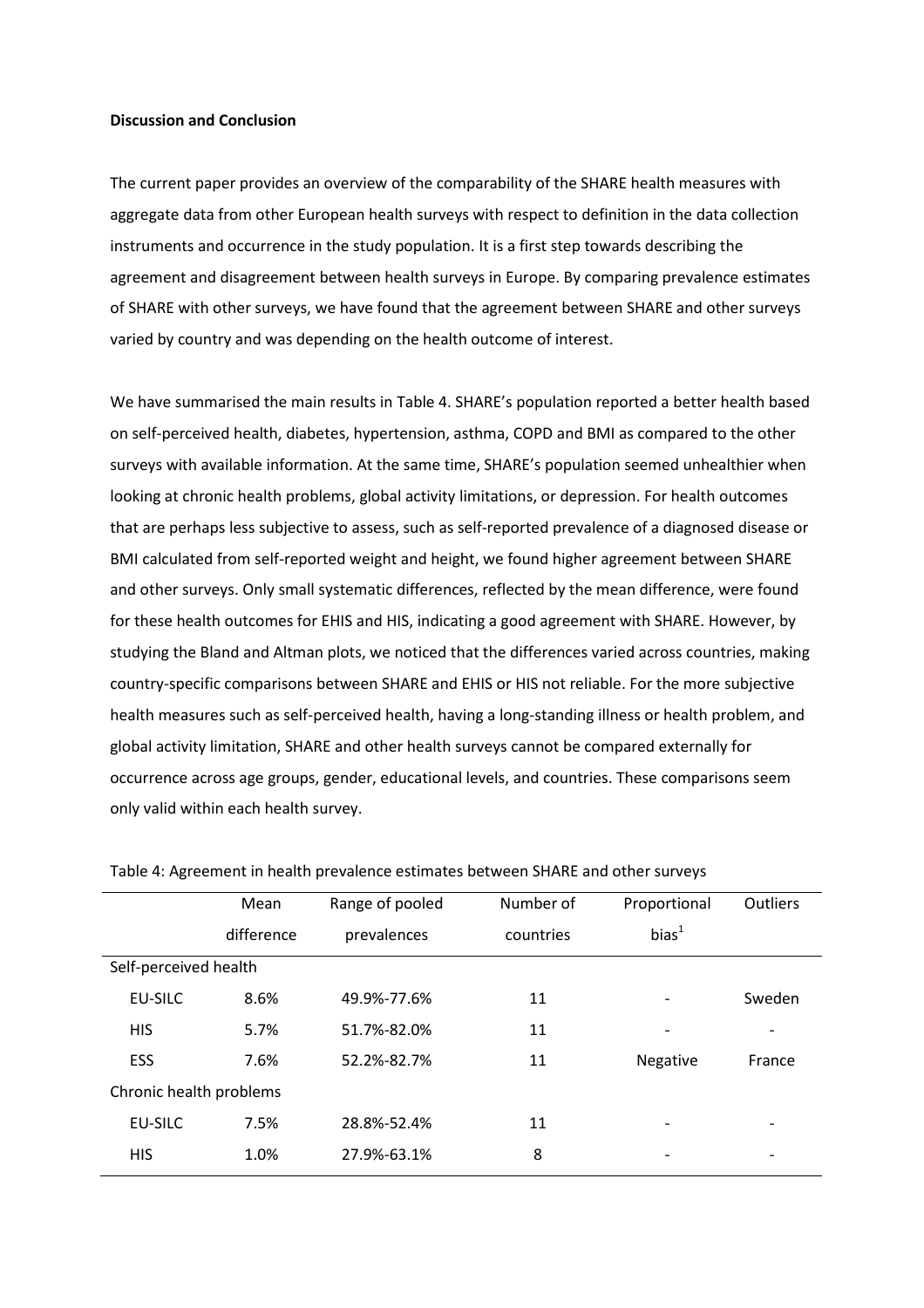| <b>LFS</b>                 | 17.2%   | 27.6%-44.6% | 10 |                |         |
|----------------------------|---------|-------------|----|----------------|---------|
| Global activity limitation |         |             |    |                |         |
| <b>EU-SILC</b>             | 5.7%    | 21.8%-47.5% | 11 |                | Denmark |
| <b>HIS</b>                 | 16.7%   | 19.3%-38.6% | 4  | $\overline{a}$ | -       |
| ESS                        | 9.0%    | 20.7%-40.6% | 11 | Negative       |         |
| <b>Diabetes</b>            |         |             |    |                |         |
| <b>EHIS</b>                | $-0.8%$ | 7.4%-11.7%  | 6  |                |         |
| Hypertension               |         |             |    |                |         |
| <b>EHIS</b>                | $-0.3%$ | 23.8%-39.1% | 6  |                |         |
| Asthma                     |         |             |    |                |         |
| <b>EHIS</b>                | $-1.2%$ | 2.8%-5.1%   | 6  | Positive       |         |
| <b>COPD</b>                |         |             |    |                |         |
| <b>EHIS</b>                | $-1.0%$ | 3.2%-4.8%   | 5  |                |         |
| Chronic depression         |         |             |    |                |         |
| <b>EHIS</b>                | 24.7%   | 9.8%-22.0%  | 4  |                |         |
| Overweight                 |         |             |    |                |         |
| <b>EHIS</b>                | $-0.9%$ | 55.5%-72.9% | 6  | Positive       |         |
| <b>HIS</b>                 | 0.6%    | 49.5%-70.4% | 11 | Positive       |         |
|                            |         |             |    |                |         |

<sup>1</sup>Positive proportional bias: proportional bias increases with increasing prevalence; Negative proportional bias: proportional bias decreases with increasing prevalence

Looking into the determinants causing the systematic differences in prevalence estimates between SHARE and other surveys, we have described the sampling strategy, response and assessment mode for each survey. In general, differences between these surveys in the methodological issues were not substantial. For example, responses were reasonably good to good in most of the surveys (of course with some exceptions where response proportions were below 40%). A low response could indicate a selective population taking part in the survey, and if health plays an important role in this selection process surveys or countries with lower response may have higher prevalence estimates of good health. However, we could not demonstrate that particular survey characteristics contributed to the observed differences in the health prevalences between studies. We could also not find clues that timing of surveys might have biased the comparative analysis.

Based on the information available, it seems that at least for some of the comparisons, substantial differences in health measurements between surveys are a main contributor for finding a lack of agreement between the surveys. This was shown in our results when comparing depression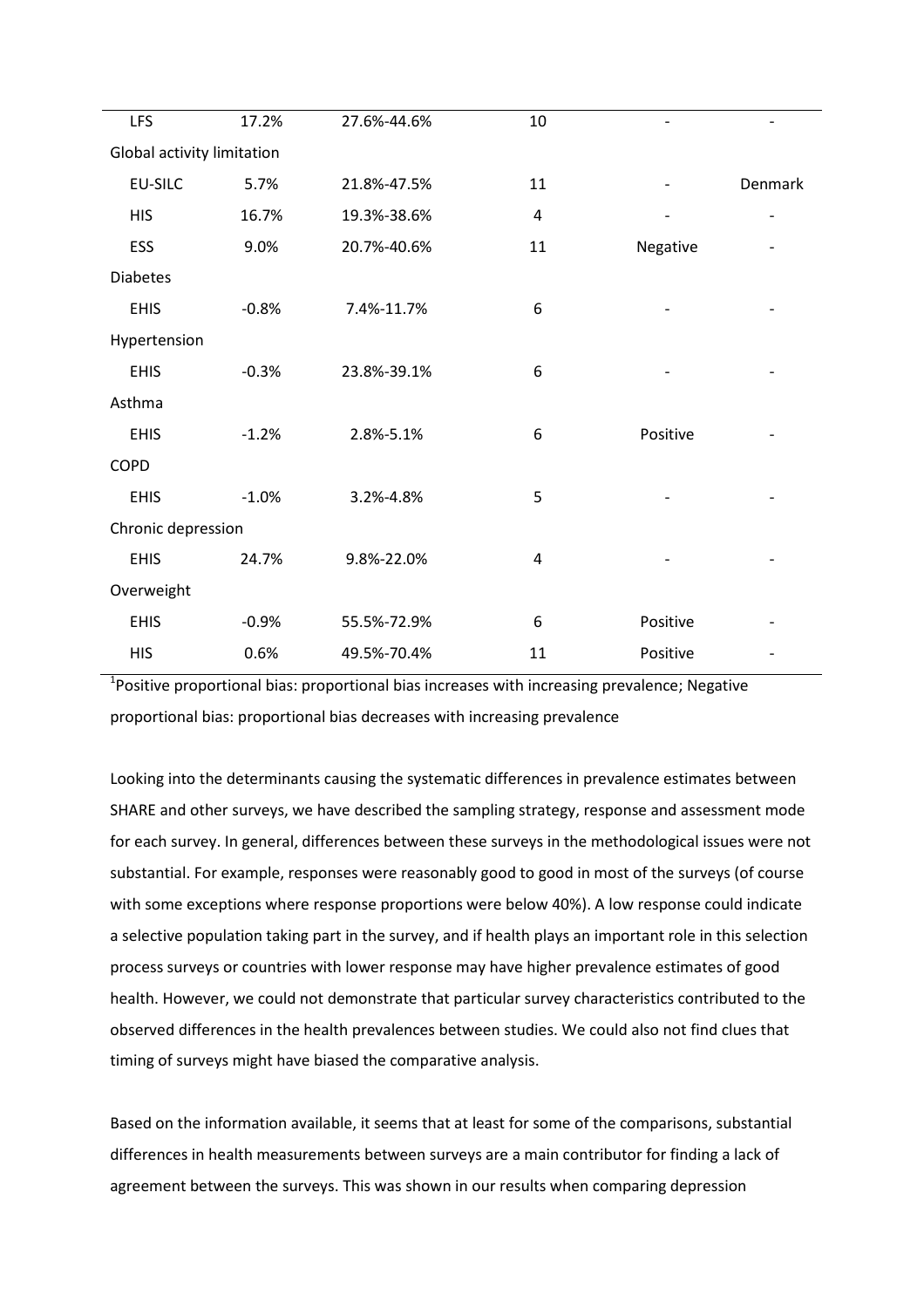prevalence between SHARE and EHIS. We found a very poor agreement between these surveys, most likely due to the different measures to assess depression that were used. Thus, concerning the agreement for depression prevalence, influences due to differences in measurements seem therefore larger than possible bias induced by different design characteristics between surveys. Furthermore, different response options could have influenced our results. This was demonstrated by the self-perceived health assessment for HIS Germany and the GALI indicator in EU-SILC for Denmark. For self-perceived health, our results indicated that individuals appeared to report a better health when confronted with the response options used in HIS Germany. This is in line with the results found by Jürges et al. (2008), who assessed the comparability between different measures of self-rated health. The GALI indicator in EU-SILC that was used in Denmark had different response options as compared to the other countries, which most probably resulted in Denmark being identified as an outlier in its comparison with SHARE. Despite the aforementioned influences caused by differences in measurements, most measurements were quite comparable between the surveys, and this could therefore not be completely attributable for the disagreements we found between SHARE and other surveys.

The comparisons between surveys that were made in this paper were based on aggregate data in older adults aged 55-64 years. We deliberately chose to use this age group, as for this age group the numbers of respondents were highest and probably gave most reliable estimates. Prevalence of illhealth is increasing with age and we should be very careful to extrapolate our findings to the general older population. Individual-level information might help to investigate the influence of age and other socio-demographic characteristics on the comparability of health estimates between European surveys.

Unfortunately, we did not have information about the true health estimates. We therefore do not know which survey provides the most valid estimates. For most health indicators that were used in this paper, no gold standard is available. Responses were an individual's perception of a certain health problem. For self-reported conditions in SHARE that require hospitalisation, it would be interesting to link individual SHARE records to hospital registries to validate the self-reported measures. Additionally, for health measures not directly requiring hospitalisation, investigating their predictive ability for diseases or cause-specific mortality gives an indication of the validity. Currently, possibilities for individual linkages at the national level are available for some SHARE countries, and will be explored further.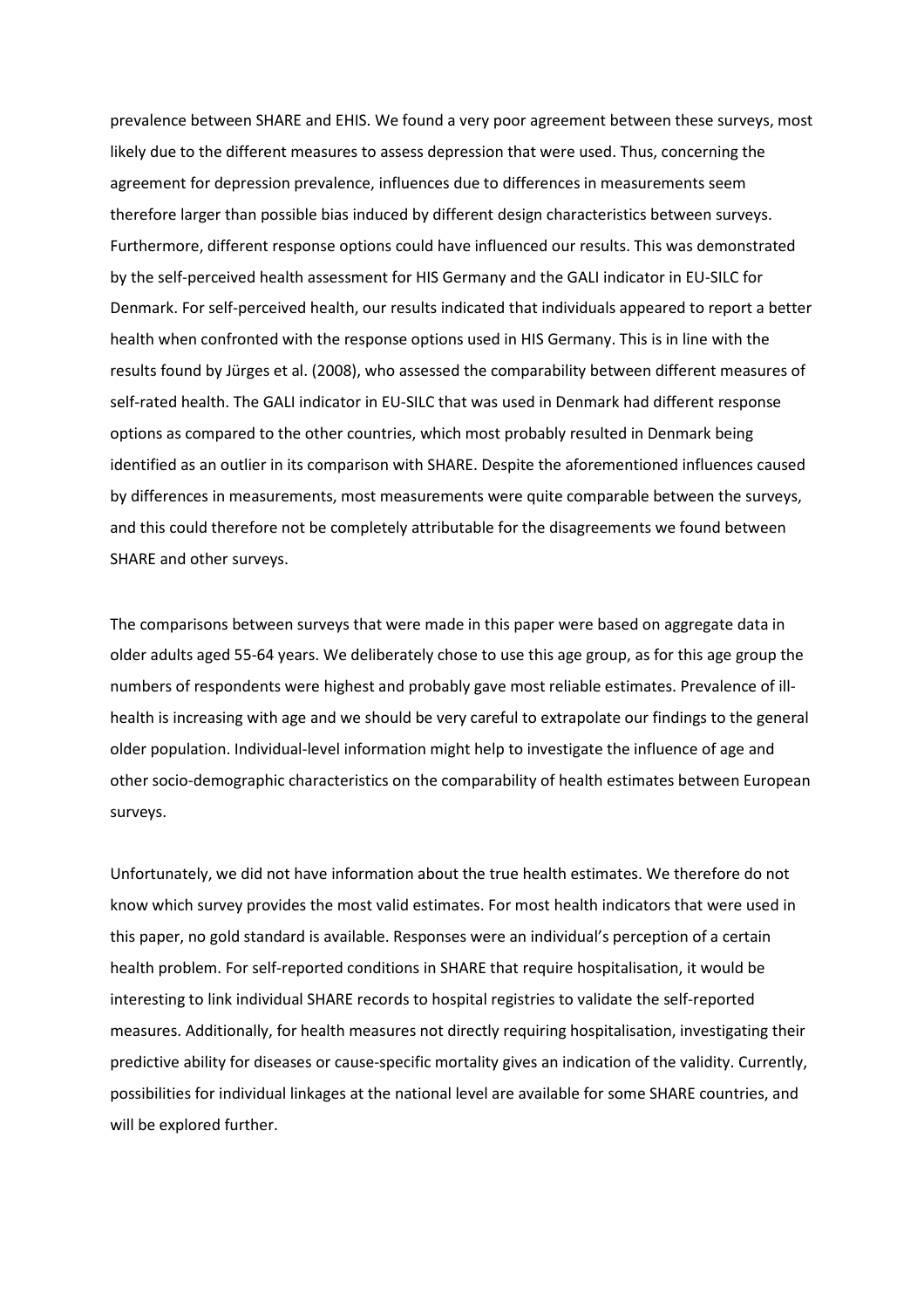To conclude, this paper provides some valuable insights in the comparability of health information across European surveys. Further steps need to be taken to improve understanding of observed incongruence between European surveys and to evaluate whether incongruence in occurrence will also affect agreement among trends over time in prevalence and incidence of health measures across important structural determinants, such as education, gender, and income. For instance, we could study the increase or decrease in health inequalities over time in SHARE, and compare these to changes in health inequalities over time in other European surveys. Furthermore, using repeated cross-sectional information from EU-SILC and ESS, we could describe time trends for 1) self-perceived health, 2) having a long-standing illness or disease and 3) global activity limitations.

Based on current research, EHIS and HIS might provide the best information for comparing health prevalence estimates with SHARE. These studies focus on health, whereas EU-SILC, LFS and ESS have other priority topics. Besides, EHIS is the only other interview survey next to SHARE focussing on health across Europe using standardised methodologies, and might therefore be regarded as the most important source of information to compare health estimates from SHARE with. Unfortunately, not all information regarding health status estimates was available on the Eurostat website. Individual-level information on all comparable health indicators of EHIS, would help us drawing more valid conclusions about its overlap and difference with SHARE, since it is still unanswered why we find differences in health estimates based on SHARE and estimates based on EHIS or other surveys. Complete overlap with SHARE will not encompass with either survey, as SHARE is the only survey focussing on older adults, which makes SHARE a unique addition to the other surveys. SHARE's complementarity to EHIS and recommended cooperation with EHIS might help creating a framework to produce a comprehensive view on health in Europe.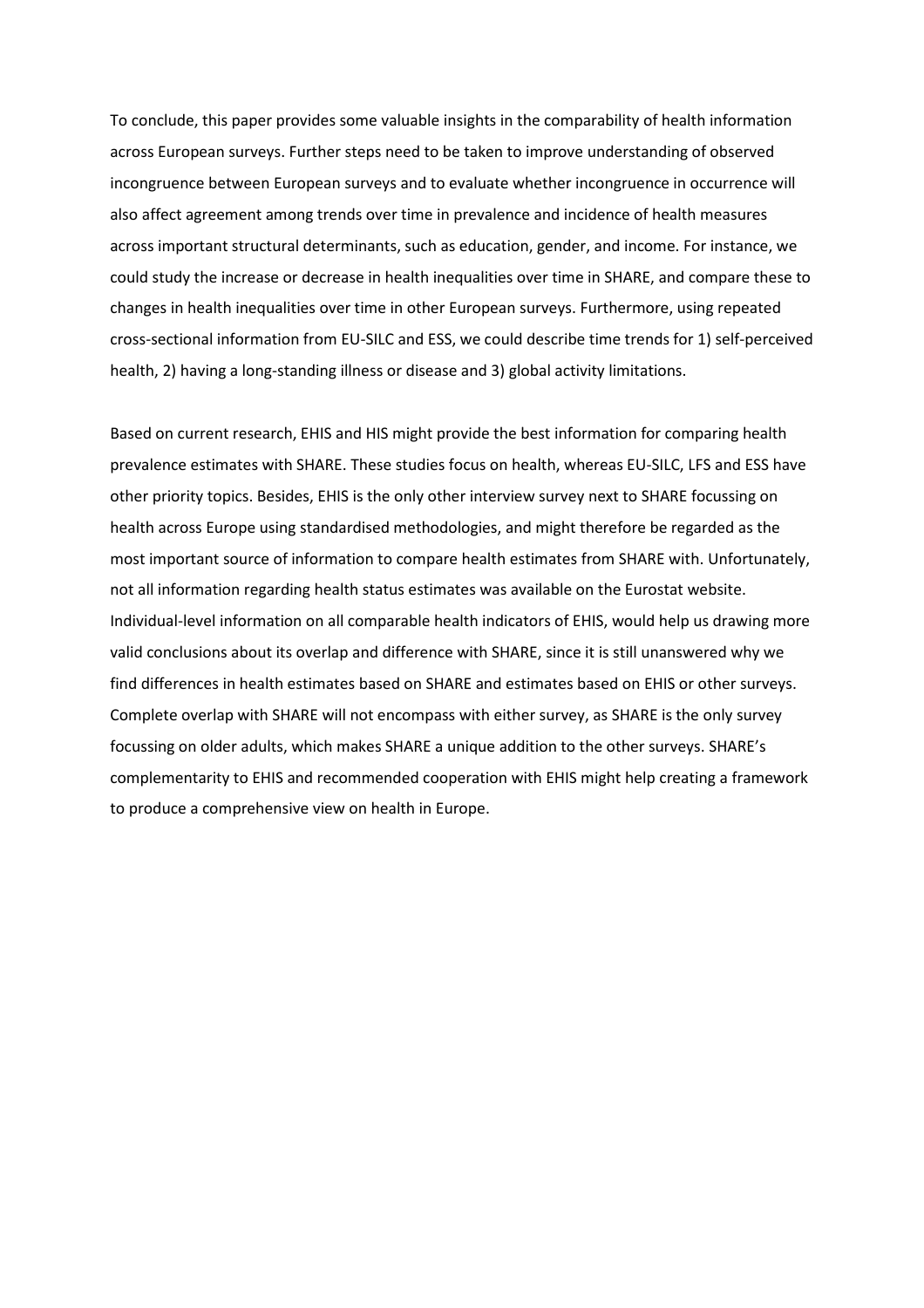#### **References**

ESS Round 2: European Social Survey (2012). "ESS-2 2004 Documentation Report. Edition 3.4." Bergen, European Social Survey Data Archive, Norwegian Social Science Data Services.

ESS Round 2: European Social Survey Round 2 Data (2004). "Data file edition 3.3." Norwegian Social Science Data Services, Norway – Data Archive and distributor of ESS data.

Bland, J. M. and D. G. Altman (1986). "Statistical methods for assessing agreement between two methods of clinical measurement." Lancet 1: 307-310.

ESS (2012). "European Social Survey." Retrieved March, 2013, from http://www.europeansocialsurvey.org.

Eurostat (2007). "Comparative EU statistics on income and living conditions: Issues and challenges." Eurostat Methodologies and working papers.

Eurostat (2008, 26 March 2013). "Employment of disabled persons (LFS adhoc module 2002)." Retrieved March, 2013, from http://epp.eurostat.ec.europa.eu/cache/ITY\_SDDS/en/hlth\_empdis\_esms.htm.

Eurostat (2009, 14 January 2009). "Health status: indicators from the national Health Interview Surveys (HIS - collection round 2002)." Retrieved March, 2013, from http://epp.eurostat.ec.europa.eu/cache/ITY\_SDDS/en/hlth\_status\_his\_esms.htm.

Eurostat (2010, 10 February 2013). "Health status: indicators from the SILC survey (from 2004 onwards)." Retrieved March, 2013, from http://epp.eurostat.ec.europa.eu/cache/ITY\_SDDS/en/hlth\_status\_silc\_esms.htm.

Eurostat (2012,19 April 2012). "EHIS data collection. Survey overview." from http://epp.eurostat.ec.europa.eu/cache/ITY\_SDDS/Annexes/hlth\_ehis\_esms\_an3.pdf.

Eurostat (2013, 26 May 2013). "European health interview survey (EHIS) - collection round 2008." Retrieved May, 2013, from http://epp.eurostat.ec.europa.eu/cache/ITY\_SDDS/en/hlth\_ehis\_esms.htm.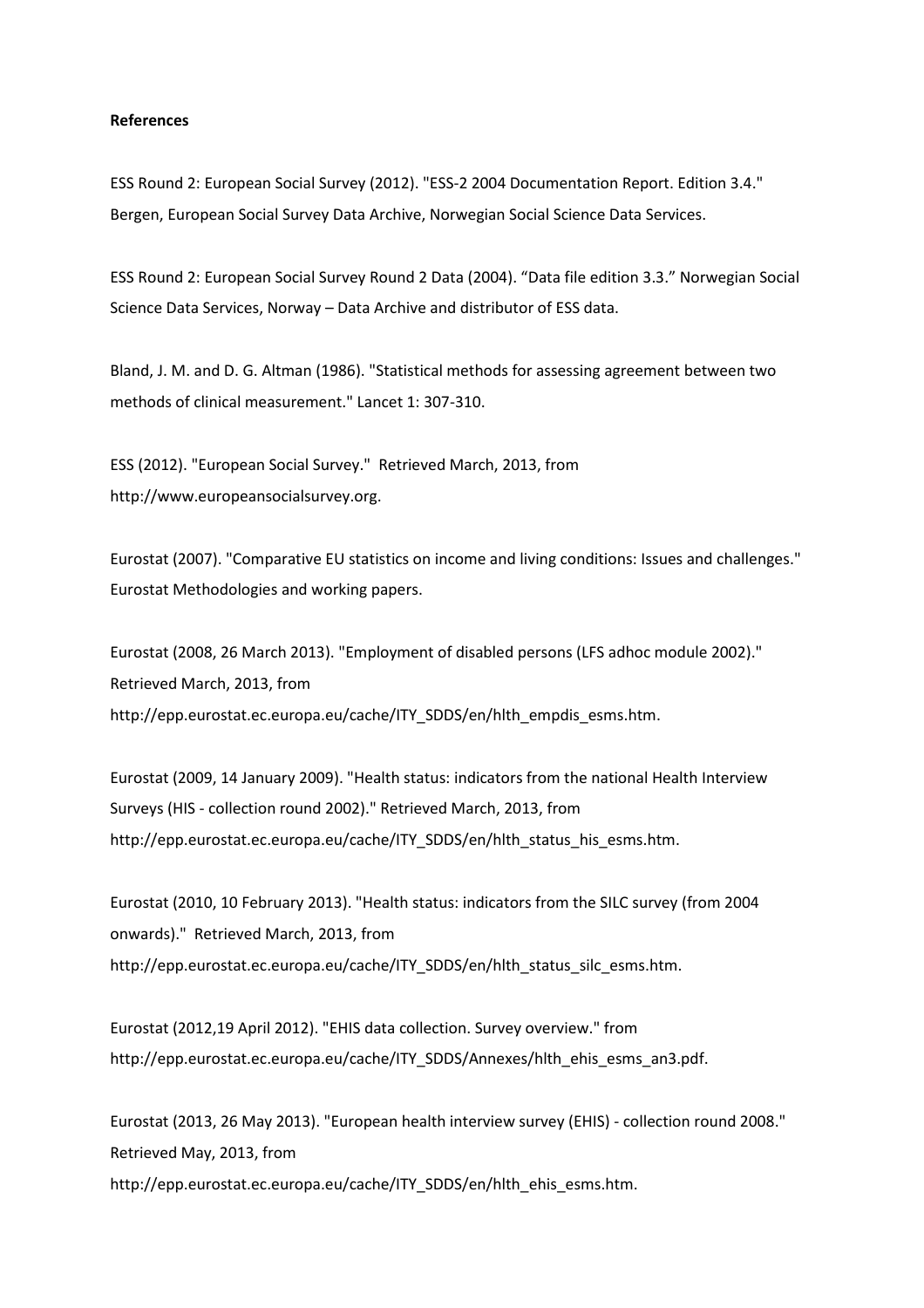Eurostat (2013). "Eurostat database." Retrieved April 2013, from http://epp.eurostat.ec.europa.eu/portal/page/portal/statistics/search\_database.

Jürges, H., M. Avendano, J.P. Mackenbach (2008). "Are different measures of self-rated health comparable? An assessment in five European countries". European Journal of Epidemiology 23: 773- 781.

Idler, E. L. and Y. Benyamini (1997). "Self-Rated Health and Mortality: A Review of Twenty-Seven Community Studies." Journal of Health and Social Behavior 38(1): 21-37.

Koponen, P. and A. Aromaa (2003): "Survey design and methodology in national health interview and health examination surveys. Review of literature, European survey experiences and recommendations." National Public Health Institute (KTL), Department of health and functional capacity, Finland.

SHARE (2011a). "Release Guide 2.5.0. Waves 1 & 2". Mannheim Research Institute for the Economics of Aging.

SHARE (2011b). SHARE Wave 1 Release 2.5.0. from http://www.share-project.org.

Tolonen, H., P. Koponen, A. Aromaa, S. Conti, S. Graff-Iversen, L. Grøtvedt, M. Kanieff, J. Mindell, S. Natunen, P. Primatesta, M. Verschuren, L. Viet and K. Kuulasmaa (2008)."Review of Health Examination Surveys in Europe." Helsinki, National Public Health Institute.

UNESCO Institute for Statistics (UIS) (2006). "ISCED 1997: International Standard Classification of Education." from http://www.uis.unesco.org/Education/Pages/international-standard-classificationof-education.aspx.

WHO (2000). "Obesity: Preventing and managing the global epidemic." WHO Technical Report Series. Geneva, WHO.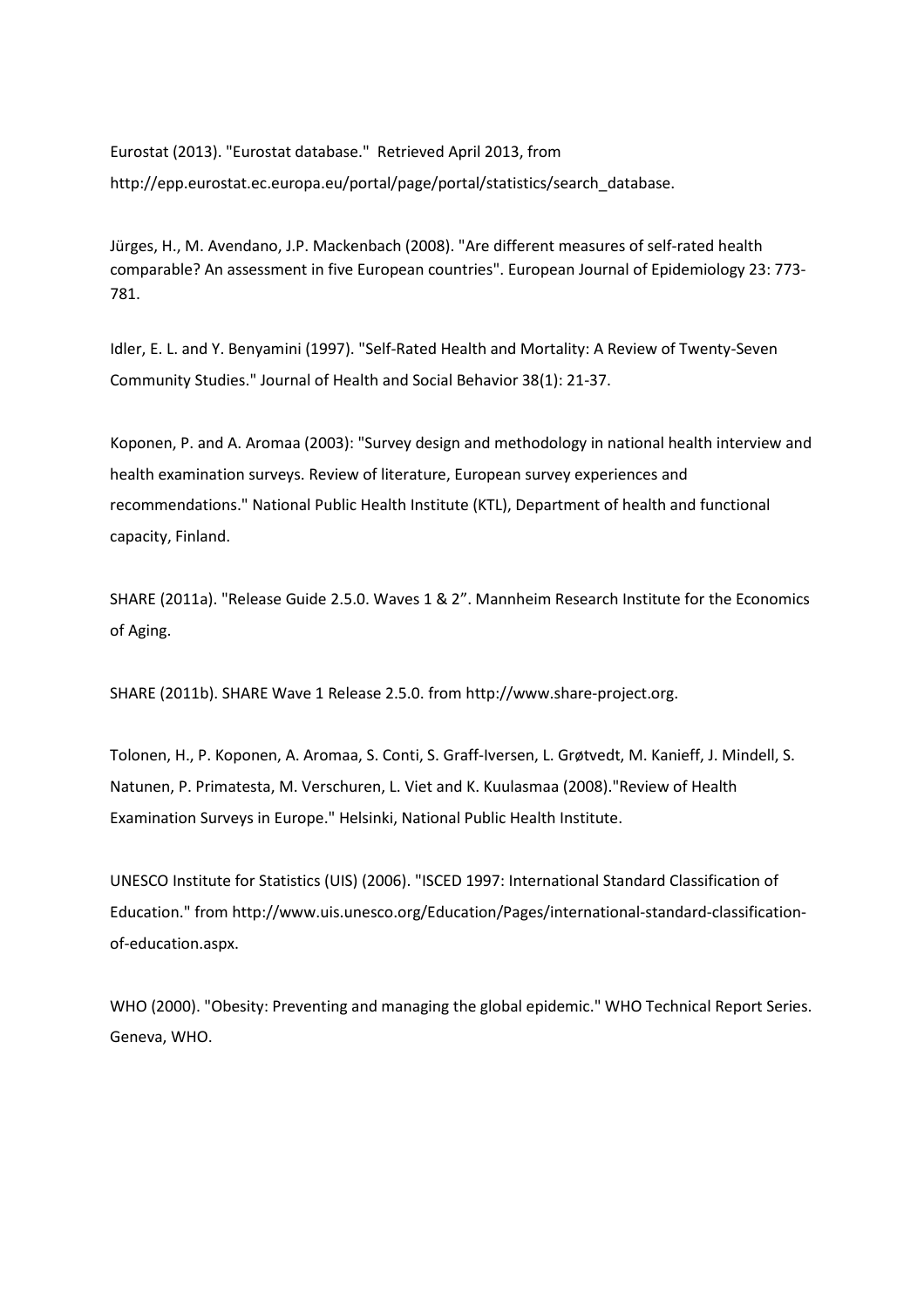#### **Appendix 1: Description of EHIS, HIS, EU-SILC, ESS and LFS**

## *EHIS*

The EHIS was designed to address basic information needs on health in EU member states based on self-reported data (Tolonen, Koponen et al. 2008, Eurostat 2013). The EHIS is implemented and managed by Eurostat and the survey is to be conducted every five years. The EHIS is a general household survey and data are collected via national surveys. EHIS modules (Health determinants, Health care, Health status, Background variables) may be either grouped in one separate national survey or be integrated into existing national surveys (i.e. HIS, LFS, other household survey). In such a way Member States have had the maximum flexibility for implementation. The EHIS health status module concentrates on the main elements of health status needed at EU level and does not intend to cover all detailed aspects which can better be carried out via specific surveys or survey modules at national level. The first wave of the EHIS was implemented in the period 2006-2009. EHIS wave 2 is scheduled to start in 2014. The structure of the survey is a standardized questionnaire translated into all EU languages. However, the survey allows a certain level of flexibility to the countries in the implementation and the specific survey system that they would use in order to collect the required information. Unlike SHARE, therefore, the EHIS is not a centralized survey carried out across countries, but instead, national surveys in most cases 'host' the EHIS by implementing the common questionnaire agreed upon. This results in variations concerning specific design characteristics (Eurostat 2012).

#### *HIS*

Most European countries regularly conduct a national HIS (Eurostat 2009). Some of these HIS correspond to the EHIS in a particular country, while some HIS are separate from EHIS. The data come from non-harmonised national surveys. The countries were asked to post-harmonise the data according to proposed guidelines developed by Eurostat. Thus, HIS were not purposefully designed to be comparable across countries, and as a result the level of cross-country comparability is not optimal. Most HIS took place in the years just before SHARE started (2004), covering the period 1997-2003. As the data are collected via national surveys, the study design characteristics varied between countries; different assessment modes were used to collect the health information (Koponen and Aromaa 2003).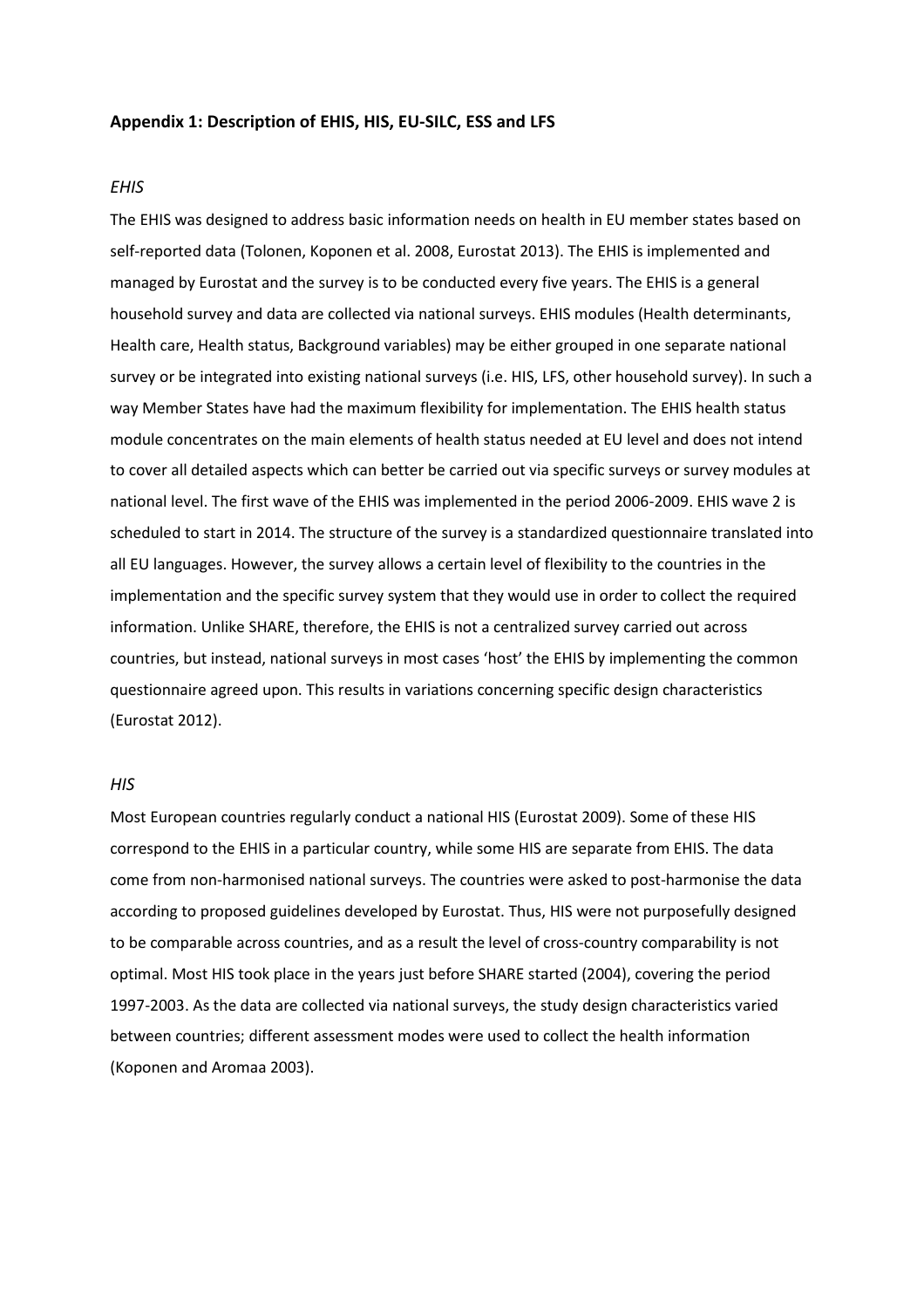### *EU-SILC*

EU-SILC (Eurostat 2010) is the reference source for comparative statistics on income distribution and social inclusion in the European Union. EU-SILC was launched in 2003 in six Member States and was expanded to cover all of the EU Member States plus some additional countries. Several countries (Czech Republic, Germany, Netherlands, Poland, Slovenia) were only included from 2005 onwards; therefore, EU-SILC round 2005 was used for comparisons with SHARE. In some countries, EU-SILC served as platform for the EHIS, hosting as a vehicle survey for one or more EHIS modules. EU-SILC is based on the idea of a common "framework" and no longer a common "survey". Because of allowing some flexibility related to the survey and sampling design, the specific mode of collecting information varies from country to country (Eurostat 2007). National surveys also differ through the period during which the fieldwork was carried out.

## *ESS*

The ESS (ESS 2012) is an academically-driven social survey designed to describe and explain the interaction between Europe's changing societies and the attitudes, beliefs and behaviour patterns of its diverse populations. The ESS is a biannual cross-sectional survey and covers more than thirty countries. The first round was fielded in 2002/2003, the fifth in 2010/2011. The ESS aims to design and implement workable and equivalent sampling strategies in all participating countries. Individuallevel ESS data are available through the ESS project website.

## *LFS*

The LFS (Eurostat 2008) is conducted in the 27 Member States of the European Union, 3 candidate countries and 3 countries of the European Free Trade Association. The survey provides results on labour participation as well as on persons outside the labour force, four times per year. The data collection covers the years from 1983 onwards. The Labour Force Surveys are conducted by the national statistical institutes across Europe and are centrally processed by Eurostat. National statistics institutes are responsible for selecting the sample, preparing the questionnaires, conducting the direct interviews among households, and forwarding the results to Eurostat in accordance with a common coding scheme. The LFS covers all industries and occupations. In 2002, the LFS contained an ad hoc module concerning the employment of disabled people. The module consisted of 11 variables dealing with the existence, type, cause and duration of longstanding health problems or disability, work limitations (regarding the kind of work or the amount of work, and mobility problems), and assistance needed or provided to work.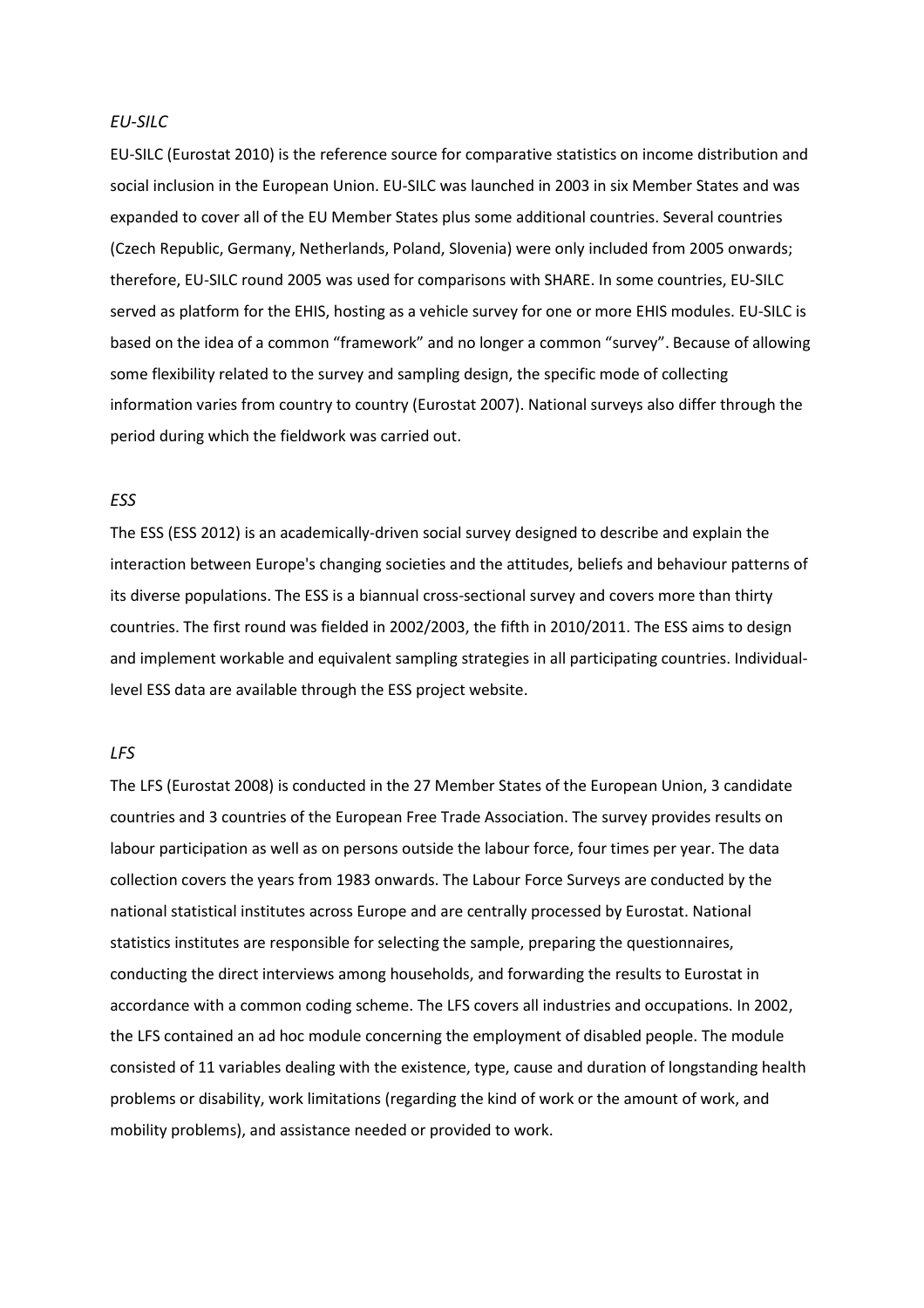# **Appendix 2: Prevalence of reported health by age group, gender and educational level**

For all tables, the following footnotes are applicable:  $1$  not available, or strata size is <20, or item nonresponse is >50%; <sup>2</sup> strata size is between 20 and 49, or item non-response is between 20% and 49%;  $3$  EU-SILC: Switzerland was included from 2008 onwards;  $4$  EU-SILC: in Denmark different response categories were used; <sup>5</sup> Results by gender and educational level for the other age groups (65-74 years, 75-84 years, 85+ years) are available from the corresponding author on request.

|           | EU-SILC     | <b>HIS</b> | ESS         | SHARE   |
|-----------|-------------|------------|-------------|---------|
|           | 2005        | $'97-'03$  | '04''05     | '04''05 |
| Austria   |             |            |             |         |
| 55-64 yrs | 57.0        | 61.9       | 66.4        | 68.7    |
| 65-74 yrs | 45.5        | 52.0       | 59.5        | 56.3    |
| 75-84 yrs | 29.2        | 43.2       | 39.0        | 39.2    |
| $85+yrs$  | 21.2        | 38.0       | $\mathbf 1$ | 32.2    |
| Belgium   |             |            |             |         |
| 55-64 yrs | 65.4        | 69.9       | 63.5        | 72.3    |
| 65-74 yrs | 56.3        | 58.1       | 64.8        | 69.0    |
| 75-84 yrs | 42.3        | 46.6       | 49.5        | 56.3    |
| $85+yrs$  | 27.8        | 43.8       | $\mathbf 1$ | 46.1    |
| Denmark   |             |            |             |         |
| 55-64 yrs | 70.0        | 72.4       | 68.6        | 72.0    |
| 65-74 yrs | 63.2        | 65.4       | 63.5        | 66.7    |
| 75-84 yrs | 49.1        | 53.7       | 53.6        | 54.0    |
| $85+yrs$  | $\mathbf 1$ | 55.5       | $\mathbf 1$ | 47.8    |
| France    |             |            |             |         |
| 55-64 yrs | 59.1        | 51.6       | 54.8        | 74.3    |
| 65-74 yrs | 41.7        | 43.2       | 41.0        | 56.6    |
| 75-84 yrs | 26.6        | 36.8       | 30.2        | 43.7    |
| $85+yrs$  | 17.2        | 31.6       | $\mathbf 1$ | 37.5    |
| Germany   |             |            |             |         |
| 55-64 yrs | 45.1        | 71.8       | 52.2        | 60.2    |

Table A2.1: Prevalence (%) of good + very good self-perceived health by age groups according to the different surveys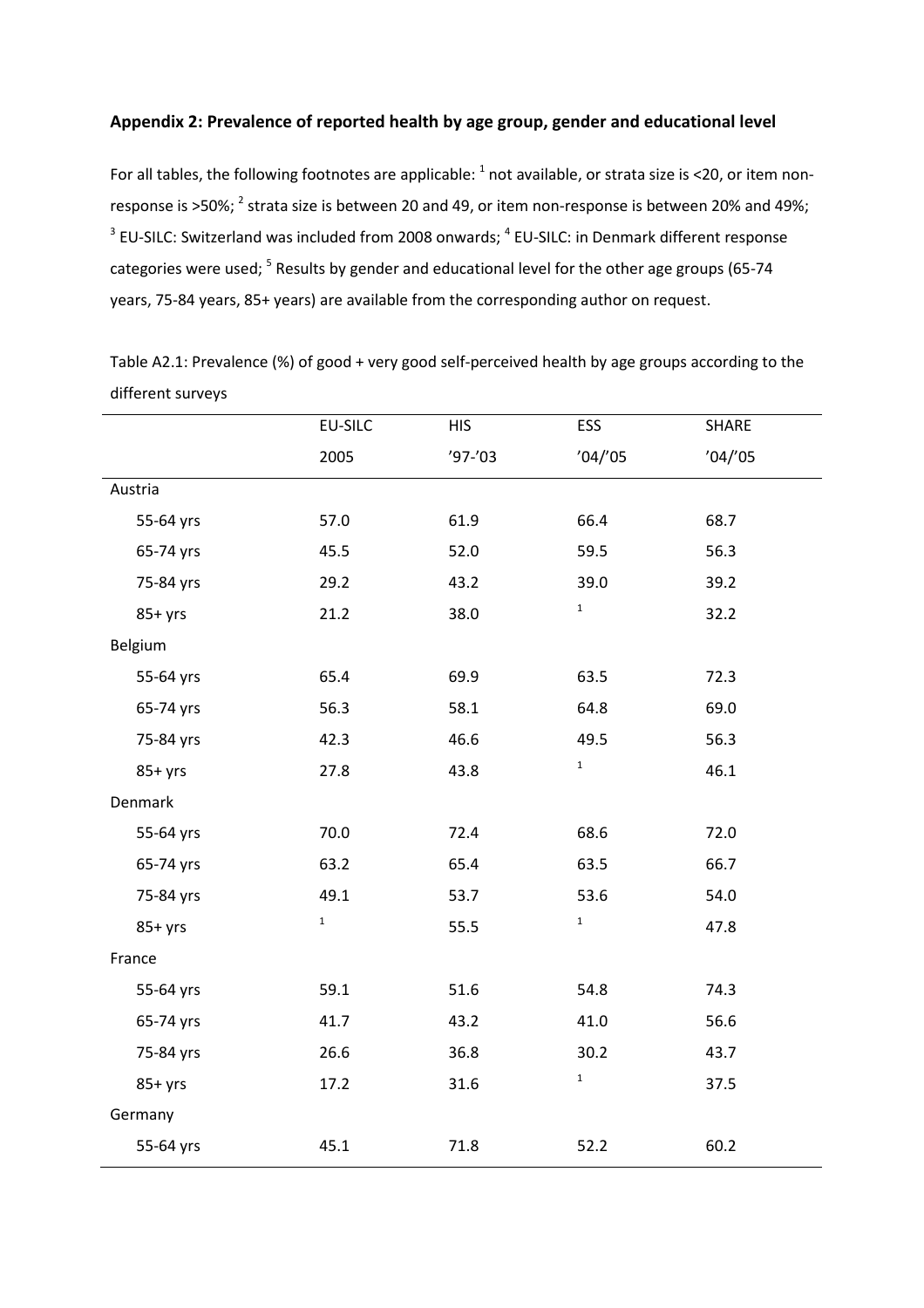| 65-74 yrs                | 33.9        | 67.1        | 38.3        | 48.9 |  |
|--------------------------|-------------|-------------|-------------|------|--|
| 75-84 yrs                | 22.5        | 64.2        | 20.6        | 27.1 |  |
| $85+yrs$                 | $\mathbf 1$ | $\mathbf 1$ | $37.5^2$    | 31.7 |  |
| Greece                   |             |             |             |      |  |
| 55-64 yrs                | 67.9        | 60.8        | 65.1        | 73.0 |  |
| 65-74 yrs                | 48.5        | 39.5        | 51.7        | 51.0 |  |
| 75-84 yrs                | 29.4        | 21.4        | 31.8        | 37.4 |  |
| $85+yrs$                 | 18.6        | 17.1        | $29.6^2$    | 23.9 |  |
| Italy                    |             |             |             |      |  |
| 55-64 yrs                | 42.0        | 45.6        | 46.7        | 57.7 |  |
| 65-74 yrs                | 24.0        | 27.6        | 40.7        | 38.6 |  |
| 75-84 yrs                | 13.1        | 17.2        | 26.3        | 29.8 |  |
| $85+yrs$                 | 10.5        | 12.7        | $\mathbf 1$ | 23.9 |  |
| Netherlands              |             |             |             |      |  |
| 55-64 yrs                | 67.0        | 68.0        | 69.1        | 74.4 |  |
| 65-74 yrs                | 57.9        | 62.1        | 59.5        | 63.6 |  |
| 75-84 yrs                | 44.1        | 50.7        | 38.2        | 51.0 |  |
| $85+yrs$                 | 43.1        | 50.9        | $54.5^2$    | 40.3 |  |
| Spain                    |             |             |             |      |  |
| 55-64 yrs                | 51.2        | 52.1        | 47.7        | 61.4 |  |
| 65-74 yrs                | 38.2        | 41.5        | 34.2        | 46.3 |  |
| 75-84 yrs                | 23.2        | 33.9        | 39.0        | 31.7 |  |
| $85+yrs$                 | 20.7        | 31.8        | $17.4^2$    | 30.8 |  |
| Sweden                   |             |             |             |      |  |
| 55-64 yrs                | 70.2        | 65.0        | 62.8        | 65.9 |  |
| 65-74 yrs                | 65.6        | 65.4        | 64.1        | 63.4 |  |
| 75-84 yrs                | 45.4        | 49.2        | 51.2        | 48.0 |  |
| $85+yrs$                 | 40.5        | 38.6        | $52.4^2$    | 37.3 |  |
| Switzerland <sup>3</sup> |             |             |             |      |  |
| 55-64 yrs                | 72.4        | 81.2        | 82.6        | 82.7 |  |
| 65-74 yrs                | 67.6        | 77.8        | 72.6        | 76.6 |  |
| 75-84 yrs                | 60.6        | 69.9        | 65.9        | 69.3 |  |
| $85+yrs$                 | $53.6^2$    | 59.2        | $43.5^2$    | 78.6 |  |
|                          |             |             |             |      |  |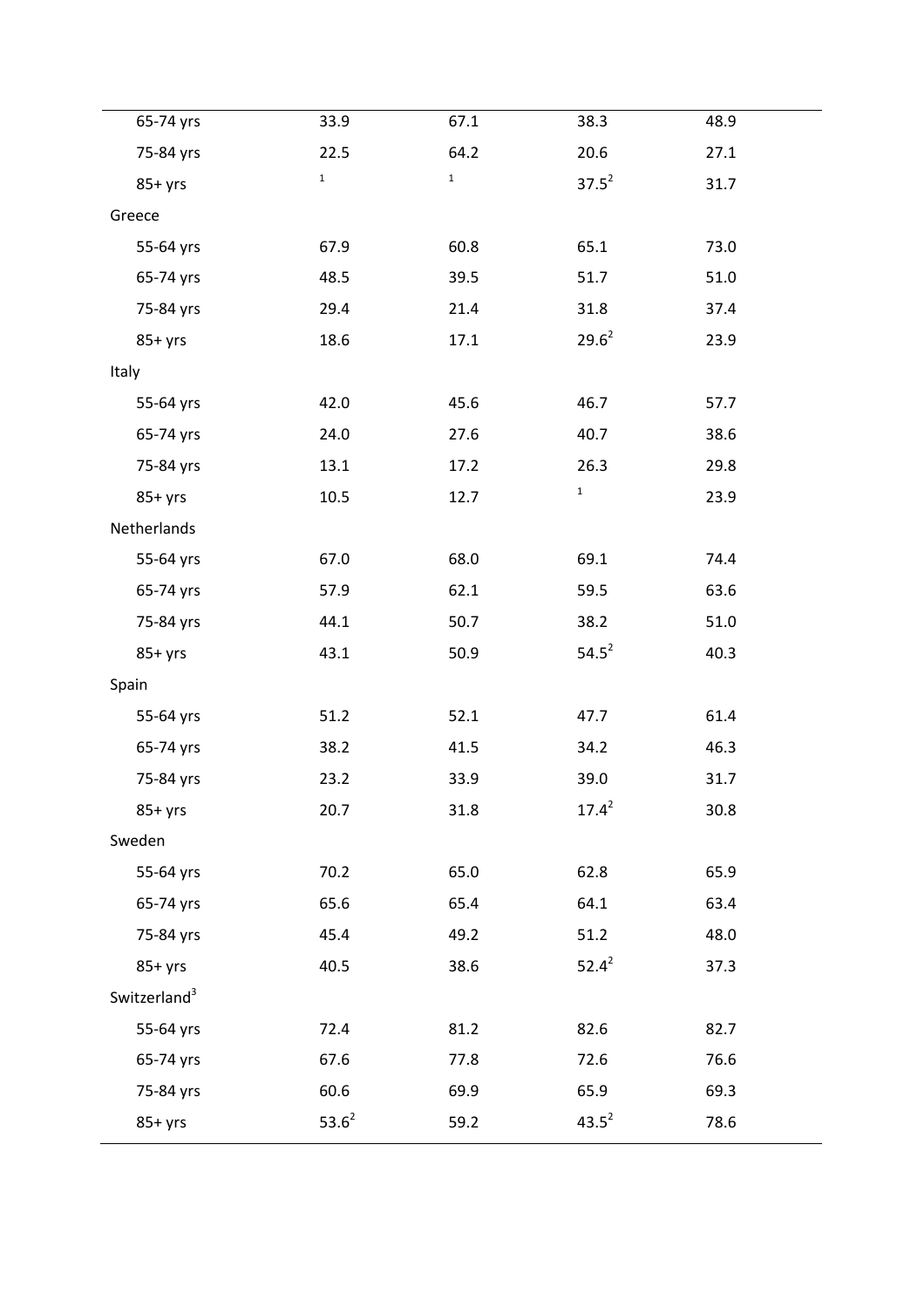|             | <b>EU-SILC</b> | <b>HIS</b> | ESS     | <b>SHARE</b> |
|-------------|----------------|------------|---------|--------------|
|             | 2005           | $'97-'03$  | '04''05 | '04''05      |
| Austria     |                |            |         |              |
| Men         | 53.7           | 62.0       | 71.9    | 68.3         |
| Women       | 60.3           | 61.8       | 61.0    | 69.0         |
| Belgium     |                |            |         |              |
| Men         | 66.2           | 69.4       | 63.5    | 73.7         |
| Women       | 64.5           | 70.4       | 63.6    | 71.0         |
| Denmark     |                |            |         |              |
| Men         | 69.9           | 73.2       | 68.3    | 75.0         |
| Women       | 70.2           | 71.7       | 68.9    | 69.3         |
| France      |                |            |         |              |
| Men         | 60.7           | 54.9       | 59.4    | 75.0         |
| Women       | 57.5           | 48.5       | 48.9    | 73.7         |
| Germany     |                |            |         |              |
| Men         | 44.1           | 73.0       | 50.9    | 59.4         |
| Women       | 46.1           | 70.7       | 53.4    | 61.1         |
| Greece      |                |            |         |              |
| Men         | 71.3           | 67.3       | 72.8    | 79.2         |
| Women       | 64.8           | 55.1       | 58.1    | 66.8         |
| Italy       |                |            |         |              |
| Men         | 45.6           | 50.5       | 58.7    | 64.3         |
| Women       | 38.6           | 40.8       | 32.5    | 51.5         |
| Netherlands |                |            |         |              |
| Men         | 67.6           | 69.0       | 73.0    | 75.1         |
| Women       | 66.5           | 66.9       | 66.1    | 73.7         |
| Spain       |                |            |         |              |
| Men         | 54.4           | 56.5       | 51.5    | 67.3         |
| Women       | 48.2           | 47.9       | 43.3    | 56.0         |
| Sweden      |                |            |         |              |
| Men         | 71.5           | 67.2       | 69.5    | 70.4         |
| Women       | 68.9           | 62.6       | 56.8    | 61.3         |

Table A2.2: Prevalence (%) of good + very good self-perceived health by gender in respondents aged 55-64 years $^5$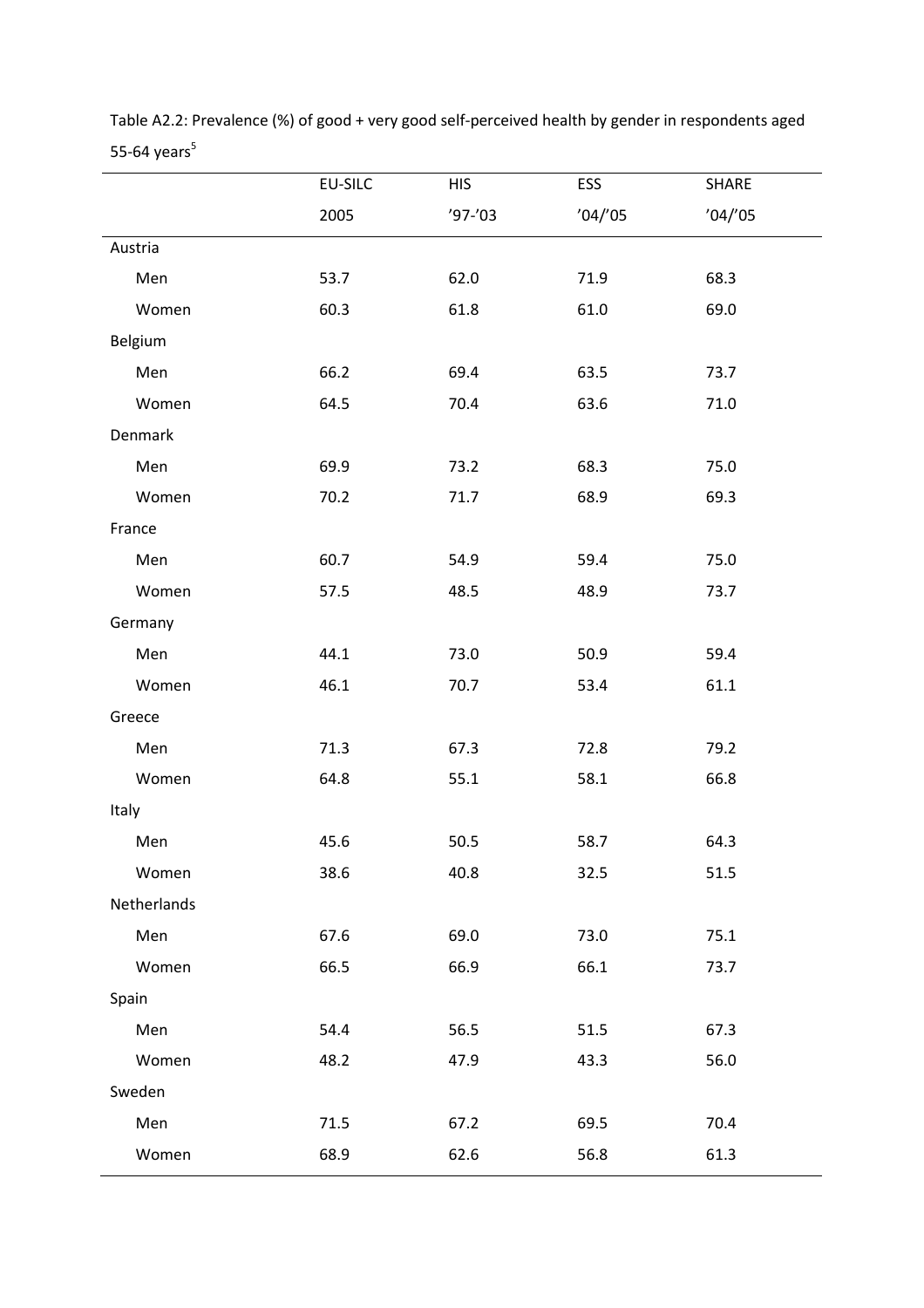| Switzerland <sup>3</sup> |      |      |      |      |  |
|--------------------------|------|------|------|------|--|
| Men                      | 75.3 | 82.0 | 85.0 | 83.6 |  |
| Women                    | 69.4 | 80.3 | 80.6 | 81.8 |  |

Table A2.3: Prevalence (%) of good + very good self-perceived health by educational level in respondents aged 55-64 years $^5$ 

|                | <b>EU-SILC</b> | <b>HIS</b>   |             | ESS        | SHARE   |
|----------------|----------------|--------------|-------------|------------|---------|
|                | 2005           | $'97-'03$    |             | '04''05    | '04''05 |
| Austria        |                |              |             |            |         |
| ISCED 0-2      | 41.6           | 53.4         | $\mathbf 1$ | 62.1       | 52.9    |
| ISCED 3-4      | 59.8           | 65.7         |             | 66.7       | 71.4    |
| ISCED 5-6      | 73.6           | 72.9         |             | $75.0^2$   | 79.3    |
| Belgium        |                |              |             |            |         |
| ISCED 0-2      | 56.2           | 64.9         | 64.0        | 54.4       | 64.7    |
| ISCED 3-4      | 67.7           | 74.6         |             | 62.9       | 75.3    |
| ISCED 5-6      | 76.5           | 79.0         |             | 80.0       | 80.6    |
| <b>Denmark</b> |                |              |             |            |         |
| ISCED 0-2      | 62.6           | $\mathbf{1}$ | 64.0        | 52.7       | 54.0    |
| ISCED 3-4      | 71.7           | 68.2         |             | 60.6       | 71.6    |
| ISCED 5-6      | 54.0           | 82.9         |             | 81.6       | 82.2    |
| France         |                |              |             |            |         |
| ISCED 0-2      | 52.4           | 40.5         | 54.4        | 46.6       | 65.8    |
| ISCED 3-4      | 62.9           | 53.7         |             | 62.6       | 77.0    |
| ISCED 5-6      | 71.9           | 62.8         |             | 55.9       | 88.5    |
| Germany        |                |              |             |            |         |
| ISCED 0-2      | 37.5           | $62.5^2$     | 70.9        | $34.3^{2}$ | 38.8    |
| ISCED 3-4      | 44.7           | 73.2         |             | 49.2       | 60.1    |
| ISCED 5-6      | 54.0           | 82.3         |             | 62.2       | 69.6    |
| Greece         |                |              |             |            |         |
| ISCED 0-2      | 63.0           | 56.5         | 71.0        | 58.3       | 64.5    |
| ISCED 3-4      | 74.4           | 67.9         |             | $90.0^2$   | 79.7    |
| ISCED 5-6      | 83.3           | 80.6         |             | $77.3^2$   | 88.8    |
| Italy          |                |              |             |            |         |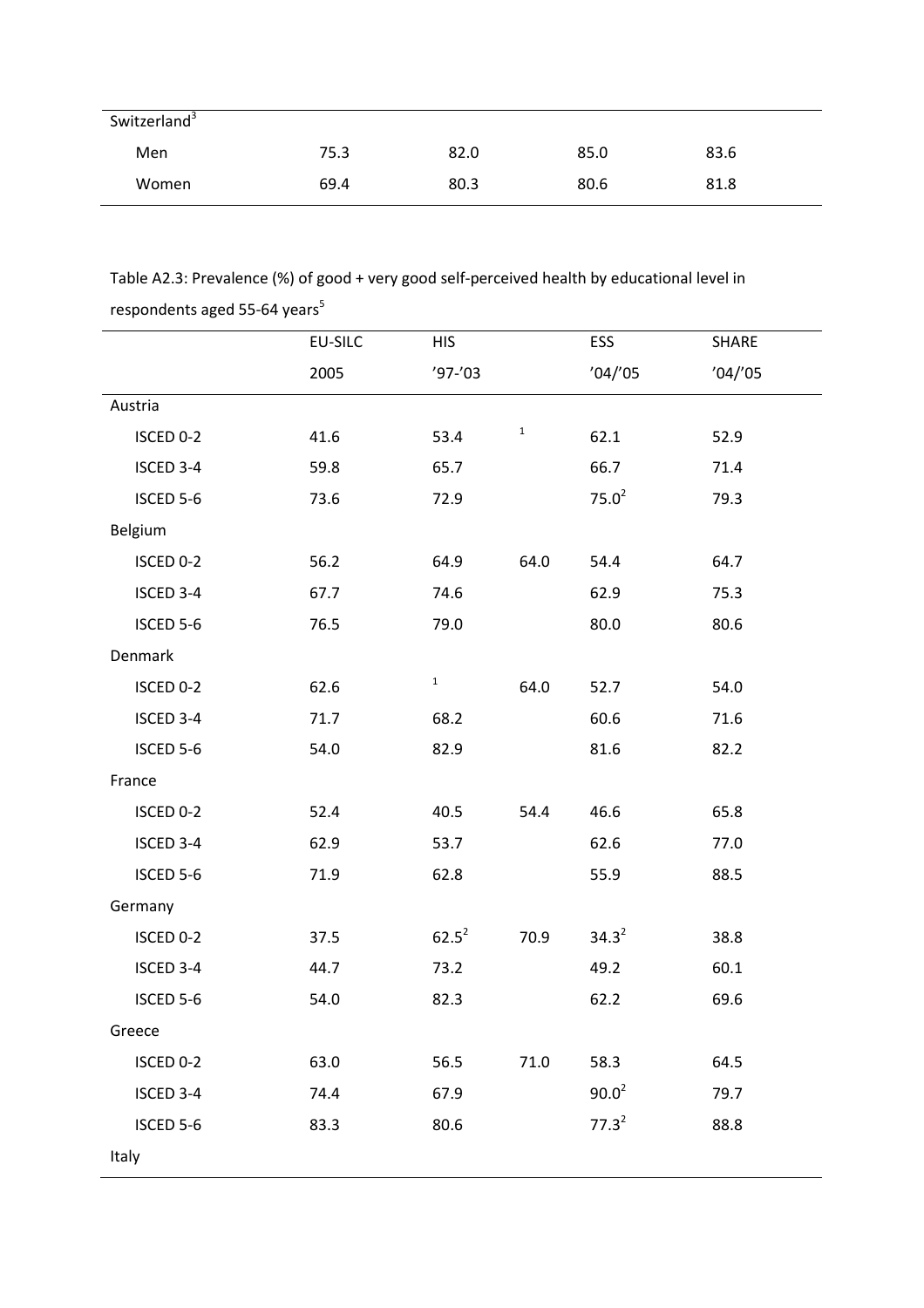| ISCED 0-2                | 36.5 | 39.0     | 48.7 | 37.7         | 54.6       |  |
|--------------------------|------|----------|------|--------------|------------|--|
| ISCED 3-4                | 50.7 | 53.9     |      | 58.3         | 64.1       |  |
| ISCED 5-6                | 62.0 | 61.1     |      | $65.5^2$     | 69.2       |  |
| Netherlands              |      |          |      |              |            |  |
| ISCED 0-2                | 60.3 | 61.5     | 75.6 | 65.9         | 68.8       |  |
| ISCED 3-4                | 67.4 | 71.1     |      | 75.0         | 76.3       |  |
| ISCED 5-6                | 77.9 | 73.6     |      | 71.2         | 85.9       |  |
| Spain                    |      |          |      |              |            |  |
| ISCED 0-2                | 46.4 | 45.2     | 59.9 | 42.9         | 57.7       |  |
| ISCED 3-4                | 58.3 | 63.7     |      | $\mathbf{1}$ | 75.9       |  |
| ISCED 5-6                | 68.5 | 76.4     |      | $\mathbf 1$  | 74.7       |  |
| Sweden                   |      |          |      |              |            |  |
| ISCED 0-2                | 65.3 | 52.8     | 64.9 | 59.7         | 56.7       |  |
| ISCED 3-4                | 68.7 | 63.9     |      | 65.8         | 69.1       |  |
| ISCED 5-6                | 77.5 | 73.6     |      | 65.5         | 78.9       |  |
| Switzerland <sup>3</sup> |      |          |      |              |            |  |
| ISCED 0-2                | 59.4 | $68.5^2$ | 71.4 | 78.2         | 80.1       |  |
| ISCED 3-4                | 73.7 | 82.8     |      | 84.0         | 82.2       |  |
| ISCED 5-6                | 81.8 | 87.6     |      | 83.5         | $96.4^{2}$ |  |
|                          |      |          |      |              |            |  |

Table A2.4: Prevalence (%) of having a long-standing illness or health problem health by age groups

|           | <b>EU-SILC</b> | <b>HIS</b> |           | <b>LFS</b> | <b>SHARE</b> |
|-----------|----------------|------------|-----------|------------|--------------|
|           | 2005           | $'97-'03$  |           | 2002       |              |
|           |                |            | 55-59 yrs | 60-64 yrs  |              |
| Austria   |                |            |           |            |              |
| 55-64 yrs | 32.4           | 41.7       | 26.5      | 25.3       | 42.8         |
| 65-74 yrs | 40.4           | 48.3       |           |            | 46.2         |
| 75-84 yrs | 44.9           | 54.4       |           |            | 53.4         |
| $85+yrs$  | 54.1           | 55.3       |           |            | 47.5         |
| Belgium   |                |            |           |            |              |
| 55-64 yrs | 33.0           | 32.3       | 32.1      | 32.1       | 43.6         |
| 65-74 yrs | 38.1           | 37.7       |           |            | 46.2         |
| 75-84 yrs | 51.7           | 46.8       |           |            | 57.7         |
|           |                |            |           |            |              |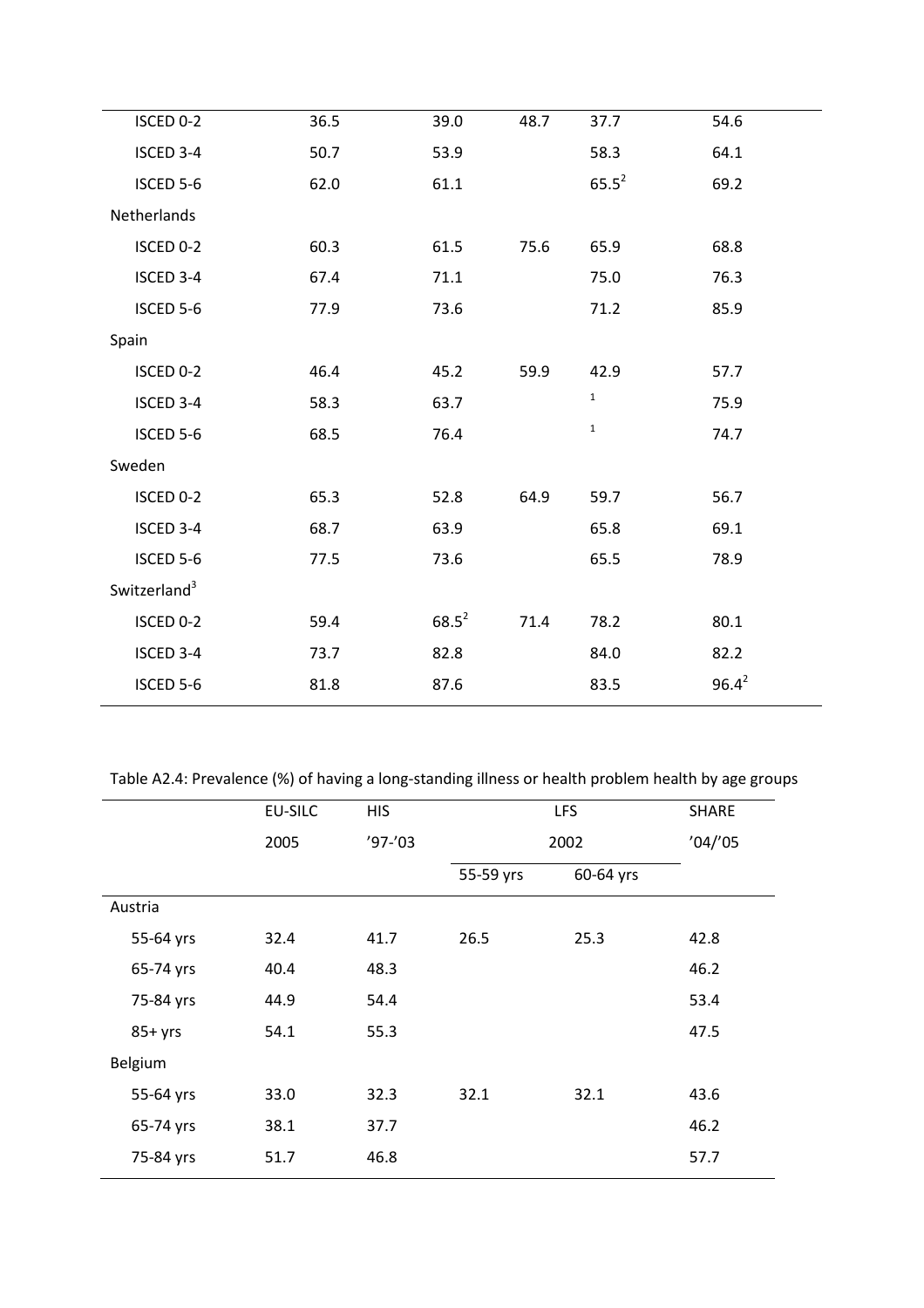| $85+$ yrs   | 51.0        | 65.7 |      |      | 57.3 |
|-------------|-------------|------|------|------|------|
| Denmark     |             |      |      |      |      |
| 55-64 yrs   | 31.1        | 48.4 | 31.0 | 34.8 | 56.3 |
| 65-74 yrs   | 36.0        | 56.8 |      |      | 60.4 |
| 75-84 yrs   | 38.9        | 63.1 |      |      | 67.0 |
| $85+yrs$    | $\mathbf 1$ | 61.5 |      |      | 65.6 |
| France      |             |      |      |      |      |
| 55-64 yrs   | 44.9        |      | 41.1 | 42.3 | 44.7 |
| 65-74 yrs   | 59.4        |      |      |      | 58.7 |
| 75-84 yrs   | 66.9        |      |      |      | 71.1 |
| $85+yrs$    | 74.5        |      |      |      | 68.8 |
| Germany     |             |      |      |      |      |
| 55-64 yrs   | 50.3        |      | 22.9 | 24.3 | 54.4 |
| 65-74 yrs   | 61.1        |      |      |      | 64.8 |
| 75-84 yrs   | 67.3        |      |      |      | 78.3 |
| $85+yrs$    | 70.5        |      |      |      | 81.0 |
| Greece      |             |      |      |      |      |
| 55-64 yrs   | 28.0        | 26.3 | 21.2 | 30.1 | 29.5 |
| 65-74 yrs   | 42.7        | 40.7 |      |      | 46.4 |
| 75-84 yrs   | 57.4        | 51.4 |      |      | 58.3 |
| $85+yrs$    | 65.7        | 62.2 |      |      | 59.3 |
| Italy       |             |      |      |      |      |
| 55-64 yrs   | 28.3        |      | 13.2 | 16.5 | 43.3 |
| 65-74 yrs   | 40.1        |      |      |      | 52.6 |
| 75-84 yrs   | 52.3        |      |      |      | 62.1 |
| $85+yrs$    | 63.9        |      |      |      | 59.2 |
| Netherlands |             |      |      |      |      |
| 55-64 yrs   | 39.3        | 44.4 | 41.6 | 42.6 | 41.3 |
| 65-74 yrs   | 45.1        | 51.7 |      |      | 45.6 |
| 75-84 yrs   | 54.9        | 57.2 |      |      | 53.3 |
| $85+yrs$    | 61.7        | 55.9 |      |      | 49.2 |
| Spain       |             |      |      |      |      |
| 55-64 yrs   | 33.9        | 71.5 | 18.8 | 24.9 | 54.6 |
| 65-74 yrs   | 46.4        | 84.3 |      |      | 66.7 |
|             |             |      |      |      |      |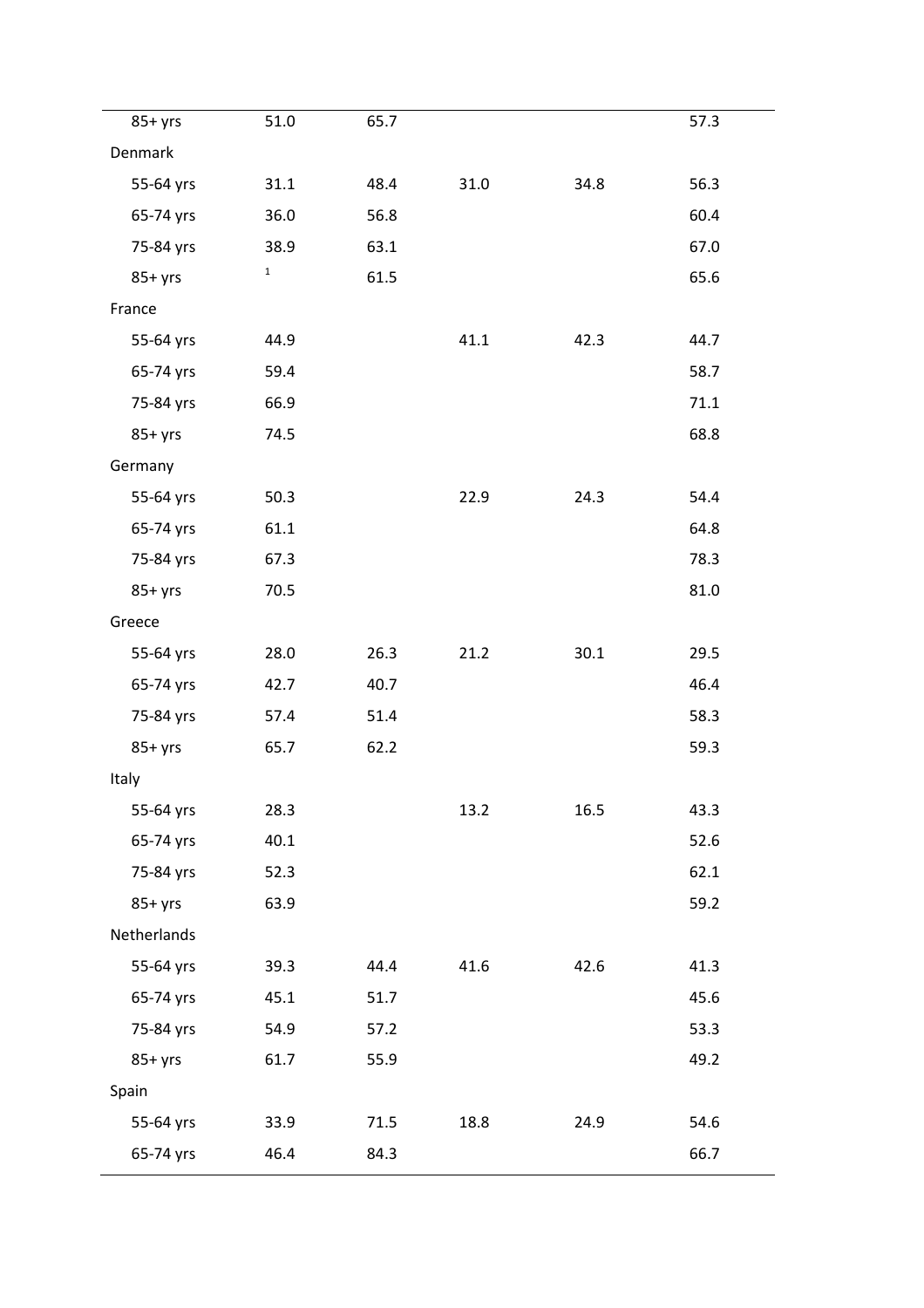| 75-84 yrs                | 55.3 | 89.0 |      |      | 74.0 |  |
|--------------------------|------|------|------|------|------|--|
| $85+yrs$                 | 53.1 | 92.2 |      |      | 71.7 |  |
| Sweden                   |      |      |      |      |      |  |
| 55-64 yrs                | 52.3 | 61.8 | 29.9 | 29.8 | 51.9 |  |
| 65-74 yrs                | 61.0 | 73.2 |      |      | 57.3 |  |
| 75-84 yrs                | 78.7 | 85.4 |      |      | 62.5 |  |
| $85+yrs$                 | 84.2 | 90.9 |      |      | 71.0 |  |
| Switzerland <sup>3</sup> |      |      |      |      |      |  |
| 55-64 yrs                | 42.9 | 22.4 |      |      | 36.5 |  |
| 65-74 yrs                | 47.5 | 23.5 |      |      | 38.7 |  |
| 75-84 yrs                | 48.4 | 30.4 |      |      | 48.7 |  |
| $85+yrs$                 | 49.8 | 34.4 |      |      | 56.6 |  |
|                          |      |      |      |      |      |  |

Table A2.5: Prevalence (%) of having a long-standing illness or health problem health by gender in respondents aged 55-64 years $^5$ 

|         | EU-SILC | <b>HIS</b> |           | <b>LFS</b> | SHARE   |
|---------|---------|------------|-----------|------------|---------|
|         | 2005    | $'97-'03$  |           | 2002       | '04''05 |
|         |         |            | 55-59 yrs | 60-64 yrs  |         |
| Austria |         |            |           |            |         |
| Men     | 33.5    | 41.2       | 28.4      | 26.5       | 45.3    |
| Women   | 31.3    | 42.2       | 24.7      | 24.1       | 40.6    |
| Belgium |         |            |           |            |         |
| Men     | 32.0    | 34.7       | 32.7      | 34.1       | 43.4    |
| Women   | 33.9    | 29.8       | 31.6      | 30.2       | 43.9    |
| Denmark |         |            |           |            |         |
| Men     | 28.2    | 48.5       | 30.2      | 33.2       | 53.5    |
| Women   | 34.2    | 48.2       | 31.7      | 36.6       | 58.7    |
| France  |         |            |           |            |         |
| Men     | 45.6    |            | 42.3      | 40.7       | 44.0    |
| Women   | 44.2    |            | 40.0      | 43.8       | 45.2    |
| Germany |         |            |           |            |         |
| Men     | 50.5    |            | 24.8      | 27.7       | 54.0    |
| Women   | 50.1    |            | 20.9      | 21.0       | 54.8    |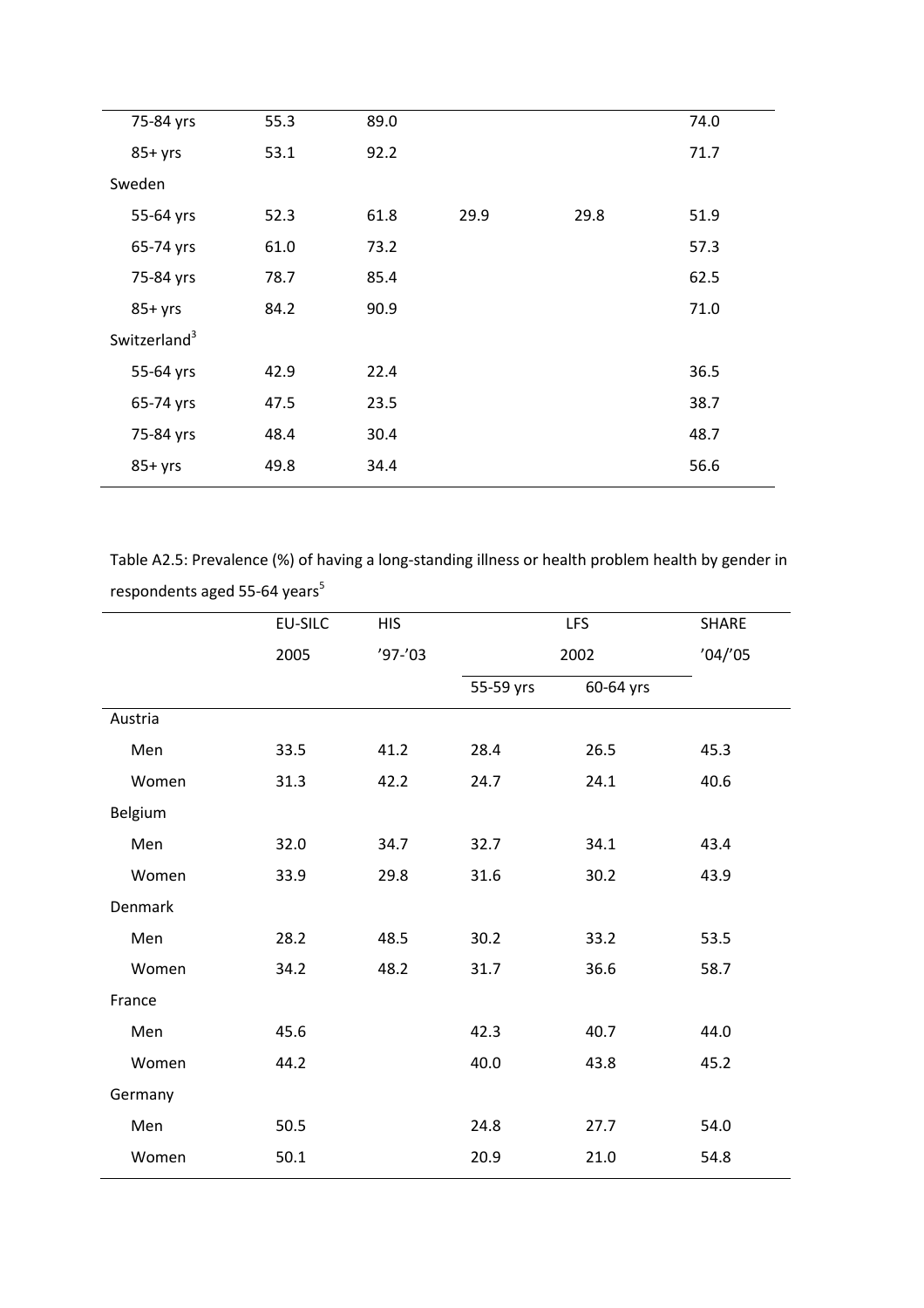| Greece                   |      |      |      |      |      |
|--------------------------|------|------|------|------|------|
| Men                      | 27.1 | 24.0 | 20.3 | 29.0 | 25.4 |
| Women                    | 28.8 | 28.5 | 22.1 | 31.2 | 33.6 |
| Italy                    |      |      |      |      |      |
| Men                      | 28.0 |      | 13.7 | 17.0 | 38.5 |
| Women                    | 28.6 |      | 12.8 | 16.1 | 47.9 |
| Netherlands              |      |      |      |      |      |
| Men                      | 38.8 | 42.7 | 40.7 | 45.1 | 39.1 |
| Women                    | 39.6 | 46.1 | 42.5 | 40.3 | 43.5 |
| Spain                    |      |      |      |      |      |
| Men                      | 31.5 | 65.9 | 20.4 | 27.1 | 50.6 |
| Women                    | 36.3 | 76.9 | 17.2 | 22.9 | 58.2 |
| Sweden                   |      |      |      |      |      |
| Men                      | 49.3 | 56.8 | 28.6 | 29.1 | 49.2 |
| Women                    | 55.4 | 67.0 | 31.2 | 30.6 | 54.7 |
| Switzerland <sup>3</sup> |      |      |      |      |      |
| Men                      | 39.0 | 21.9 |      |      | 34.6 |
| Women                    | 46.9 | 22.9 |      |      | 38.4 |
|                          |      |      |      |      |      |

Table A2.6: Prevalence (%) of having a long-standing illness or health problem health by educational level in respondents aged 55-64 years<sup>5</sup>

|           | EU-SILC | <b>HIS</b> |              |           | <b>LFS</b> | SHARE   |
|-----------|---------|------------|--------------|-----------|------------|---------|
|           | 2005    | $'97-'03$  |              |           | 2002       | '04''05 |
|           |         |            |              | 55-59 yrs | 60-64 yrs  |         |
| Austria   |         |            |              |           |            |         |
| ISCED 0-2 | 38.3    | 43.2       | $\mathbf{1}$ | 28.3      | 26.1       | 51.4    |
| ISCED 3-4 | 32.5    | 41.4       |              | 26.8      | 25.1       | 41.3    |
| ISCED 5-6 | 22.4    | 38.7       |              | 21.9      | 23.6       | 36.8    |
| Belgium   |         |            |              |           |            |         |
| ISCED 0-2 | 38.5    | 28.9       | 34.7         | 37.1      | 36.7       | 48.2    |
| ISCED 3-4 | 31.0    | 32.2       |              | 27.7      | 28.0       | 42.9    |
| ISCED 5-6 | 26.8    | 32.9       |              | 24.4      | 19.0       | 37.4    |
| Denmark   |         |            |              |           |            |         |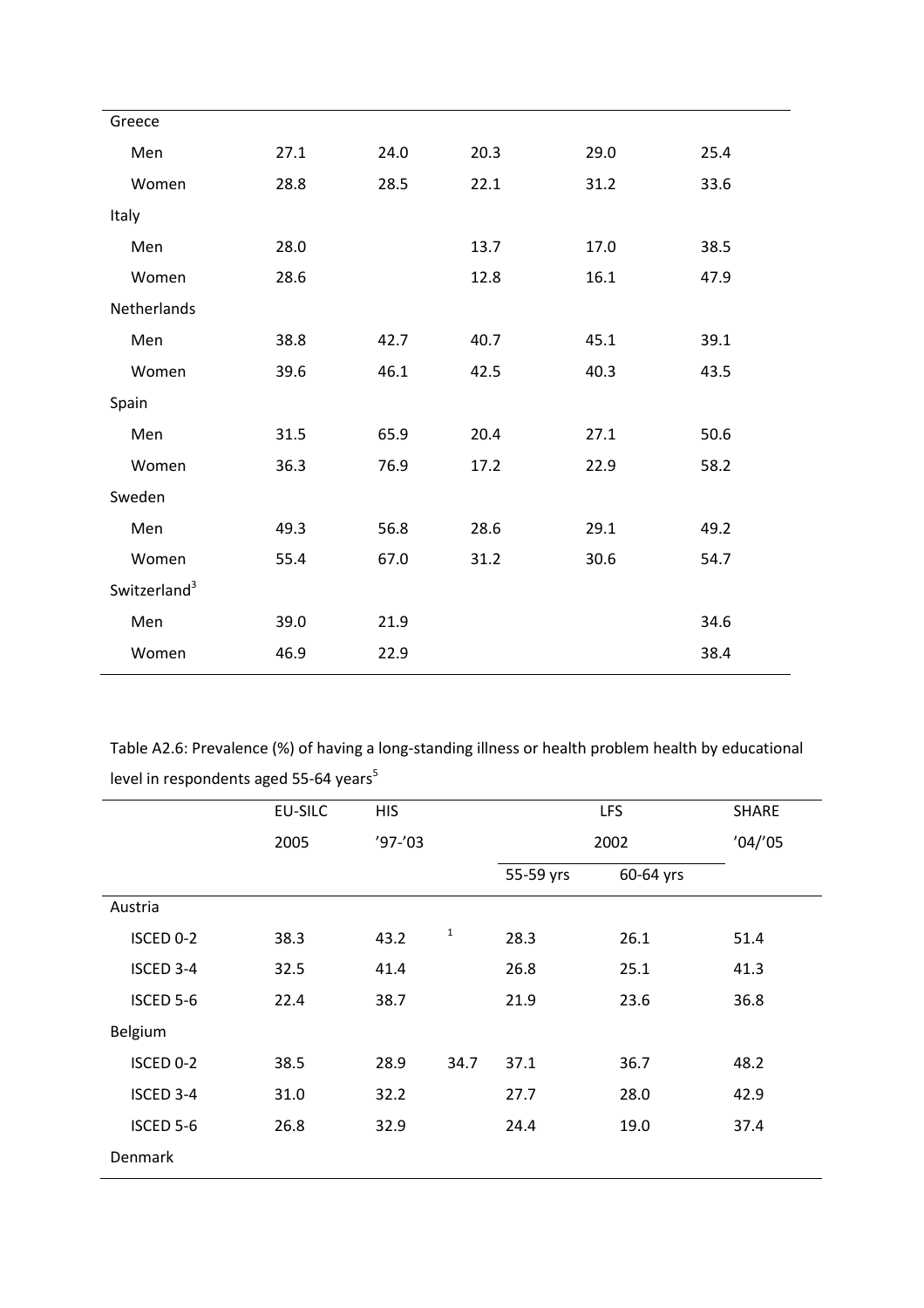| ISCED 0-2                | 31.3 | $\overline{1}$ | 52.7 | 39.5 | 47.2 | 62.8 |
|--------------------------|------|----------------|------|------|------|------|
| ISCED 3-4                |      |                |      |      |      |      |
|                          | 30.2 | 51.5           |      | 30.2 | 28.6 | 60.3 |
| ISCED 5-6                | 32.7 | 41.7           |      | 25.8 | 29.0 | 46.8 |
| France                   |      |                |      |      |      |      |
| ISCED 0-2                | 47.9 |                |      | 45.9 | 46.9 | 52.4 |
| ISCED 3-4                | 44.3 |                |      | 40.3 | 39.1 | 42.6 |
| ISCED 5-6                | 36.6 |                |      | 27.8 | 28.8 | 31.5 |
| Germany                  |      |                |      |      |      |      |
| ISCED 0-2                | 52.9 |                |      | 26.0 | 25.6 | 69.7 |
| ISCED 3-4                | 50.9 |                |      | 24.4 | 25.8 | 53.4 |
| ISCED 5-6                | 45.8 |                |      | 19.4 | 23.4 | 50.6 |
| Greece                   |      |                |      |      |      |      |
| ISCED 0-2                | 31.8 | 29.7           | 17.4 | 24.3 | 32.3 | 31.7 |
| ISCED 3-4                | 23.2 | 18.9           |      | 15.0 | 26.2 | 27.8 |
| ISCED 5-6                | 16.0 | 15.7           |      | 13.5 | 19.5 | 24.1 |
| Italy                    |      |                |      |      |      |      |
| ISCED 0-2                | 30.0 |                |      | 15.2 | 17.9 | 44.9 |
| ISCED 3-4                | 24.4 |                |      | 8.9  | 12.4 | 38.0 |
| ISCED 5-6                | 25.3 |                |      | 6.2  | 6.8  | 44.9 |
| Netherlands              |      |                |      |      |      |      |
| ISCED 0-2                | 42.3 | 47.8           | 41.4 | 49.6 | 50.0 | 46.3 |
| ISCED 3-4                | 41.0 | 41.7           |      | 37.6 | 40.6 | 35.5 |
| ISCED 5-6                | 31.9 | 40.8           |      | 29.7 | 28.7 | 34.5 |
| Spain                    |      |                |      |      |      |      |
| ISCED 0-2                | 36.8 | 76.7           | 65.4 | 21.0 | 26.7 | 56.5 |
| ISCED 3-4                | 31.2 | 58.9           |      | 12.5 | 16.8 | 54.3 |
| ISCED 5-6                | 22.4 | 56.4           |      | 8.1  | 12.7 | 38.7 |
| Sweden                   |      |                |      |      |      |      |
| ISCED 0-2                | 54.0 | 69.1           | 54.8 | 32.7 | 30.8 | 56.1 |
| ISCED 3-4                | 55.1 | 62.5           |      | 32.5 | 31.0 | 52.3 |
| ISCED 5-6                | 45.6 | 58.8           |      | 22.0 | 25.3 | 43.2 |
| Switzerland <sup>3</sup> |      |                |      |      |      |      |
| ISCED 0-2                | 47.4 | $24.9^{2}$     | 28.2 |      |      | 41.8 |
| ISCED 3-4                | 42.3 | 21.6           |      |      |      | 33.6 |
|                          |      |                |      |      |      |      |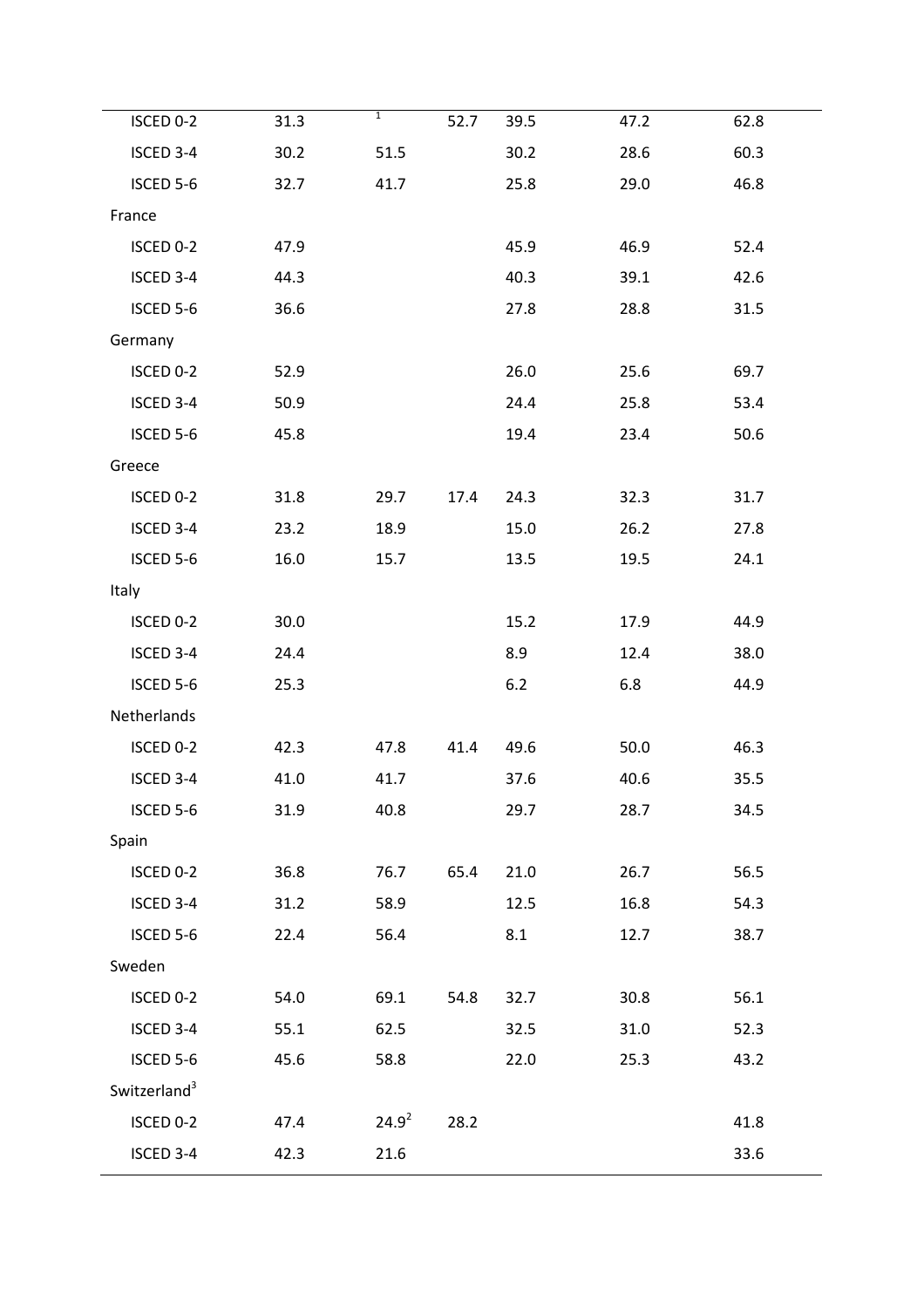| R<br>.JLE'<br>- - | $\Delta \Gamma$<br>— ∪ — | -<br>10.J | -- |
|-------------------|--------------------------|-----------|----|

|                      | <b>EU-SILC</b> | <b>HIS</b> | ESS          | <b>SHARE</b> |
|----------------------|----------------|------------|--------------|--------------|
|                      | 2005           | $'97-'03$  | '04''05      | '04''05      |
| Austria              |                |            |              |              |
| 55-64 yrs            | 39.4           |            | 27.2         | 41.4         |
| 65-74 yrs            | 52.9           |            | 42.0         | 52.0         |
| 75-84 yrs            | 70.2           |            | 62.3         | 65.9         |
| $85+yrs$             | 80.7           |            | $\mathbf 1$  | 70.5         |
| Belgium              |                |            |              |              |
| 55-64 yrs            | 30.3           | 25.7       | 25.8         | 34.4         |
| 65-74 yrs            | 35.7           | 36.3       | 38.1         | 38.1         |
| 75-84 yrs            | 53.7           | 52.5       | 39.6         | 57.4         |
| $85+yrs$             | 68.2           | 72.9       | $\mathbf{1}$ | 65.3         |
| Denmark <sup>4</sup> |                |            |              |              |
| 55-64 yrs            | 18.0           |            | 27.5         | 41.7         |
| 65-74 yrs            | 20.2           |            | 29.5         | 46.7         |
| 75-84 yrs            | 24.3           |            | 31.0         | 63.0         |
| $85+yrs$             | $\mathbf{1}$   |            | $\mathbf 1$  | 80.0         |
| France               |                |            |              |              |
| 55-64 yrs            | 27.0           |            | 28.2         | 26.7         |
| 65-74 yrs            | 40.3           |            | 36.6         | 44.7         |
| 75-84 yrs            | 60.7           |            | 51.7         | 57.9         |
| $85+yrs$             | 79.7           |            | $\mathbf 1$  | 74.8         |
| Germany              |                |            |              |              |
| 55-64 yrs            | 49.8           |            | 35.4         | 45.1         |
| 65-74 yrs            | 59.0           |            | 67.5         | 58.6         |
| 75-84 yrs            | 71.5           |            | 68.2         | 78.9         |
| $85+yrs$             | 83.2           |            | $84.0^2$     | 76.0         |
| Greece               |                |            |              |              |
| 55-64 yrs            | 23.7           |            | 21.6         | 19.8         |
| 65-74 yrs            | 36.3           |            | 33.8         | 37.7         |

Table A2.7: Prevalence (%) of experiencing global activity limitations by age groups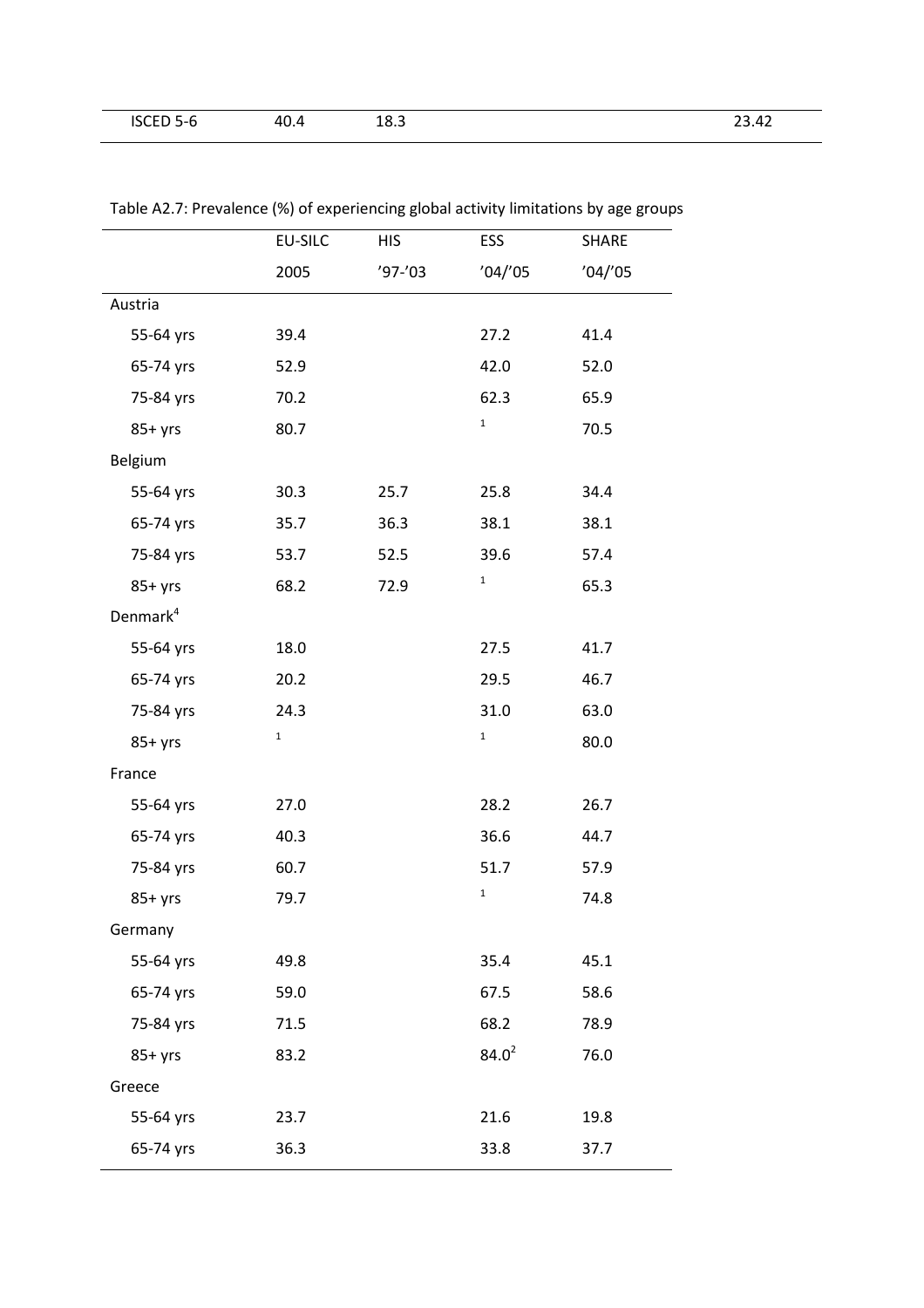| 75-84 yrs                | 51.2 |      | 55.5        | 59.5 |
|--------------------------|------|------|-------------|------|
| $85+yrs$                 | 64.1 |      | $66.7^2$    | 70.3 |
| Italy                    |      |      |             |      |
| 55-64 yrs                | 22.3 | 7.8  | 14.9        | 30.7 |
| 65-74 yrs                | 35.4 | 13.8 | 24.7        | 47.9 |
| 75-84 yrs                | 53.8 | 28.1 | 41.8        | 61.7 |
| $85+yrs$                 | 72.2 | 50.6 | $\mathbf 1$ | 72.2 |
| Netherlands              |      |      |             |      |
| 55-64 yrs                | 28.2 |      | 31.5        | 43.5 |
| 65-74 yrs                | 32.2 |      | 34.3        | 46.0 |
| 75-84 yrs                | 48.3 |      | 51.7        | 57.3 |
| $85+yrs$                 | 55.5 |      | $56.5^2$    | 57.1 |
| Spain                    |      |      |             |      |
| 55-64 yrs                | 29.9 | 7.8  | 19.3        | 34.0 |
| 65-74 yrs                | 40.4 | 16.1 | 34.7        | 44.0 |
| 75-84 yrs                | 54.9 | 31.3 | 39.0        | 62.9 |
| $85+yrs$                 | 66.3 | 67.6 | $65.2^2$    | 72.6 |
| Sweden                   |      |      |             |      |
| 55-64 yrs                | 30.4 | 34.2 | 38.1        | 43.0 |
| 65-74 yrs                | 32.9 | 39.6 | 37.8        | 43.0 |
| 75-84 yrs                | 52.8 | 52.6 | 43.1        | 58.1 |
| $85+yrs$                 | 63.4 | 68.0 | $57.1^2$    | 79.1 |
| Switzerland <sup>3</sup> |      |      |             |      |
| 55-64 yrs                | 29.4 |      | 22.9        | 30.7 |
| 65-74 yrs                | 35.3 |      | 24.7        | 34.7 |
| 75-84 yrs                | 40.0 |      | 46.3        | 45.9 |
| $85+yrs$                 | 49.3 |      | $60.9^{2}$  | 59.9 |
|                          |      |      |             |      |

Table A2.8: Prevalence (%) of experiencing global activity limitations by gender in respondents aged 55-64 years $^5$ 

|         | EU-SILC | <b>HIS</b>  | <b>ESS</b> | <b>SHARE</b> |
|---------|---------|-------------|------------|--------------|
|         | 2005    | $'97 - '03$ | '04''05    | '04''05      |
| Austria |         |             |            |              |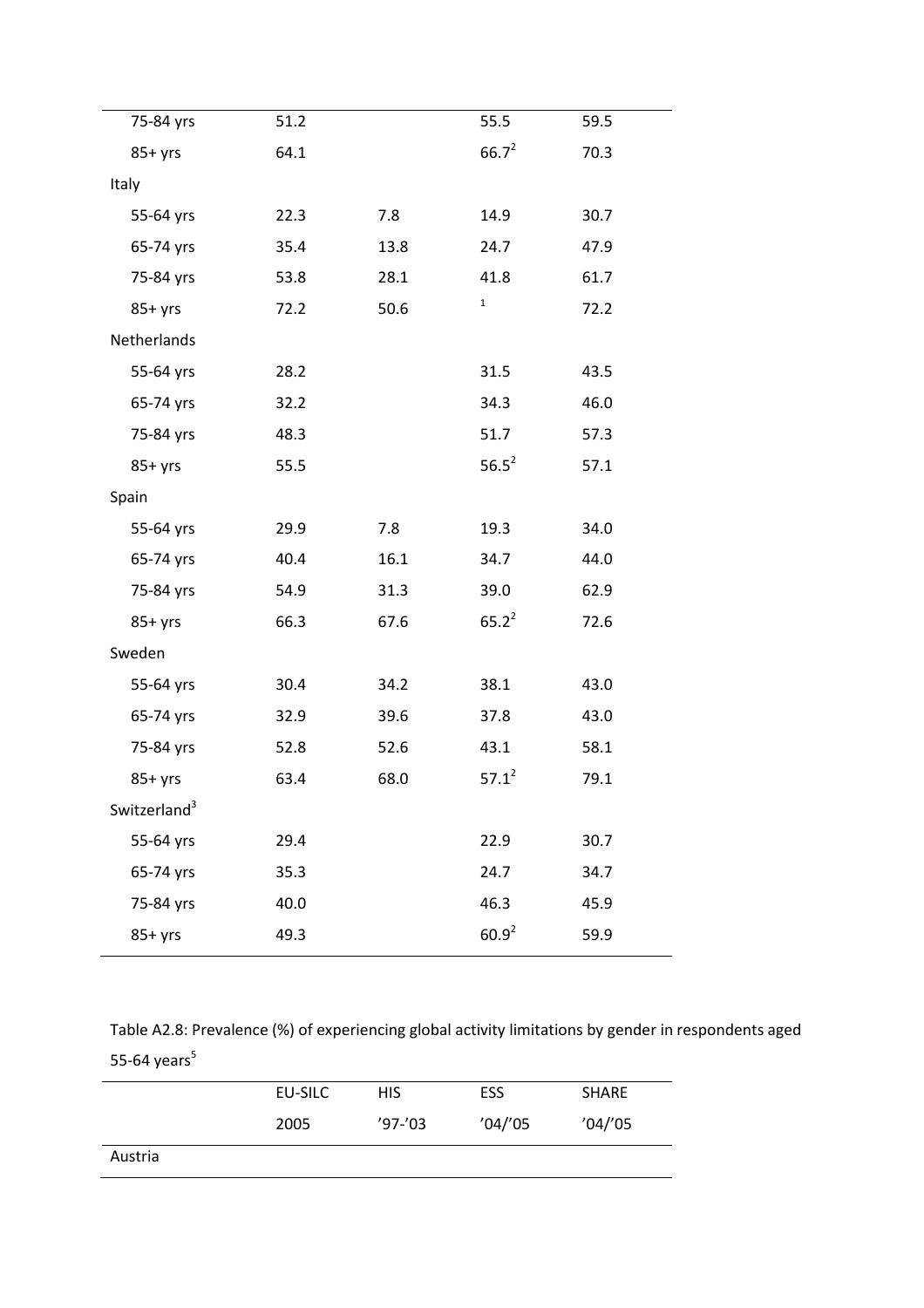| Men                      | 42.2 |      | 27.2 | 42.2 |
|--------------------------|------|------|------|------|
| Women                    | 36.7 |      | 28.1 | 40.8 |
| Belgium                  |      |      |      |      |
| Men                      | 28.1 | 26.4 | 26.1 | 33.8 |
| Women                    | 32.4 | 25.0 | 25.4 | 35.0 |
| Denmark <sup>4</sup>     |      |      |      |      |
| Men                      | 15.0 |      | 27.3 | 35.8 |
| Women                    | 21.1 |      | 27.6 | 47.0 |
| France                   |      |      |      |      |
| Men                      | 26.3 |      | 28.8 | 24.4 |
| Women                    | 27.6 |      | 37.9 | 28.7 |
| Germany                  |      |      |      |      |
| Men                      | 49.7 |      | 33.6 | 41.9 |
| Women                    | 49.8 |      | 37.7 | 48.2 |
| Greece                   |      |      |      |      |
| Men                      | 22.9 |      | 17.1 | 16.4 |
| Women                    | 24.5 |      | 25.6 | 23.1 |
| Italy                    |      |      |      |      |
| Men                      | 19.8 | 7.1  | 12.4 | 26.9 |
| Women                    | 24.6 | 8.5  | 17.8 | 34.3 |
| Netherlands              |      |      |      |      |
| Men                      | 26.7 |      | 23.5 | 37.6 |
| Women                    | 29.6 |      | 37.2 | 49.3 |
| Spain                    |      |      |      |      |
| Men                      | 25.5 | 6.8  | 13.7 | 33.4 |
| Women                    | 34.2 | 8.7  | 25.6 | 34.6 |
| Sweden                   |      |      |      |      |
| Men                      | 28.8 | 29.7 | 34.4 | 39.3 |
| Women                    | 32.0 | 38.9 | 41.4 | 46.8 |
| Switzerland <sup>3</sup> |      |      |      |      |
| Men                      | 24.2 |      | 22.2 | 25.7 |
| Women                    | 34.4 |      | 23.0 | 35.4 |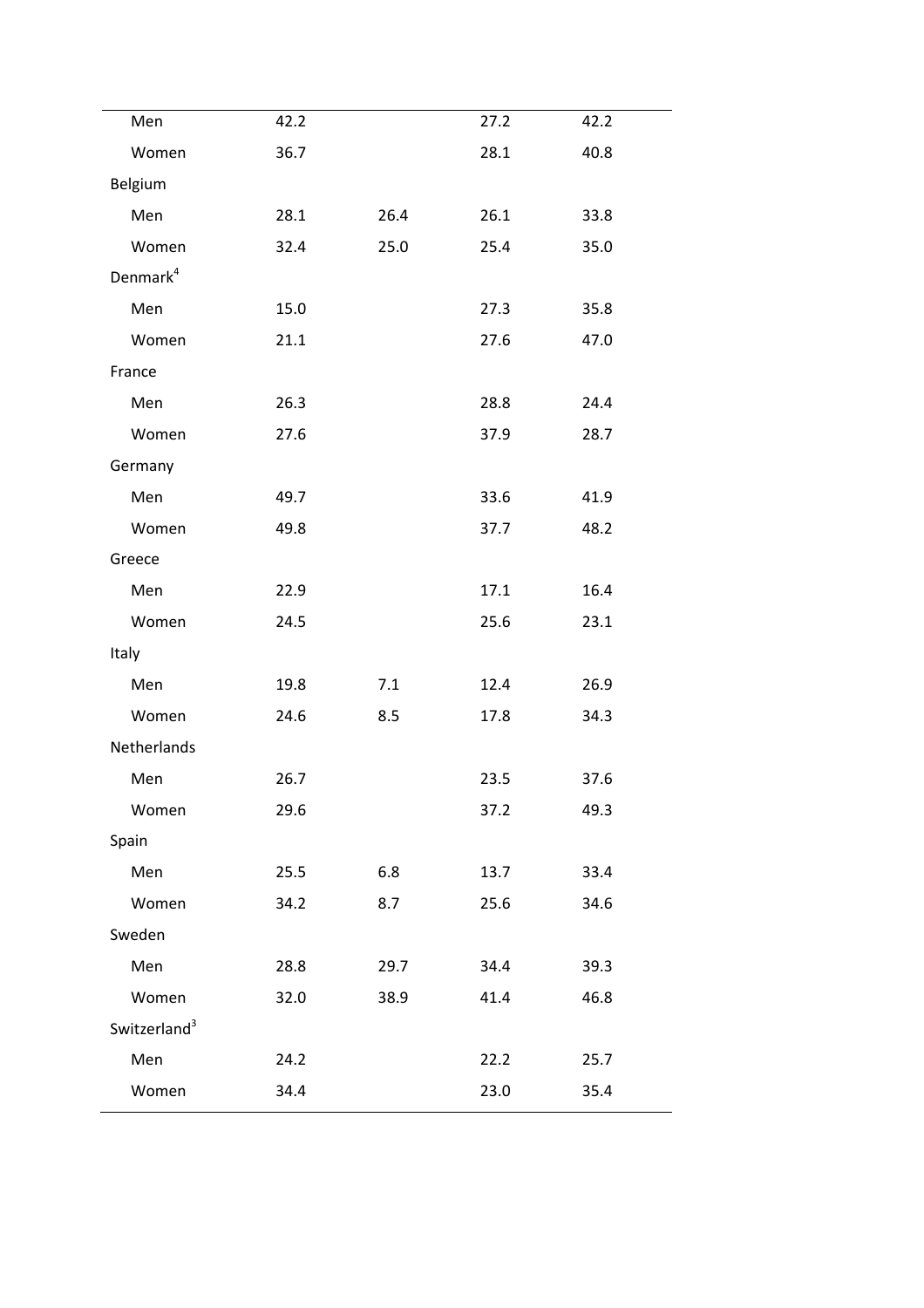|                      | <b>EU-SILC</b> | <b>HIS</b> |      | ESS         | SHARE   |
|----------------------|----------------|------------|------|-------------|---------|
|                      | 2005           | $'97-'03$  |      | '04''05     | '04''05 |
| Austria              |                |            |      |             |         |
| ISCED 0-2            | 52.9           |            |      | 25.4        | 54.5    |
| ISCED 3-4            | 37.4           |            |      | 28.7        | 39.7    |
| ISCED 5-6            | 24.4           |            |      | $\mathbf 1$ | 31.4    |
| Belgium              |                |            |      |             |         |
| ISCED 0-2            | 35.5           | 26.2       | 27.2 | 27.2        | 39.1    |
| ISCED 3-4            | 30.4           | 24.5       |      | 31.4        | 32.7    |
| ISCED 5-6            | 22.3           | 23.4       |      | 16.7        | 28.2    |
| Denmark <sup>4</sup> |                |            |      |             |         |
| ISCED 0-2            | 18.7           |            |      | 35.2        | 52.9    |
| ISCED 3-4            | 18.0           |            |      | 31.9        | 43.0    |
| ISCED 5-6            | 16.5           |            |      | 20.8        | 33.6    |
| France               |                |            |      |             |         |
| ISCED 0-2            | 30.8           |            |      | 34.2        | 34.8    |
| ISCED 3-4            | 25.8           |            |      | 21.7        | 21.5    |
| ISCED 5-6            | 17.2           |            |      | 28.8        | 18.3    |
| Germany              |                |            |      |             |         |
| ISCED 0-2            | 56.9           |            |      | $51.4^2$    | 64.1    |
| ISCED 3-4            | 49.4           |            |      | 38.4        | 45.9    |
| ISCED 5-6            | 43.2           |            |      | 25.5        | 36.1    |
| Greece               |                |            |      |             |         |
| ISCED 0-2            | 27.0           |            |      | 25.4        | 25.5    |
| ISCED 3-4            | 19.9           |            |      | $9.8^{2}$   | 12.9    |
| ISCED 5-6            | 12.6           |            |      | $11.6^2$    | 11.8    |
| Italy                |                |            |      |             |         |
| ISCED 0-2            | 25.7           | 8.9        | 6.8  | 18.8        | 33.0    |
| ISCED 3-4            | 15.2           | 6.7        |      | 8.2         | 25.1    |
| ISCED 5-6            | 13.1           | 6.2        |      | $10.3^2$    | 24.5    |
| Netherlands          |                |            |      |             |         |
| ISCED 0-2            | 31.1           |            |      | 34.1        | 47.4    |

Table A2.9: Prevalence (%) of experiencing global activity limitations by educational level in respondents aged 55-64 years<sup>5</sup>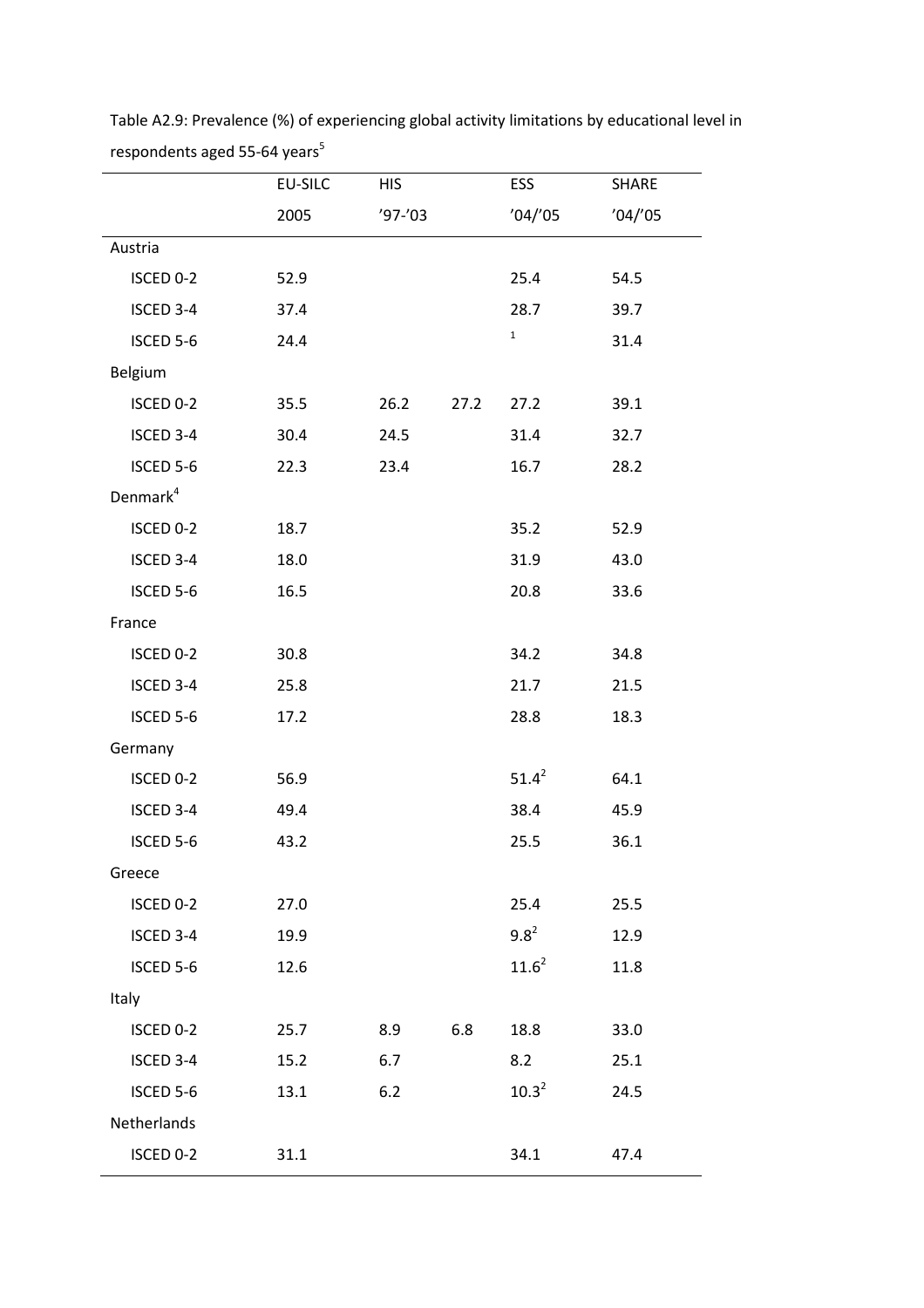| ISCED 3-4                | 30.3 |      |      | 31.6         | 37.0     |
|--------------------------|------|------|------|--------------|----------|
| ISCED 5-6                | 21.0 |      |      | 24.3         | 39.4     |
| Spain                    |      |      |      |              |          |
| ISCED 0-2                | 33.2 | 9.0  | 7.0  | 21.6         | 36.6     |
| ISCED 3-4                | 24.7 | 6.1  |      | $\mathbf{1}$ | 27.9     |
| ISCED 5-6                | 18.3 | 2.8  |      | $\mathbf{1}$ | 19.9     |
| Sweden                   |      |      |      |              |          |
| ISCED 0-2                | 36.7 | 45.6 | 34.7 | 40.3         | 48.2     |
| ISCED 3-4                | 31.4 | 34.9 |      | 34.2         | 41.3     |
| ISCED 5-6                | 22.6 | 26.6 |      | 37.9         | 35.0     |
| Switzerland <sup>3</sup> |      |      |      |              |          |
| ISCED 0-2                | 38.2 |      |      | 26.9         | 40.4     |
| ISCED 3-4                | 28.5 |      |      | 17.1         | 24.4     |
| ISCED 5-6                | 22.9 |      |      | 31.3         | $15.4^2$ |
|                          |      |      |      |              |          |

# Table A2.10: Prevalence (%) of diabetes by age groups

|           | <b>EHIS</b> | <b>SHARE</b> |
|-----------|-------------|--------------|
|           | $'06-'09$   | '04''05      |
| Austria   |             |              |
| 55-64 yrs | 9.1         | 7.5          |
| 65-74 yrs | 13.8        | 10.2         |
| 75-84 yrs | 21.7        | 8.2          |
| $85+yrs$  | 18.1        | 8.7          |
| Belgium   |             |              |
| 55-64 yrs | 7.2         | 7.5          |
| 65-74 yrs | 9.5         | 9.5          |
| 75-84 yrs | 11.6        | 10.8         |
| $85+yrs$  | 11.8        | 17.2         |
| France    |             |              |
| 55-64 yrs | 9.6         | 10.0         |
| 65-74 yrs | 13.1        | 10.8         |
| 75-84 yrs | 13.8        | 11.6         |
| $85+yrs$  | 10.8        | 2.0          |
|           |             |              |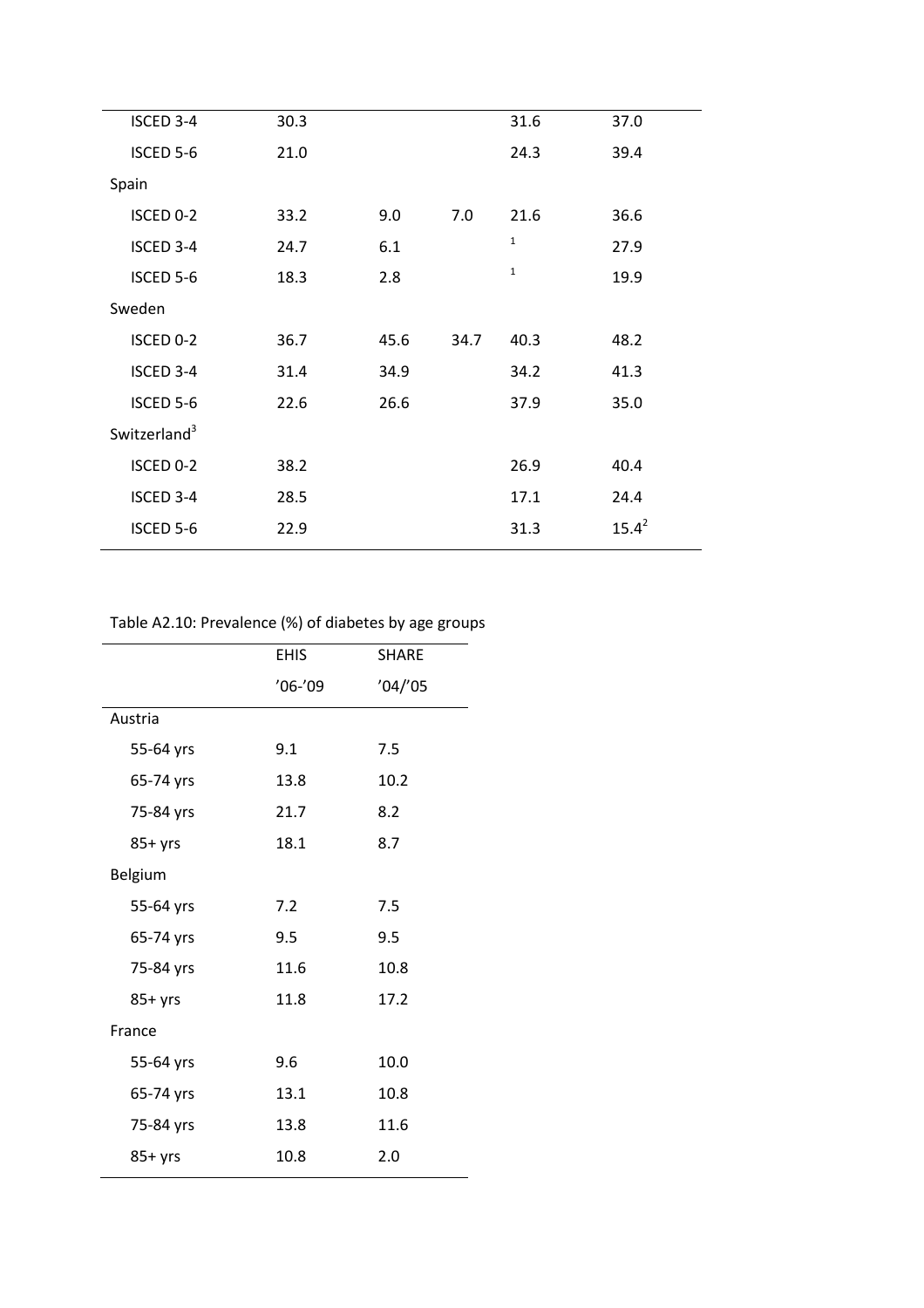| Germany   |              |      |  |
|-----------|--------------|------|--|
| 55-64 yrs | 11.6         | 9.9  |  |
| 65-74 yrs | 16.3         | 15.0 |  |
| 75-84 yrs | 20.0         | 20.2 |  |
| $85+yrs$  | $\mathbf{1}$ | 14.8 |  |
| Greece    |              |      |  |
| 55-64 yrs | 11.2         | 7.2  |  |
| 65-74 yrs | 20.0         | 10.6 |  |
| 75-84 yrs | 21.6         | 13.3 |  |
| $85+yrs$  | 17.5         | 12.4 |  |
| Spain     |              |      |  |
| 55-64 yrs | 10.7         | 12.0 |  |
| 65-74 yrs | 16.3         | 17.0 |  |
| 75-84 yrs | 19.9         | 23.1 |  |
| $85+$ yrs | 16.4         | 12.6 |  |

Table A2.11: Prevalence (%) of diabetes by gender in respondents aged 55-64 years<sup>5</sup>

|         | <b>EHIS</b> | <b>SHARE</b> |
|---------|-------------|--------------|
|         | $'06-'09$   | '04''05      |
| Austria |             |              |
| Men     | 10.6        | 9.4          |
| Women   | 7.7         | 5.8          |
| Belgium |             |              |
| Men     | 7.6         | 8.0          |
| Women   | 6.9         | 7.0          |
| France  |             |              |
| Men     | 11.0        | 14.0         |
| Women   | 8.3         | 6.4          |
| Germany |             |              |
| Men     | 13.0        | 10.6         |
| Women   | 10.3        | 9.1          |
| Greece  |             |              |
| Men     | 10.3        | 8.7          |
|         |             |              |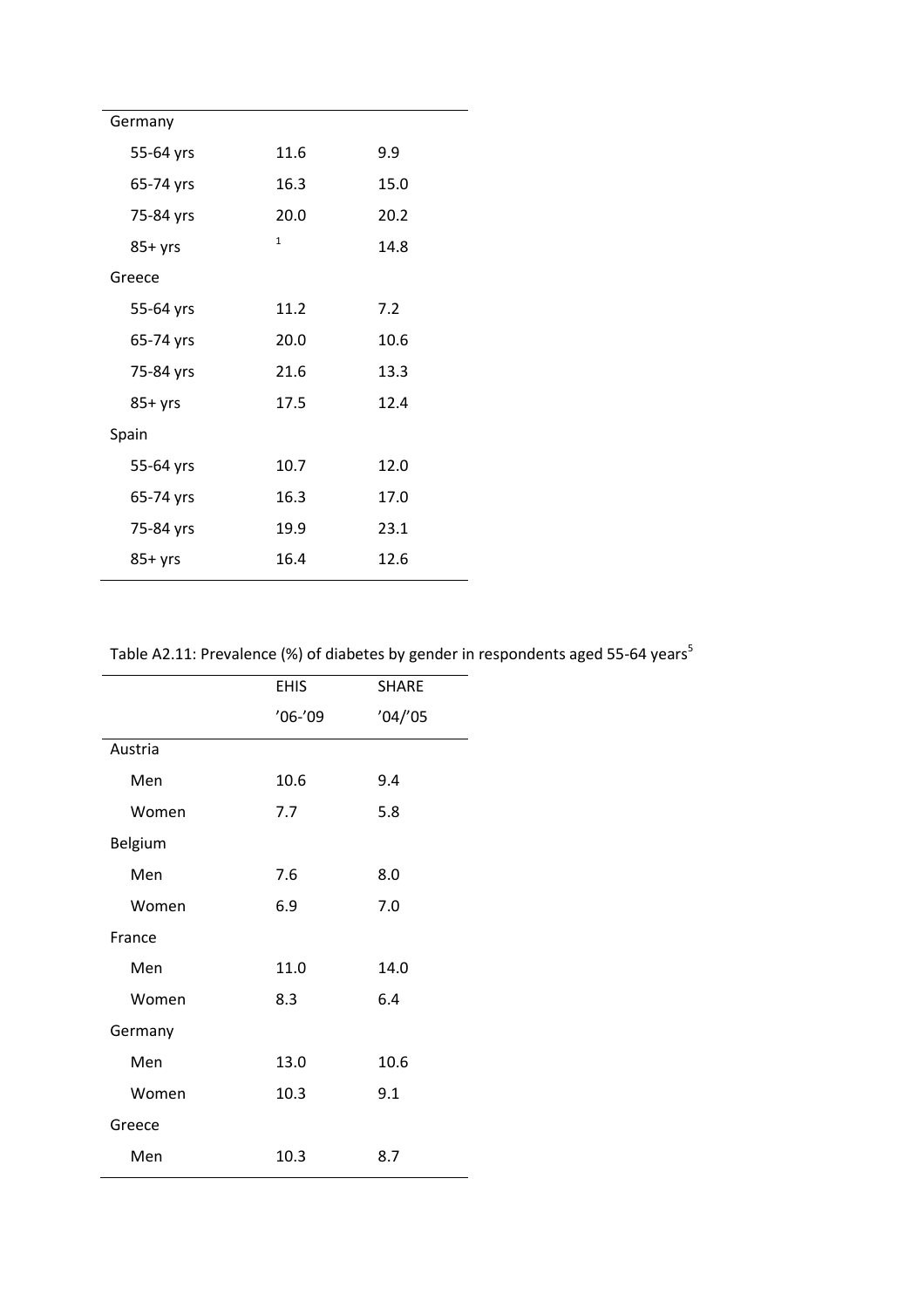| Women | 11.9 | 5.7  |
|-------|------|------|
| Spain |      |      |
| Men   | 12.3 | 11.4 |
| Women | 9.1  | 12.6 |

Table A2.12: Prevalence of (%) diabetes by educational level in respondents aged 55-64 years<sup>5</sup>

|           | <b>EHIS</b>  | <b>SHARE</b> |
|-----------|--------------|--------------|
|           | $'06-'09$    | '04''05      |
| Austria   |              |              |
| ISCED 0-2 | 11.3         | 8.8          |
| ISCED 3-4 | 9.0          | 7.2          |
| ISCED 5-6 | 7.0          | 6.6          |
| Belgium   |              |              |
| ISCED 0-2 | 8.8          | 10.3         |
| ISCED 3-4 | 7.3          | 5.0          |
| ISCED 5-6 | 5.2          | 6.2          |
| France    |              |              |
| ISCED 0-2 | 12.2         | 12.8         |
| ISCED 3-4 | 7.9          | 9.3          |
| ISCED 5-6 | 6.8          | 5.3          |
| Germany   |              |              |
| ISCED 0-2 | $\mathbf{1}$ | 15.9         |
| ISCED 3-4 | 12.1         | 8.7          |
| ISCED 5-6 | 7.9          | 9.6          |
| Greece    |              |              |
| ISCED 0-2 | 14.7         | 9.5          |
| ISCED 3-4 | 10.0         | 3.8          |
| ISCED 5-6 | 2.1          | 5.4          |
| Spain     |              |              |
| ISCED 0-2 | 12.4         | 11.5         |
| ISCED 3-4 | 9.9          | 18.4         |
| ISCED 5-6 | 4.8          | 8.6          |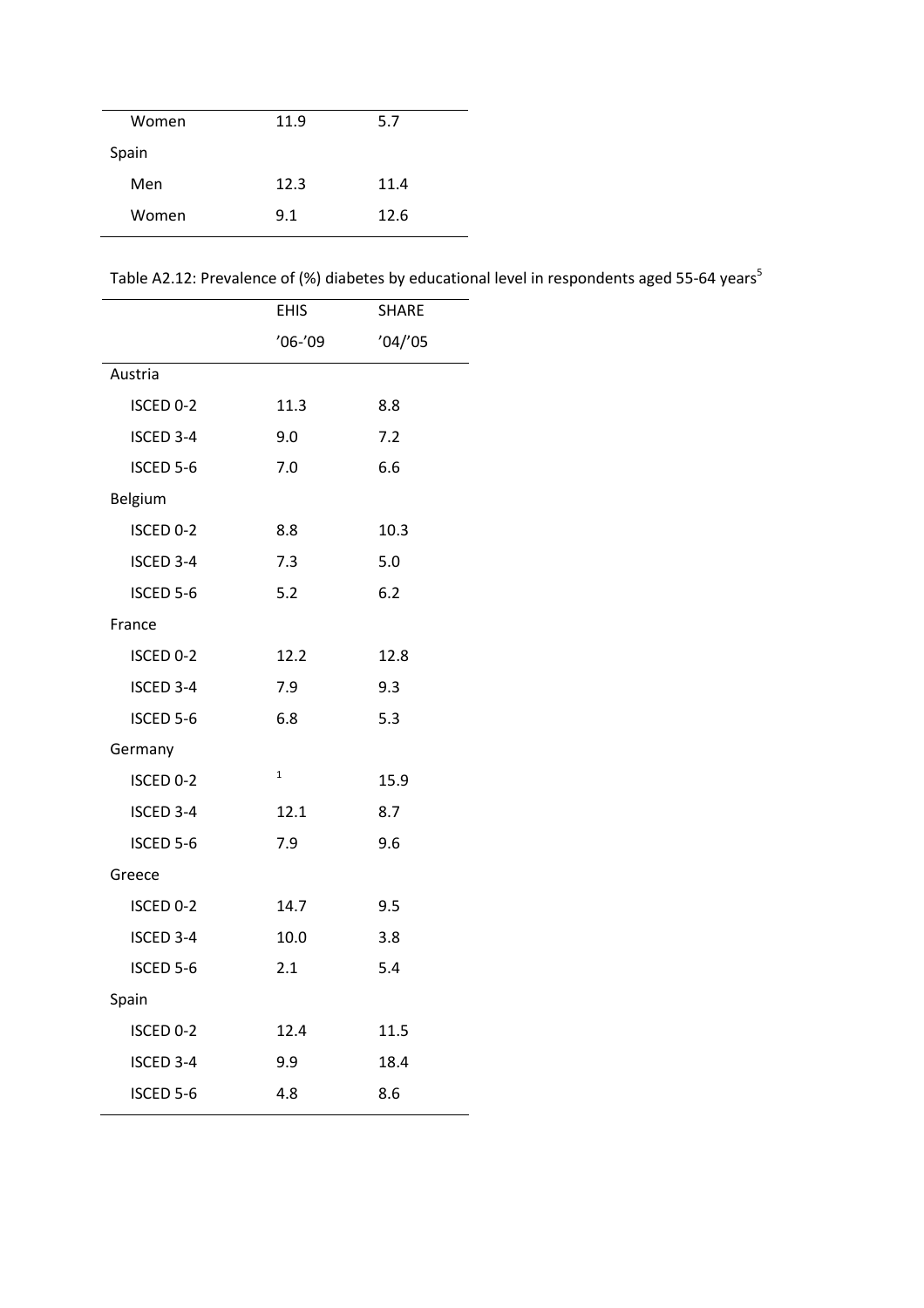|           | <b>EHIS</b> | <b>SHARE</b> |
|-----------|-------------|--------------|
|           | $'06-'09$   | '04''05      |
| Austria   |             |              |
| 55-64 yrs | 35.1        | 30.0         |
| 65-74 yrs | 42.9        | 38.3         |
| 75-84 yrs | 48.8        | 38.2         |
| $85+yrs$  | 47.7        | 26.3         |
| Belgium   |             |              |
| 55-64 yrs | 25.1        | 31.0         |
| 65-74 yrs | 37.5        | 34.4         |
| 75-84 yrs | 34.4        | 39.6         |
| $85+yrs$  | 32.5        | 35.3         |
| France    |             |              |
| 55-64 yrs | 22.2        | 25.4         |
| 65-74 yrs | 31.5        | 35.1         |
| 75-84 yrs | 32.3        | 41.7         |
| $85+yrs$  | 28.1        | 41.7         |
| Germany   |             |              |
| 55-64 yrs | 39.3        | 38.8         |
| 65-74 yrs | 50.0        | 47.5         |
| 75-84 yrs | 52.2        | 52.5         |
| $85+yrs$  | 54.9        | 57.6         |
| Greece    |             |              |
| 55-64 yrs | 30.8        | 31.8         |
| 65-74 yrs | 46.0        | 49.9         |
| 75-84 yrs | 55.5        | 52.1         |
| $85+yrs$  | 64.4        | 42.9         |
| Spain     |             |              |
| 55-64 yrs | 31.1        | 25.0         |
| 65-74 yrs | 43.8        | 41.1         |
| 75-84 yrs | 51.9        | 44.6         |
| 85+ yrs   | 49.3        | 36.6         |

Table A2.13: Prevalence (%) of hypertensive diseases by age groups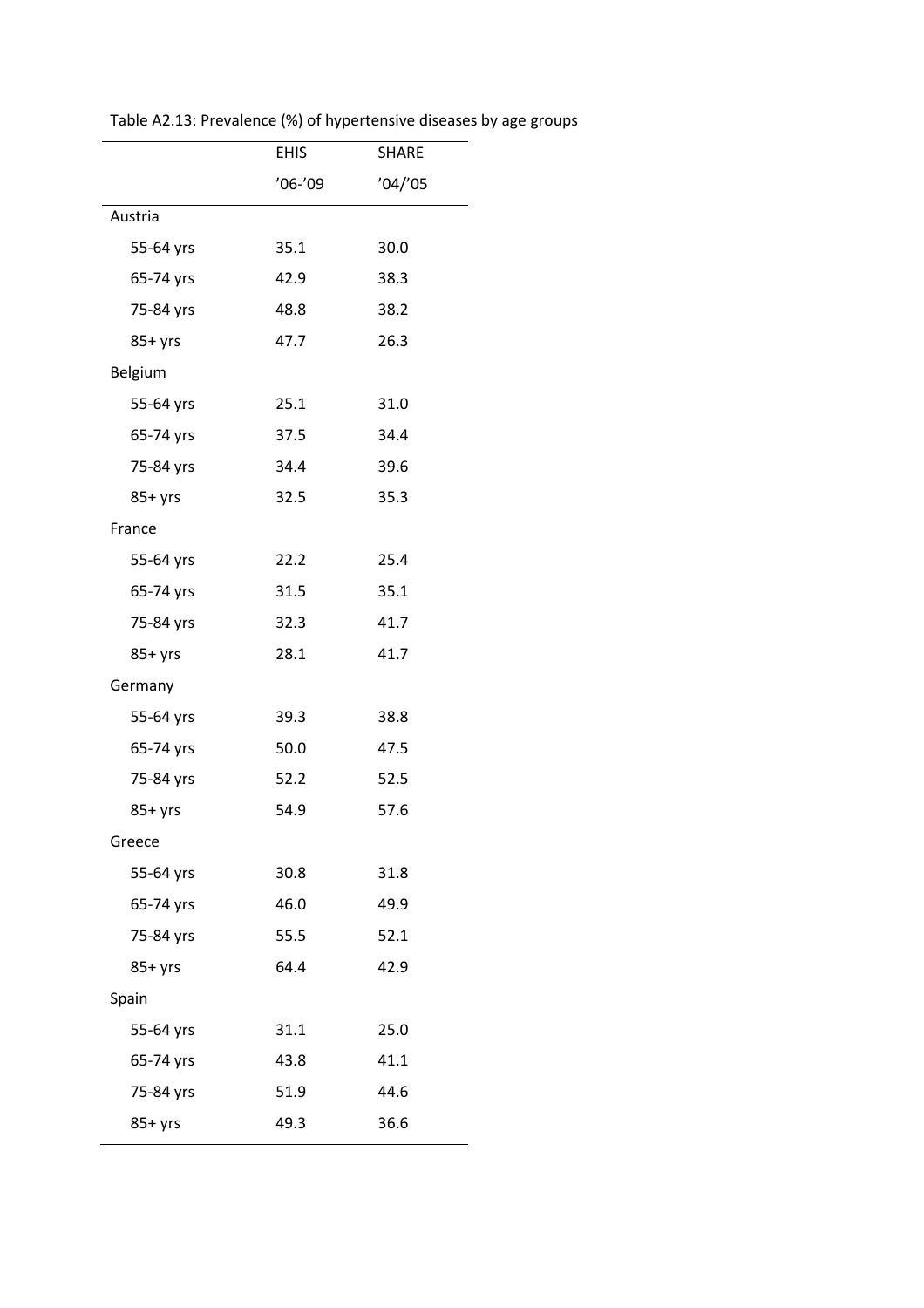|         | <b>EHIS</b> | <b>SHARE</b> |
|---------|-------------|--------------|
|         | $'06-'09$   | '04''05      |
| Austria |             |              |
| Men     | 34.9        | 27.6         |
| Women   | 35.3        | 32.2         |
| Belgium |             |              |
| Men     | 21.9        | 30.4         |
| Women   | 28.2        | 31.6         |
| France  |             |              |
| Men     | 21.3        | 23.3         |
| Women   | 23.2        | 27.3         |
| Germany |             |              |
| Men     | 40.4        | 33.1         |
| Women   | 38.1        | 37.4         |
| Greece  |             |              |
| Men     | 26.8        | 28.6         |
| Women   | 34.6        | 35.0         |
| Spain   |             |              |
| Men     | 31.9        | 22.5         |
| Women   | 30.4        | 27.3         |
|         |             |              |

Table A2.14: Prevalence (%) of hypertensive diseases by gender in respondents aged 55-64 years<sup>5</sup>

Table A2.15: Prevalence (%) of hypertensive diseases by educational level in respondents aged 55-64 years<sup>5</sup>

|      | <b>SHARE</b>             |
|------|--------------------------|
|      |                          |
|      | '04''05                  |
|      |                          |
| 39.0 | 34.8                     |
| 34.6 | 28.7                     |
| 32.0 | 28.3                     |
|      |                          |
| 27.8 | 34.2                     |
| 24.6 | 29.0                     |
|      | <b>EHIS</b><br>$'06-'09$ |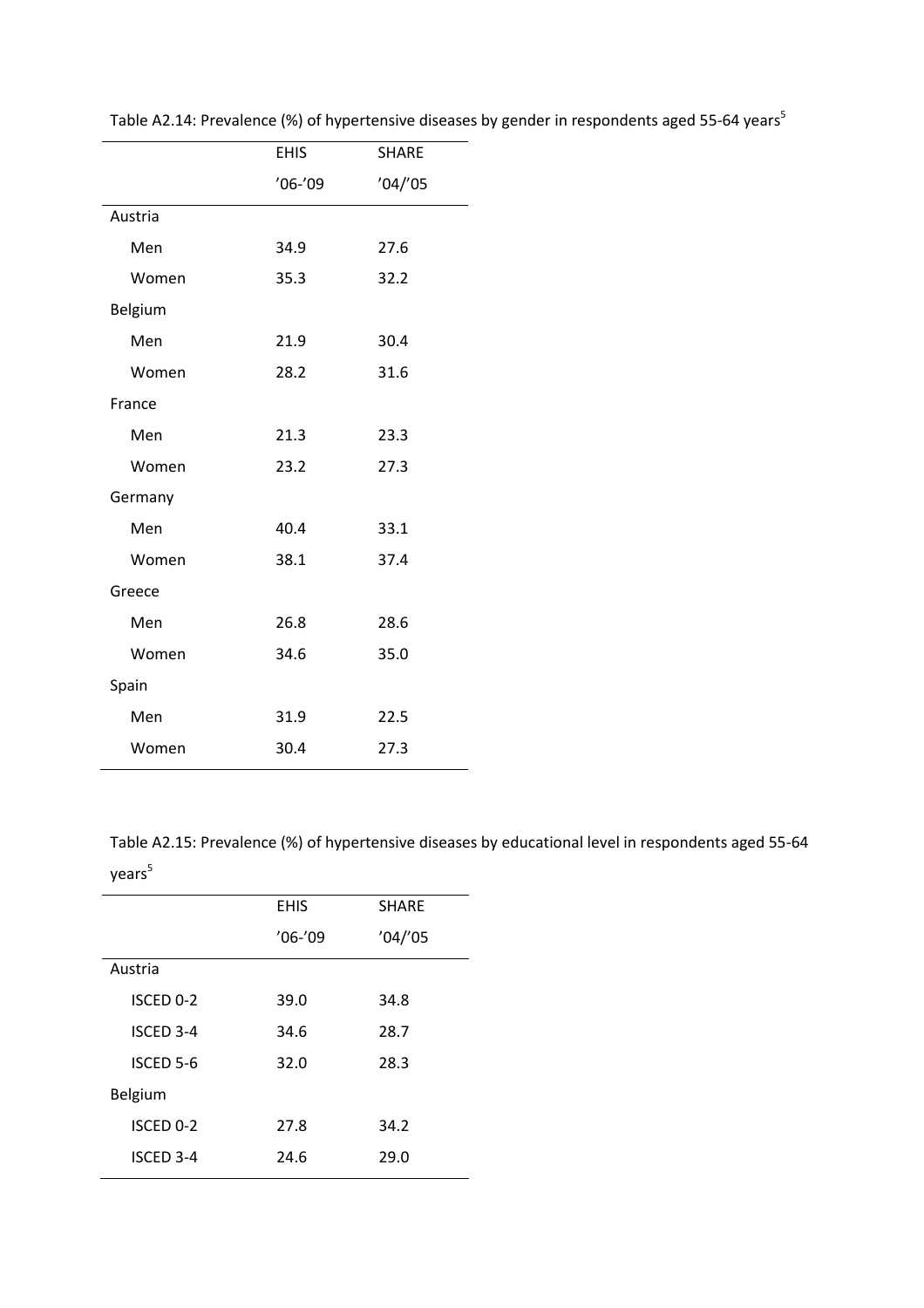| <b>ISCED 5-6</b> | 22.2 | 27.8 |  |  |
|------------------|------|------|--|--|
| France           |      |      |  |  |
| ISCED 0-2        | 23.4 | 29.5 |  |  |
| <b>ISCED 3-4</b> | 23.9 | 22.0 |  |  |
| ISCED 5-6        | 16.2 | 22.5 |  |  |
| Germany          |      |      |  |  |
| ISCED 0-2        | 44.3 | 44.7 |  |  |
| ISCED 3-4        | 40.2 | 35.4 |  |  |
| <b>ISCED 5-6</b> | 33.8 | 31.2 |  |  |
| Greece           |      |      |  |  |
| ISCED 0-2        | 36.3 | 32.8 |  |  |
| ISCED 3-4        | 24.7 | 29.6 |  |  |
| ISCED 5-6        | 22.4 | 31.9 |  |  |
| Spain            |      |      |  |  |
| ISCED 0-2        | 33.8 | 27.1 |  |  |
| <b>ISCED 3-4</b> | 26.2 | 19.5 |  |  |
| <b>ISCED 5-6</b> | 26.1 | 14.7 |  |  |
|                  |      |      |  |  |

# Table A2.16: Prevalence (%) of asthma by age groups

|           | <b>EHIS</b> | <b>SHARE</b> |
|-----------|-------------|--------------|
|           | $'06-'09$   | '04''05      |
| Austria   |             |              |
| 55-64 yrs | 6.0         | 4.0          |
| 65-74 yrs | 6.9         | 5.7          |
| 75-84 yrs | 8.1         | 7.1          |
| $85+yrs$  | 7.8         | 2.0          |
| Belgium   |             |              |
| 55-64 yrs | 3.9         | 3.3          |
| 65-74 yrs | 5.6         | 3.4          |
| 75-84 yrs | 6.1         | 3.5          |
| $85+$ yrs | 3.8         | 3.8          |
| France    |             |              |
| 55-64 yrs | 4.9         | 4.6          |
|           |             |              |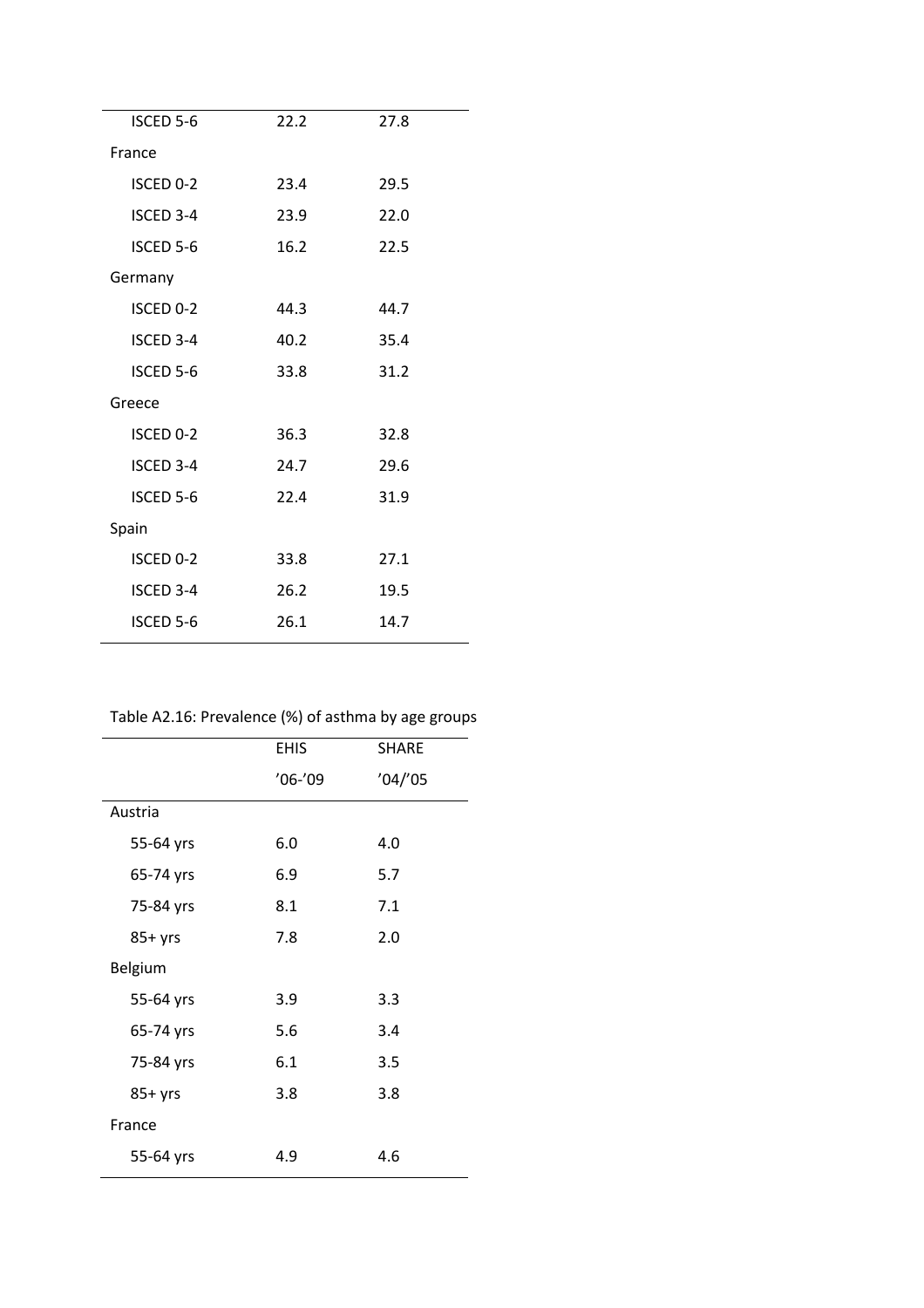| 65-74 yrs | 5.6          | 3.9 |
|-----------|--------------|-----|
| 75-84 yrs | 6.2          | 6.9 |
| $85+yrs$  | 5.3          | 2.0 |
| Germany   |              |     |
| 55-64 yrs | 6.2          | 3.9 |
| 65-74 yrs | 6.3          | 3.7 |
| 75-84 yrs | 6.4          | 3.1 |
| $85+yrs$  | $\mathbf{1}$ | 6.3 |
| Greece    |              |     |
| 55-64 yrs | 3.2          | 2.3 |
| 65-74 yrs | 5.3          | 3.8 |
| 75-84 yrs | 7.2          | 6.3 |
| $85+yrs$  | 9.9          | 6.4 |
| Spain     |              |     |
| 55-64 yrs | 3.6          | 2.6 |
| 65-74 yrs | 5.6          | 3.5 |
| 75-84 yrs | 6.6          | 6.1 |
| $85+yrs$  | 7.2          | 6.6 |

Table A2.17: Prevalence (%) of asthma by gender in respondents aged 55-64 years<sup>5</sup>

|         | <b>EHIS</b> | <b>SHARE</b> |
|---------|-------------|--------------|
|         | $'06-'09$   | '04''05      |
| Austria |             |              |
| Men     | 5.6         | 5.1          |
| Women   | 6.4         | 3.2          |
| Belgium |             |              |
| Men     | 2.9         | 2.4          |
| Women   | 4.9         | 4.3          |
| France  |             |              |
| Men     | 4.0         | 4.8          |
| Women   | 5.8         | 4.3          |
| Germany |             |              |
| Men     | 3.3         | 2.2          |
|         |             |              |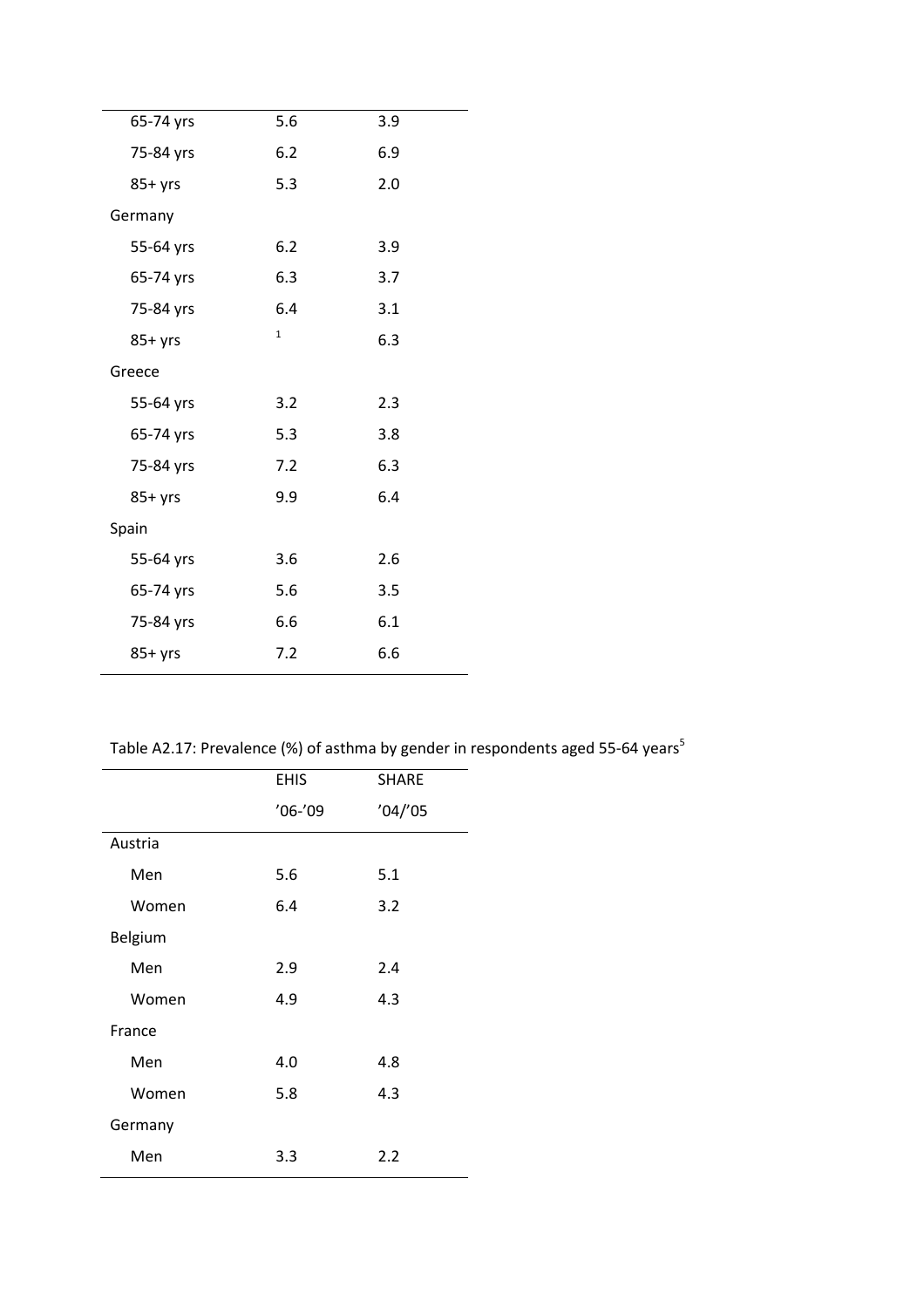| Women  | 8.9 | 5.6 |  |
|--------|-----|-----|--|
| Greece |     |     |  |
| Men    | 2.4 | 1.3 |  |
| Women  | 3.9 | 3.2 |  |
| Spain  |     |     |  |
| Men    | 2.2 | 2.0 |  |
| Women  | 4.8 | 3.2 |  |
|        |     |     |  |

Table A2.18: Prevalence (%) of asthma by educational level in respondents aged 55-64 years<sup>5</sup>

|           | <b>EHIS</b>  | <b>SHARE</b> |
|-----------|--------------|--------------|
|           | $'06-'09$    | '04''05      |
| Austria   |              |              |
| ISCED 0-2 | 8.5          | 4.3          |
| ISCED 3-4 | 5.2          | 4.5          |
| ISCED 5-6 | 5.0          | 2.5          |
| Belgium   |              |              |
| ISCED 0-2 | 5.8          | 3.8          |
| ISCED 3-4 | 3.0          | 3.4          |
| ISCED 5-6 | 2.3          | 2.7          |
| France    |              |              |
| ISCED 0-2 | 6.6          | 6.2          |
| ISCED 3-4 | 3.7          | 3.8          |
| ISCED 5-6 | 3.4          | 2.6          |
| Germany   |              |              |
| ISCED 0-2 | $\mathbf{1}$ | 10.2         |
| ISCED 3-4 | 5.9          | 2.2          |
| ISCED 5-6 | 4.2          | 3.9          |
| Greece    |              |              |
| ISCED 0-2 | 4.1          | 1.4          |
| ISCED 3-4 | 2.1          | 3.9          |
| ISCED 5-6 | 2.1          | 2.7          |
| Spain     |              |              |
| ISCED 0-2 | 3.8          | 2.4          |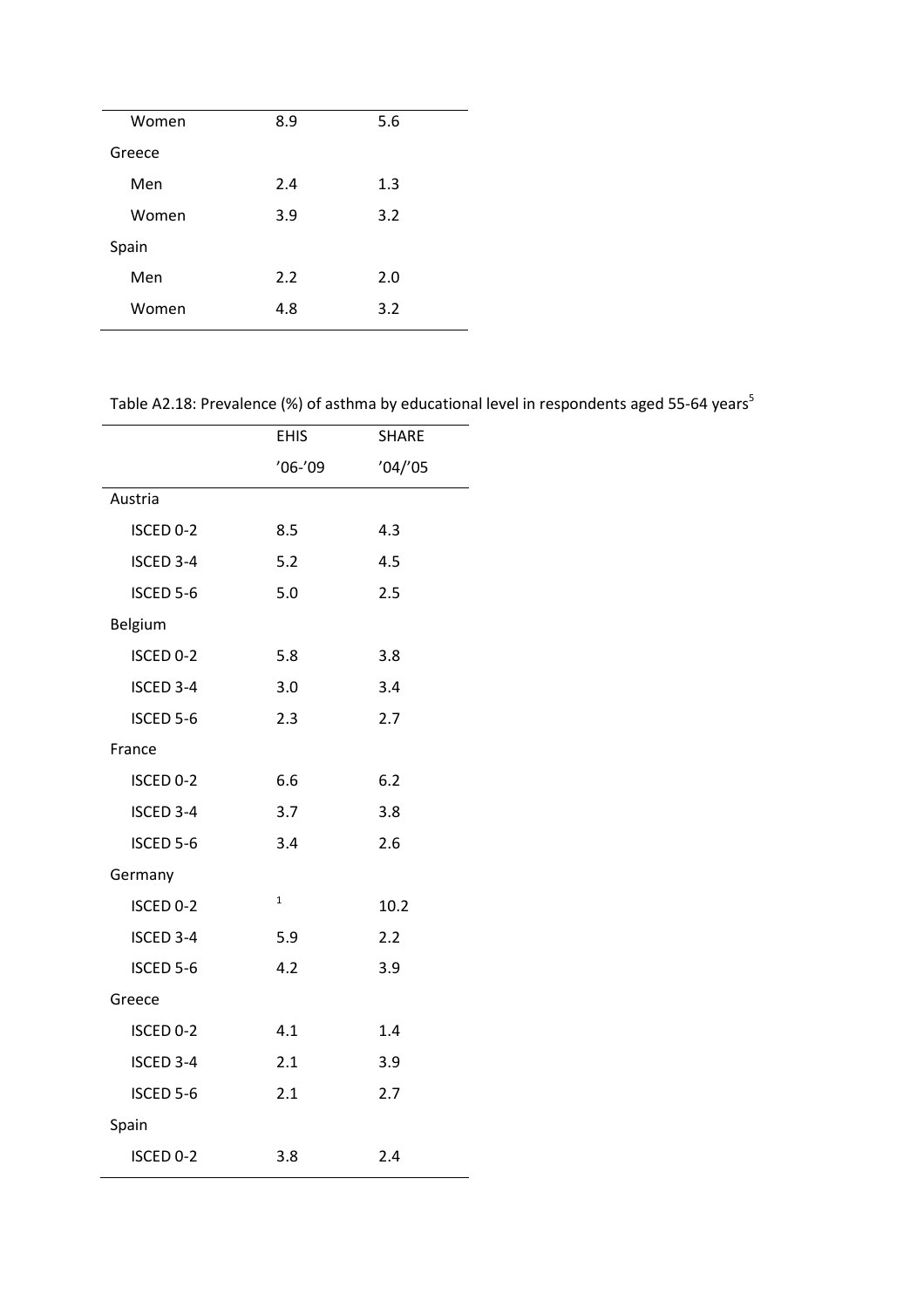| ISCED 3-4        | 3.2 | 3.2 |  |
|------------------|-----|-----|--|
| <b>ISCED 5-6</b> | 3.0 | 3.7 |  |
|                  |     |     |  |

# Table A2.19: Prevalence (%) of COPD by age groups

|           | <b>EHIS</b> | <b>SHARE</b> |
|-----------|-------------|--------------|
|           | $'06-'09$   | '04''05      |
| Austria   |             |              |
| 55-64 yrs | 5.6         | 2.3          |
| 65-74 yrs | 6.1         | 3.4          |
| 75-84 yrs | 8.9         | 5.6          |
| $85+yrs$  | 11.3        | $\mathbf{1}$ |
| Belgium   |             |              |
| 55-64 yrs | 4.9         | 4.6          |
| 65-74 yrs | 8.0         | 6.4          |
| 75-84 yrs | 9.5         | 7.3          |
| $85+yrs$  | 8.4         | 7.2          |
| France    |             |              |
| 55-64 yrs | 4.6         | 4.4          |
| 65-74 yrs | 7.7         | 6.7          |
| 75-84 yrs | 10.9        | 8.2          |
| $85+yrs$  | 14.1        | 8.4          |
| Greece    |             |              |
| 55-64 yrs | 3.6         | 2.8          |
| 65-74 yrs | 5.8         | 4.5          |
| 75-84 yrs | 8.5         | 6.5          |
| $85+yrs$  | 10.2        | 6.1          |

Table A2.20: Prevalence (%) of COPD by gender in respondents aged 55-64 years<sup>5</sup>

|         | <b>EHIS</b> | <b>SHARE</b> |
|---------|-------------|--------------|
|         | $'06-'09$   | '04''05      |
| Austria |             |              |
| Men     | 5.5         | 3.3          |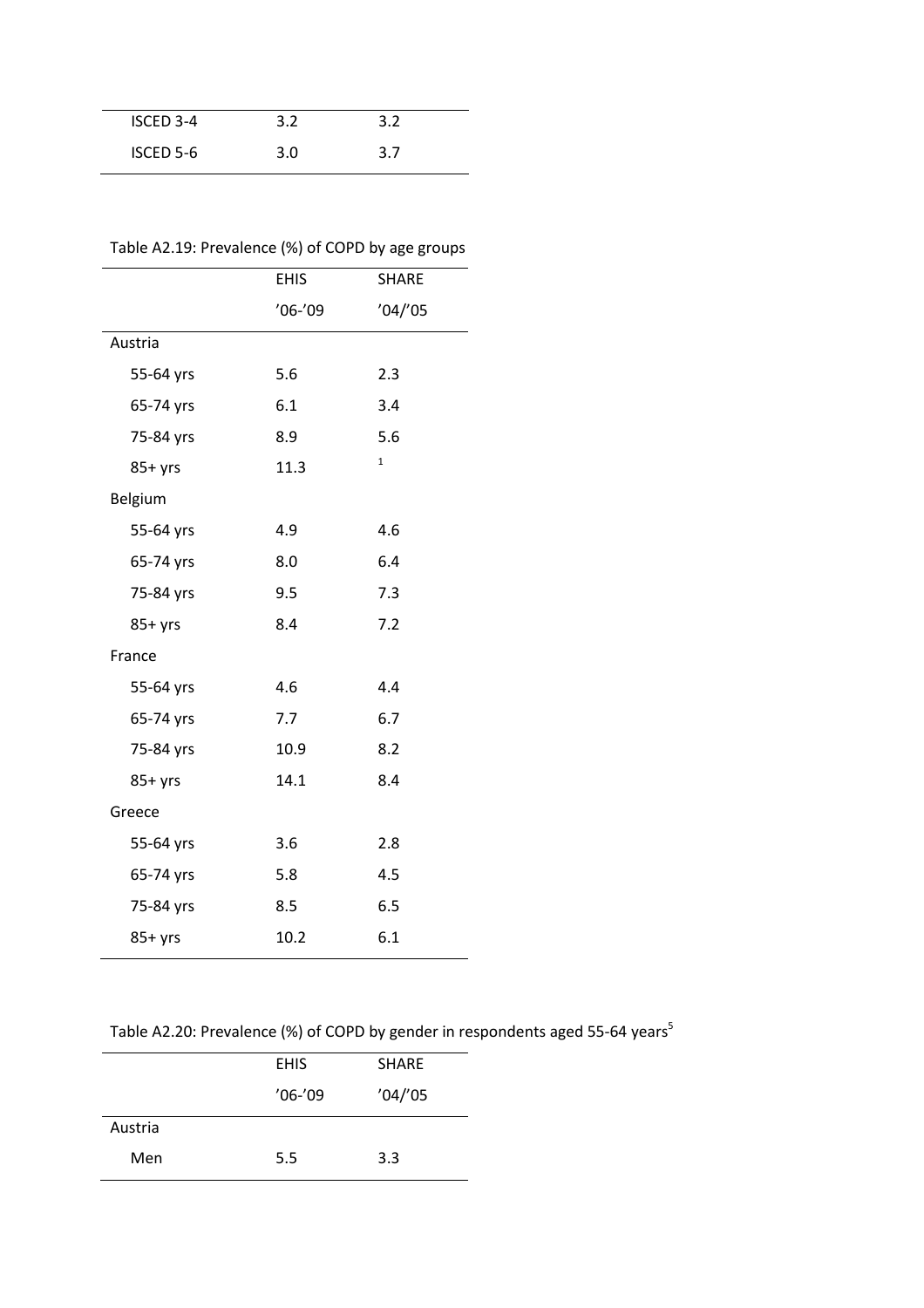| Women  | 5.6 | 1.4 |  |
|--------|-----|-----|--|
| France |     |     |  |
| Men    | 5.3 | 5.6 |  |
| Women  | 4.0 | 3.3 |  |
| Greece |     |     |  |
| Men    | 3.2 | 2.0 |  |
| Women  | 3.9 | 3.5 |  |
| Spain  |     |     |  |
| Men    | 4.8 | 6.4 |  |
| Women  | 4.3 | 2.4 |  |

Table A2.21: Prevalence (%) of COPD by educational level in respondents aged 55-64 years<sup>5</sup>

|           | <b>EHIS</b> | <b>SHARE</b> |
|-----------|-------------|--------------|
|           | $'06-'09$   | '04''05      |
| Austria   |             |              |
| ISCED 0-2 | 6.5         | 6.0          |
| ISCED 3-4 | 5.8         | 1.1          |
| ISCED 5-6 | 4.2         | 1.2          |
| Belgium   |             |              |
| ISCED 0-2 | 9.5         | 5.9          |
| ISCED 3-4 | 1.9         | 3.8          |
| ISCED 5-6 | 1.3         | 3.4          |
| France    |             |              |
| ISCED 0-2 | 5.3         | 5.0          |
| ISCED 3-4 | 4.6         | 4.8          |
| ISCED 5-6 | 3.0         | 2.6          |
| Greece    |             |              |
| ISCED 0-2 | 4.4         | 3.2          |
| ISCED 3-4 | 3.6         | 3.5          |
| ISCED 5-6 | 1.0         | 0.6          |
| Spain     |             |              |
| ISCED 0-2 | 5.3         | 4.2          |
| ISCED 3-4 | 3.8         | 6.9          |
|           |             |              |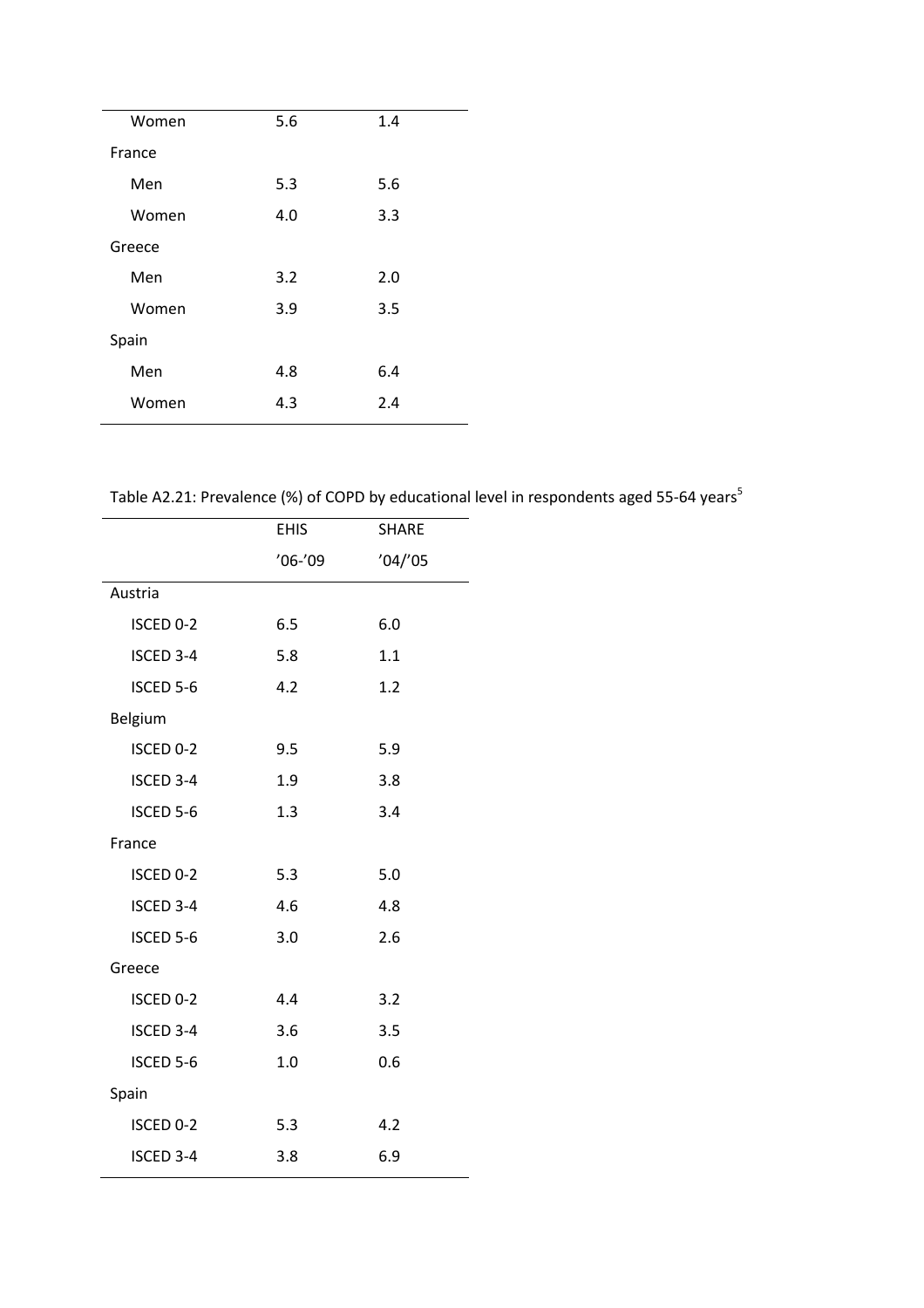| ISCED 5-6 |  |  |
|-----------|--|--|
|           |  |  |

|           | <b>EHIS</b>  | <b>SHARE</b> |
|-----------|--------------|--------------|
|           | $'06-'09$    | '04''05      |
| Austria   |              |              |
| 55-64 yrs | $\mathbf 1$  | 18.7         |
| 65-74 yrs | $\mathbf{1}$ | 16.8         |
| 75-84 yrs | $\mathbf{1}$ | 16.3         |
| $85+yrs$  | $\mathbf 1$  | 12.6         |
| Belgium   |              |              |
| 55-64 yrs | 6.8          | 36.8         |
| 65-74 yrs | 6.0          | 29.7         |
| 75-84 yrs | 6.8          | 28.3         |
| $85+yrs$  | 6.5          | 24.6         |
| France    |              |              |
| 55-64 yrs | 5.8          | 38.2         |
| 65-74 yrs | 4.4          | 33.0         |
| 75-84 yrs | 5.1          | 25.6         |
| $85+$ yrs | 3.8          | 18.1         |
| Germany   |              |              |
| 55-64 yrs | $\mathbf{1}$ | 26.3         |
| 65-74 yrs | $\mathbf{1}$ | 23.0         |
| 75-84 yrs | 1            | 21.6         |
| $85+yrs$  | $\mathbf 1$  | 26.2         |
| Greece    |              |              |
| 55-64 yrs | 3.6          | 16.0         |
| 65-74 yrs | 3.7          | 16.0         |
| 75-84 yrs | 6.4          | 15.5         |
| $85+yrs$  | 3.9          | 23.2         |
| Spain     |              |              |
| 55-64 yrs | 8.7          | 32.5         |
| 65-74 yrs | 9.9          | 35.1         |

Table A2.22: Prevalence (%) of depressive disorders by age groups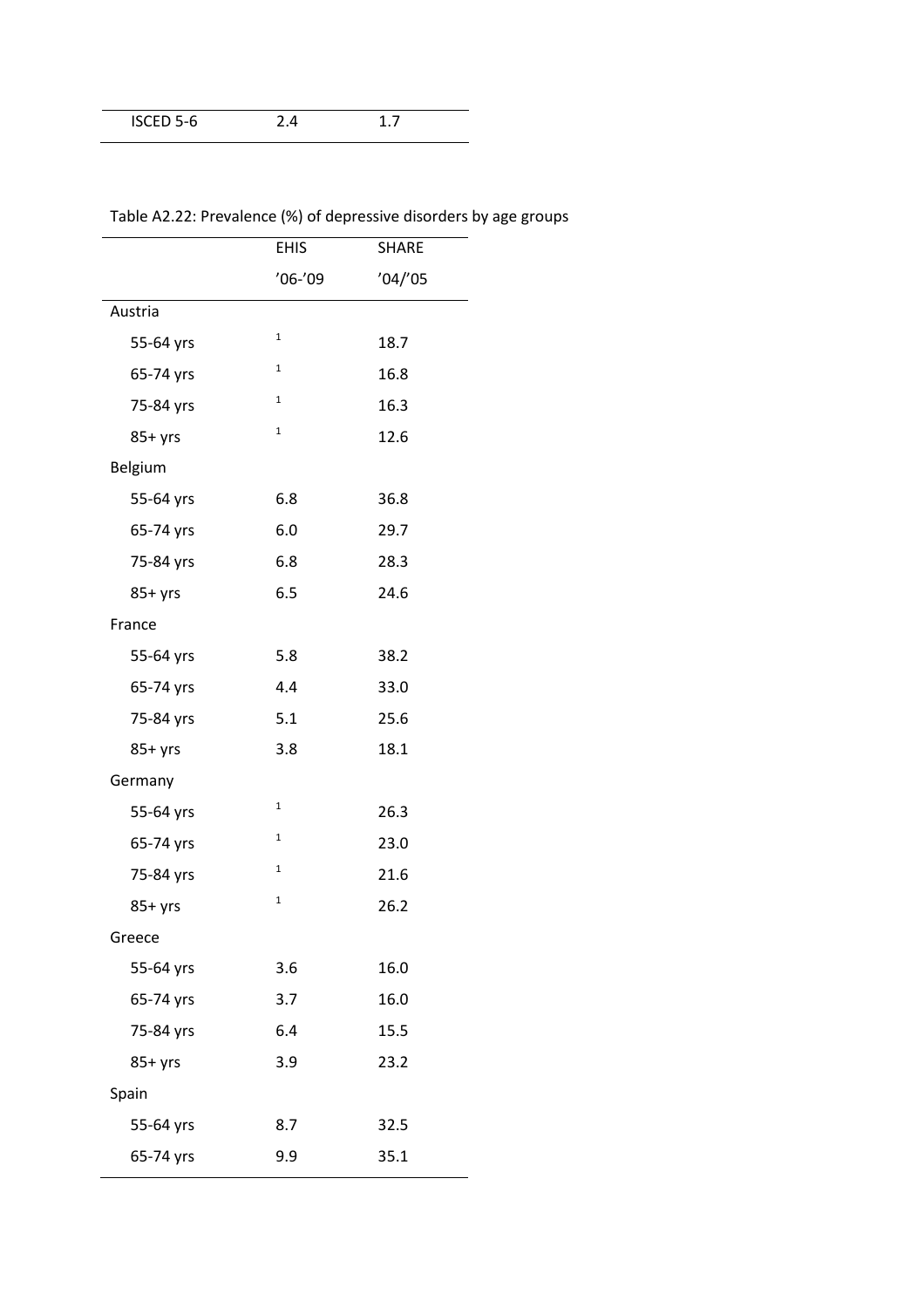| 75-84 yrs | 10.8 | 29.4 |  |
|-----------|------|------|--|
| 85+ yrs   | 11.6 | 19.6 |  |

| Table A2.23: Prevalence (%) of depressive disorders by gender in respondents aged 55-64 years <sup>5</sup> |  |  |  |  |
|------------------------------------------------------------------------------------------------------------|--|--|--|--|
|------------------------------------------------------------------------------------------------------------|--|--|--|--|

|         | <b>EHIS</b>  | <b>SHARE</b> |
|---------|--------------|--------------|
|         | $'06-'09$    | '04''05      |
| Austria |              |              |
| Men     | $\mathbf 1$  | 13.9         |
| Women   | $\mathbf{1}$ | 22.8         |
| Belgium |              |              |
| Men     | 4.2          | 27.6         |
| Women   | 9.5          | 45.7         |
| France  |              |              |
| Men     | 3.8          | 27.3         |
| Women   | 7.8          | 47.5         |
| Germany |              |              |
| Men     | $\mathbf{1}$ | 18.7         |
| Women   | $\mathbf{1}$ | 33.6         |
| Greece  |              |              |
| Men     | 1.2          | 7.2          |
| Women   | 5.8          | 24.8         |
| Spain   |              |              |
| Men     | 5.3          | 16.7         |
| Women   | 11.8         | 46.9         |

Table A2.24: Prevalence (%) of depressive disorders by educational level in respondents aged 55-64  $years<sup>5</sup>$ 

|                  | <b>EHIS</b>  | <b>SHARE</b> |
|------------------|--------------|--------------|
|                  | $'06-'09$    | '04''05      |
| Austria          |              |              |
| ISCED 0-2        | $\mathbf{1}$ | 25.6         |
| <b>ISCED 3-4</b> | 1            | 17.8         |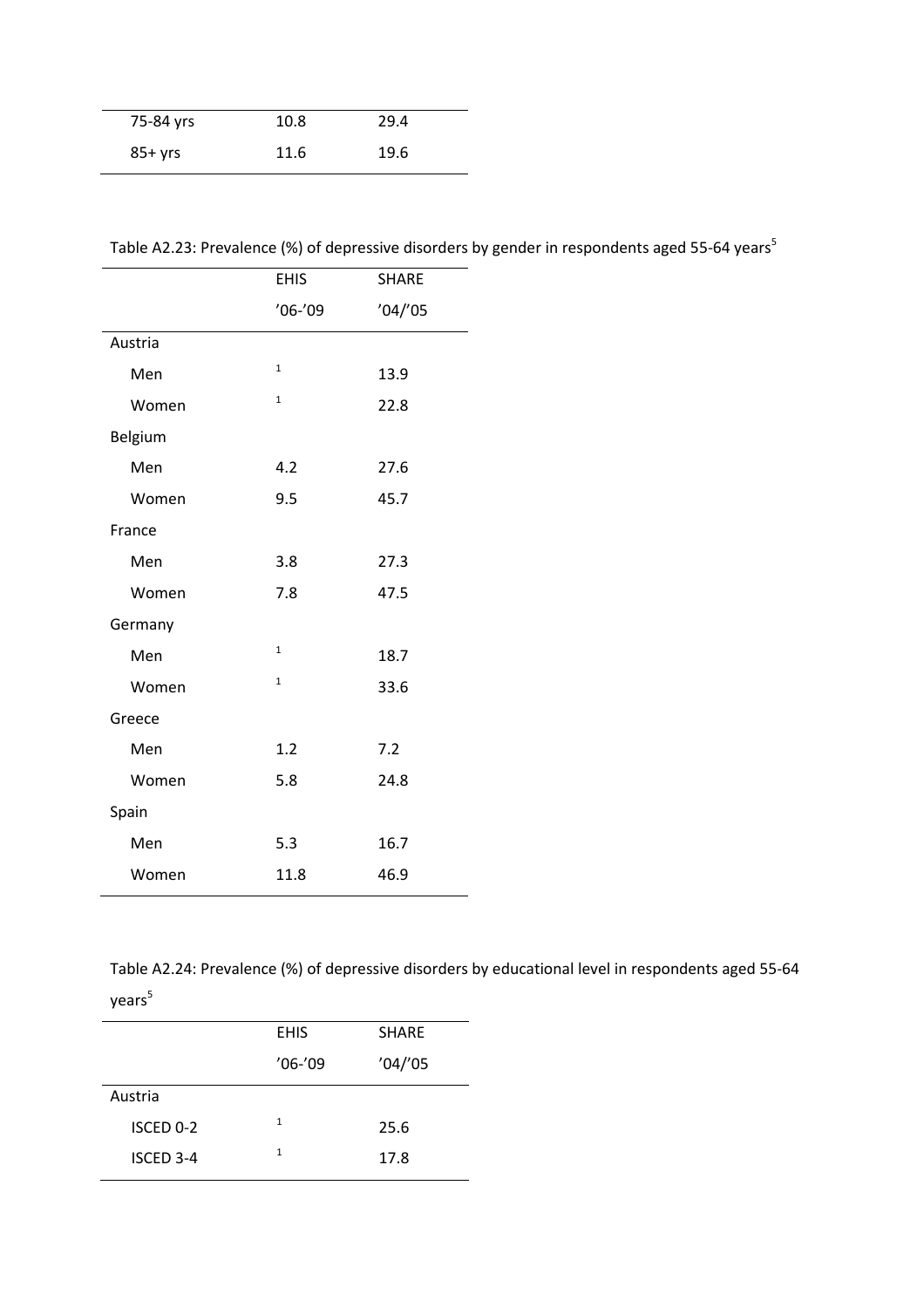|              | 13.5 |
|--------------|------|
|              |      |
| 8.9          | 37.9 |
| 6.0          | 39.6 |
| 4.4          | 31.7 |
|              |      |
| 6.2          | 36.5 |
| 5.3          | 38.5 |
| 6.1          | 41.9 |
|              |      |
| $\mathbf{1}$ | 33.0 |
| $1\,$        | 26.9 |
| $\mathbf{1}$ | 22.5 |
|              |      |
| 4.5          | 18.0 |
| 3.1          | 16.5 |
| 1.4          | 7.9  |
|              |      |
| 10.6         | 32.3 |
| 4.7          | 28.5 |
| 5.7          | 38.0 |
|              | 1    |

Table A2.25: Prevalence (%) of overweight by age groups

|          |           | <b>EHIS</b> | <b>HIS</b> | <b>SHARE</b> |
|----------|-----------|-------------|------------|--------------|
|          |           | $'06-'09$   | $'97-'03$  | '04''05      |
| Austria  |           |             |            |              |
|          | 55-64 yrs | 65.8        | 59.0       | 66.7         |
|          | 65-74 yrs | 68.0        | 57.8       | 60.4         |
|          | 75-84 yrs | 61.2        | 47.5       | 55.0         |
| $85+yrs$ |           | 41.5        | 31.4       | 44.7         |
| Belgium  |           |             |            |              |
|          | 55-64 yrs | 62.3        | 57.6       | 57.8         |
|          | 65-74 yrs | 60.3        | 61.9       | 64.0         |
|          |           |             |            |              |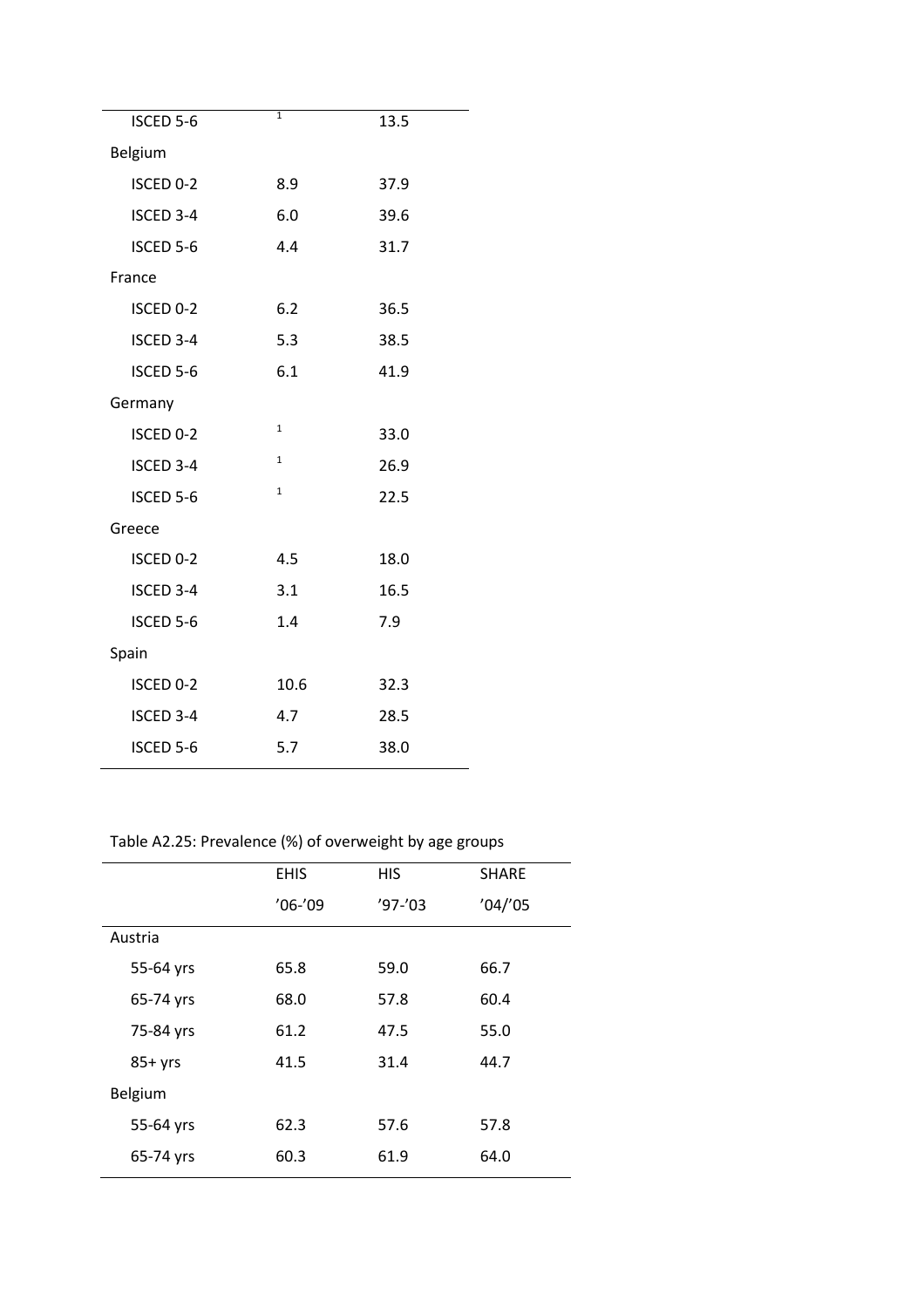| 75-84 yrs      | 56.7         | 52.2         | 57.7 |
|----------------|--------------|--------------|------|
| $85+yrs$       | 40.4         | 27.1         | 45.4 |
| <b>Denmark</b> |              |              |      |
| 55-64 yrs      |              | 54.4         | 55.9 |
| 65-74 yrs      |              | 53.0         | 51.8 |
| 75-84 yrs      |              | 46.6         | 48.0 |
| $85+yrs$       |              | 32.8         | 26.9 |
| France         |              |              |      |
| 55-64 yrs      | 57.0         | 55.0         | 54.0 |
| 65-74 yrs      | 57.8         | 58.1         | 55.9 |
| 75-84 yrs      | 54.1         | 48.8         | 47.5 |
| $85+yrs$       | 38.5         | 29.7         | 48.5 |
| Germany        |              |              |      |
| 55-64 yrs      | 64.5         | 76.8         | 63.2 |
| 65-74 yrs      | 65.1         | 78.2         | 65.1 |
| 75-84 yrs      | 63.3         | 74.2         | 57.4 |
| $85+yrs$       | $\mathbf{1}$ | $\mathbf{1}$ | 32.0 |
| Greece         |              |              |      |
| 55-64 yrs      | 74.8         | 69.9         | 70.9 |
| 65-74 yrs      | 77.4         | 72.4         | 66.9 |
| 75-84 yrs      | 65.8         | 61.8         | 67.6 |
| $85+yrs$       | 59.0         | 43.7         | 52.6 |
| Italy          |              |              |      |
| 55-64 yrs      |              | 57.6         | 64.1 |
| 65-74 yrs      |              | 58.2         | 61.7 |
| 75-84 yrs      |              | 51.0         | 56.5 |
| $85+yrs$       |              | 38.3         | 28.0 |
| Netherlands    |              |              |      |
| 55-64 yrs      |              | 56.7         | 59.2 |
| 65-74 yrs      |              | 57.3         | 59.1 |
| 75-84 yrs      |              | 52.4         | 51.7 |
| $85+yrs$       |              | 37.8         | 46.3 |
| Spain          |              |              |      |
| 55-64 yrs      | 67.6         | 67.9         | 71.7 |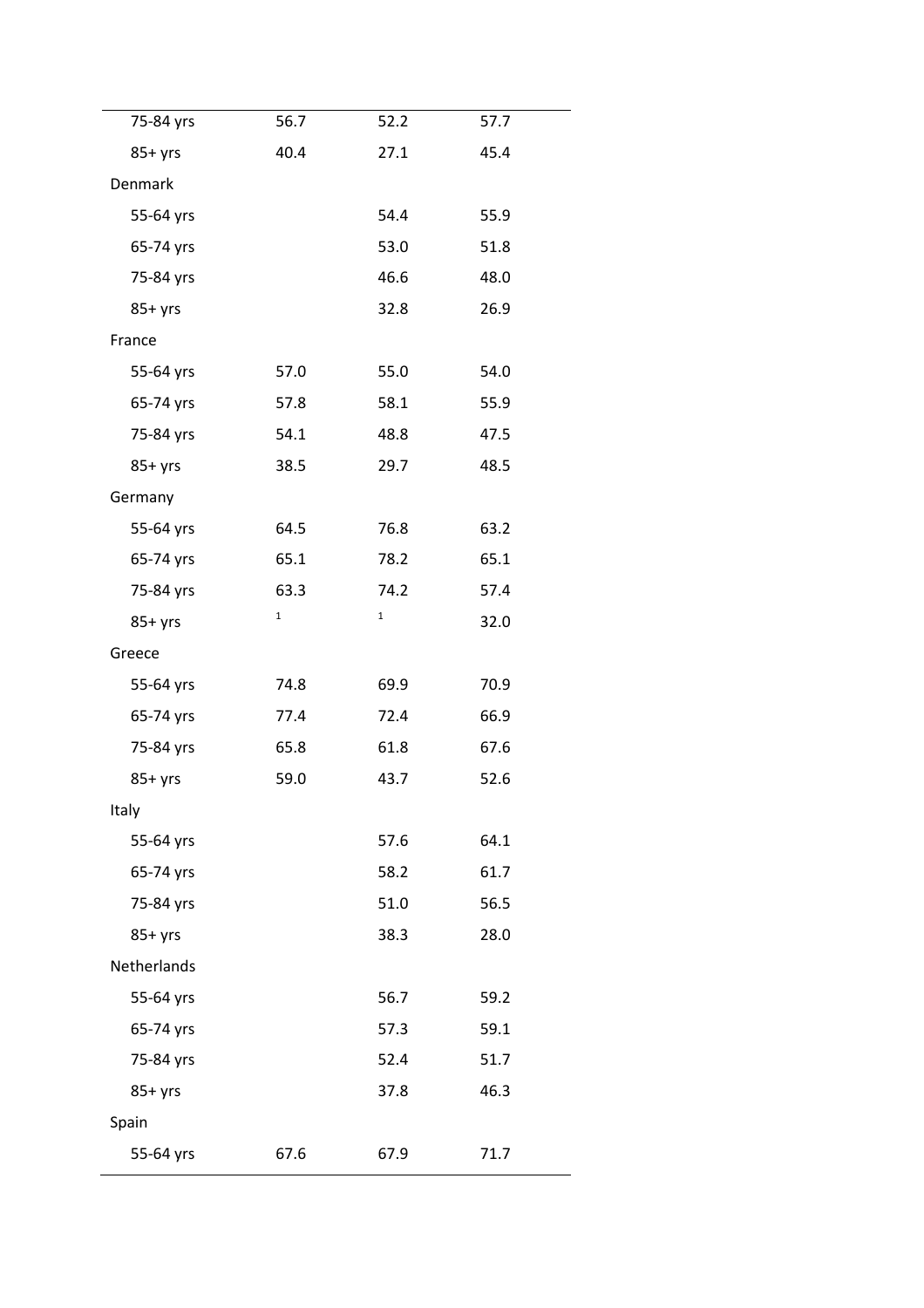| 65-74 yrs   | 72.5     | 71.2 | 72.2 |  |
|-------------|----------|------|------|--|
| 75-84 yrs   | 68.2     | 64.2 | 65.7 |  |
| $85+yrs$    | $56.2^2$ | 59.3 | 57.3 |  |
| Sweden      |          |      |      |  |
| 55-64 yrs   |          | 57.7 | 57.3 |  |
| 65-74 yrs   |          | 57.8 | 57.6 |  |
| 75-84 yrs   |          | 46.0 | 49.3 |  |
| $85+yrs$    |          | 35.2 | 37.5 |  |
| Switzerland |          |      |      |  |
| 55-64 yrs   |          | 49.2 | 49.7 |  |
| 65-74 yrs   |          | 52.7 | 52.5 |  |
| 75-84 yrs   |          | 47.3 | 57.9 |  |
| $85+yrs$    |          | 28.9 | 41.0 |  |
|             |          |      |      |  |

Table A2.26: Prevalence (%) of overweight by gender in respondents aged 55-64 years<sup>5</sup>

|         | <b>EHIS</b> | <b>HIS</b> | <b>SHARE</b> |
|---------|-------------|------------|--------------|
|         | $'06-'09$   | $'97-'03$  | '04''05      |
| Austria |             |            |              |
| Men     | 70.1        | 74.3       | 73.2         |
| Women   | 61.7        | 44.6       | 61.1         |
| Belgium |             |            |              |
| Men     | 70.0        | 64.1       | 65.2         |
| Women   | 54.4        | 51.0       | 50.6         |
| Denmark |             |            |              |
| Men     |             | 65.0       | 64.5         |
| Women   |             | 43.2       | 48.2         |
| France  |             |            |              |
| Men     | 64.3        | 64.5       | 61.9         |
| Women   | 49.8        | 46.2       | 46.9         |
| Germany |             |            |              |
| Men     | 73.2        | 82.1       | 67.4         |
| Women   | 55.7        | 71.7       | 59.2         |
| Greece  |             |            |              |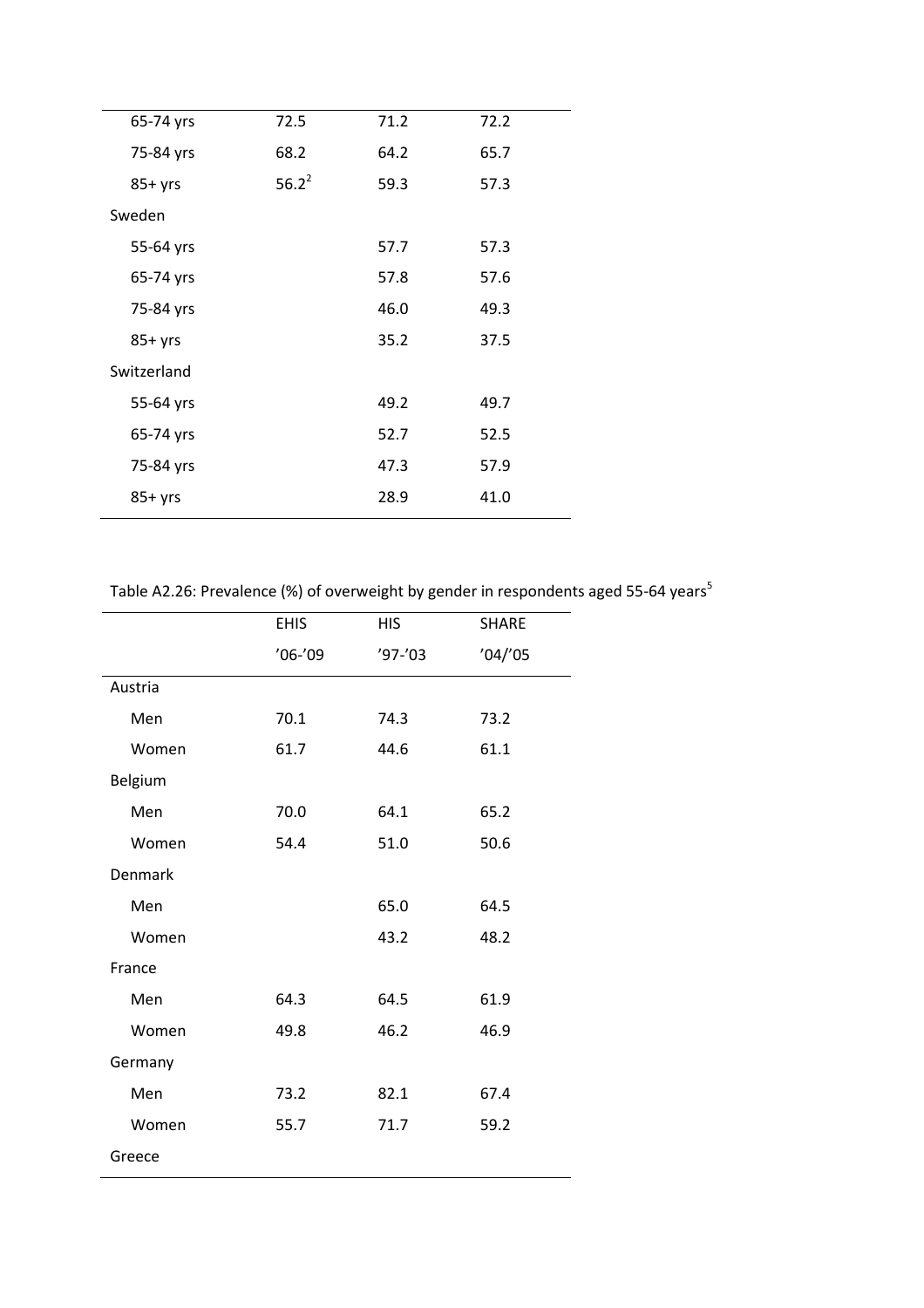| Men         | 80.0 | 71.0 | 72.1 |
|-------------|------|------|------|
| Women       | 70.0 | 68.9 | 69.7 |
| Italy       |      |      |      |
| Men         |      | 66.4 | 72.6 |
| Women       |      | 49.1 | 56.2 |
| Netherlands |      |      |      |
| Men         |      | 62.3 | 64.0 |
| Women       |      | 51.0 | 54.4 |
| Spain       |      |      |      |
| Men         | 75.9 | 71.0 | 77.1 |
| Women       | 59.3 | 65.0 | 66.6 |
| Sweden      |      |      |      |
| Men         |      | 64.9 | 63.1 |
| Women       |      | 50.4 | 51.2 |
| Switzerland |      |      |      |
| Men         |      | 58.0 | 63.4 |
| Women       |      | 40.7 | 36.1 |

| Table A2.27: Prevalence (%) of overweight by educational level in respondents aged 55-64 years <sup>5</sup> |  |
|-------------------------------------------------------------------------------------------------------------|--|
|-------------------------------------------------------------------------------------------------------------|--|

|           | <b>EHIS</b> | <b>HIS</b>   |      | <b>SHARE</b> |
|-----------|-------------|--------------|------|--------------|
|           | $'06-'09$   | $'97-'03$    |      | '04''05      |
| Austria   |             |              |      |              |
| ISCED 0-2 | 71.5        | 59.3         | 1    | 66.9         |
| ISCED 3-4 | 64.6        | 58.1         |      | 64.8         |
| ISCED 5-6 | 61.9        | 61.1         |      | 71.2         |
| Belgium   |             |              |      |              |
| ISCED 0-2 | 67.5        | 61.0         | 63.0 | 64.2         |
| ISCED 3-4 | 59.9        | 52.4         |      | 56.3         |
| ISCED 5-6 | 56.8        | 52.3         |      | 50.3         |
| Denmark   |             |              |      |              |
| ISCED 0-2 |             | $\mathbf{1}$ | 59.5 | 60.9         |
| ISCED 3-4 |             | 57.5         |      | 59.7         |
| ISCED 5-6 |             | 47.9         |      | 47.9         |
|           |             |              |      |              |